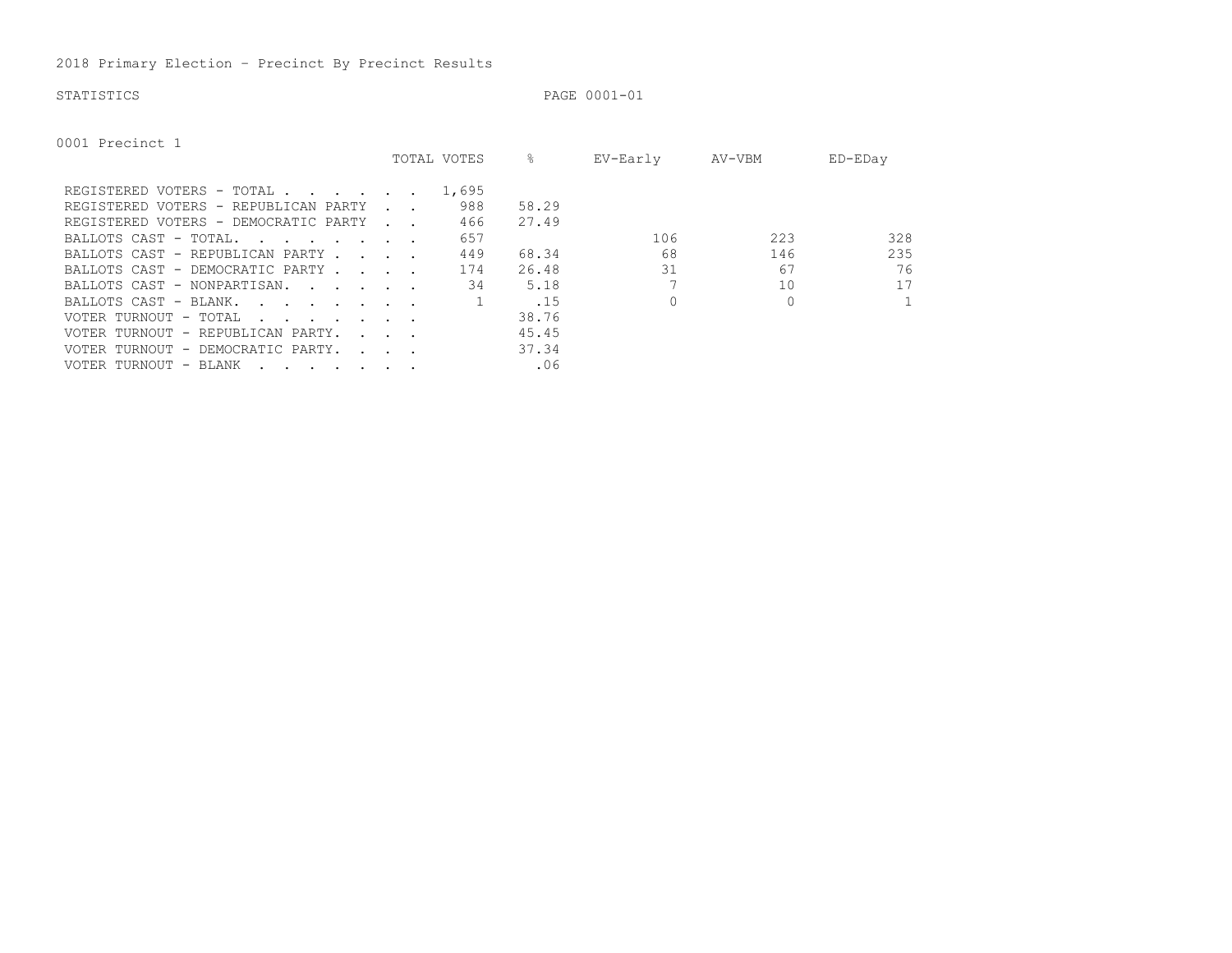REPUBLICAN PARTY **PAGE 0001-02** 

| 0001 Precinct 1                                                                                                              |                                                                                                                    |                                              |                                   |                      | TOTAL VOTES    | g.    | EV-Early       | AV-VBM         | ED-EDay        |
|------------------------------------------------------------------------------------------------------------------------------|--------------------------------------------------------------------------------------------------------------------|----------------------------------------------|-----------------------------------|----------------------|----------------|-------|----------------|----------------|----------------|
|                                                                                                                              |                                                                                                                    |                                              |                                   |                      |                |       |                |                |                |
| United States Senator<br>(VOTE FOR)<br>$\overline{1}$                                                                        |                                                                                                                    |                                              |                                   |                      |                |       |                |                |                |
| Roque "Rocky" De La Fuente.                                                                                                  | $\mathcal{L}^{\text{max}}$ , and $\mathcal{L}^{\text{max}}$ , and $\mathcal{L}^{\text{max}}$                       |                                              |                                   |                      | 39             | 8.76  | 5              | 16             | 18             |
| Rick Scott                                                                                                                   |                                                                                                                    |                                              | $\ddot{\phantom{a}}$              |                      | 406            | 91.24 | 63             | 128            | 215            |
| Over Votes .<br>$\cdot$ $\cdot$ $\cdot$ $\cdot$ $\cdot$ $\cdot$                                                              |                                                                                                                    |                                              | $\ddot{\phantom{a}}$              |                      | $\mathbf 0$    |       | $\circ$        | $\circ$        | $\circ$        |
| Under Votes                                                                                                                  | $\ddot{\phantom{a}}$<br>$\bullet$                                                                                  | $\sim$                                       | $\ddot{\phantom{1}}$              |                      | 4              |       | $\circ$        | $\overline{2}$ | 2              |
|                                                                                                                              |                                                                                                                    |                                              |                                   |                      |                |       |                |                |                |
| Representative in Congress District 3                                                                                        |                                                                                                                    |                                              |                                   |                      |                |       |                |                |                |
| (VOTE FOR) 1                                                                                                                 |                                                                                                                    |                                              |                                   |                      |                |       |                |                |                |
| Judson Sapp.<br>$\ddot{\phantom{a}}$<br>$\Box$<br>$\overline{a}$<br>$\sim$                                                   | $\sim$                                                                                                             | $\sim$                                       | $\sim$                            |                      | 91             | 20.50 | 12<br>55       | 32<br>112      | 47             |
| Ted Yoho.<br>the contract of the contract of the contract of the contract of the contract of the contract of the contract of |                                                                                                                    |                                              | $\sim$ $\sim$                     |                      | 353            | 79.50 |                |                | 186            |
| Over Votes                                                                                                                   |                                                                                                                    |                                              |                                   |                      | $\circ$        |       | $\mathbf{0}$   | $\circ$        | $\circ$        |
| Under Votes                                                                                                                  |                                                                                                                    |                                              |                                   | $\ddot{\phantom{a}}$ | 5              |       | $\mathbf{1}$   | $\overline{2}$ | 2              |
| Governor and Lieutenant Governor                                                                                             |                                                                                                                    |                                              |                                   |                      |                |       |                |                |                |
| (VOTE FOR)<br>1                                                                                                              |                                                                                                                    |                                              |                                   |                      |                |       |                |                |                |
| Don Baldauf.<br>$\sim$ $\sim$<br>$\mathbf{r}$ . The set of $\mathbf{r}$                                                      | $\mathbf{r} = \mathbf{r} + \mathbf{r}$                                                                             |                                              |                                   |                      | $\Omega$       |       | $\Omega$       | $\Omega$       | $\Omega$       |
| Ron DeSantis<br>$\mathbf{r}$ , $\mathbf{r}$ , $\mathbf{r}$ , $\mathbf{r}$ , $\mathbf{r}$ , $\mathbf{r}$                      |                                                                                                                    | $\mathbb{Z}^2$                               | $\ddot{\phantom{a}}$              | $\ddot{\phantom{a}}$ | 192            | 43.64 | 30             | 59             | 103            |
| Timothy M. Devine.                                                                                                           | <b>Contract Contract Contract Contract Contract</b>                                                                |                                              |                                   |                      | 2              | .45   | $\circ$        | $\mathbf{0}$   | $\mathbf{2}$   |
| Bob Langford<br>$\sim$ 100 $\sim$                                                                                            | $\ddot{\phantom{0}}$<br>$\sim$ $\sim$ $\sim$                                                                       |                                              |                                   |                      | 9              | 2.05  | $\mathbf{1}$   | 3              | 5              |
| John Joseph Mercadante                                                                                                       |                                                                                                                    |                                              |                                   |                      | $\Omega$       |       | $\Omega$       | $\Omega$       | $\circ$        |
| Bruce Nathan<br>$\sim$<br>$\ddot{\phantom{a}}$                                                                               | $\ddot{\phantom{a}}$<br>$\sim$                                                                                     |                                              |                                   |                      | $\overline{4}$ | .91   | $\mathbf{1}$   | 3              | $\circ$        |
| Adam H. Putnam.                                                                                                              |                                                                                                                    | $\ddot{\phantom{a}}$                         | $\ddot{\phantom{a}}$              | $\sim$               | 225            | 51.14 | 32             | 76             | 117            |
| Bob White                                                                                                                    |                                                                                                                    | $\ddot{\phantom{a}}$                         | $\ddot{\phantom{a}}$              |                      | 8              | 1.82  | $\mathbf{1}$   | 3              | $\overline{4}$ |
| Over Votes                                                                                                                   |                                                                                                                    |                                              |                                   |                      | 1              |       | $\Omega$       | $\Omega$       | $\mathbf{1}$   |
| Under Votes.                                                                                                                 |                                                                                                                    |                                              |                                   | $\ddot{\phantom{a}}$ | 8              |       | 3              | $\overline{2}$ | 3              |
| Attorney General                                                                                                             |                                                                                                                    |                                              |                                   |                      |                |       |                |                |                |
| (VOTE FOR) 1                                                                                                                 |                                                                                                                    |                                              |                                   |                      |                |       |                |                |                |
| Ashley Moody<br>the contract of the contract of the contract of                                                              |                                                                                                                    |                                              |                                   | $\sim$               | 263            | 62.17 | 42             | 73             | 148            |
| Frank White.<br>$\mathbf{L} = \mathbf{L} \mathbf{L}$<br>$\sim$                                                               | $\mathbf{L} = \mathbf{L} \mathbf{L} + \mathbf{L} \mathbf{L}$                                                       |                                              | $\ddot{\phantom{a}}$              | $\ddot{\phantom{a}}$ | 160            | 37.83 | 22             | 66             | 72             |
| Over Votes .<br>$\mathbf{r}$ , $\mathbf{r}$ , $\mathbf{r}$ , $\mathbf{r}$                                                    | $\mathbf{r}$ and $\mathbf{r}$ and $\mathbf{r}$ and $\mathbf{r}$                                                    |                                              |                                   | $\ddot{\phantom{a}}$ | $\Omega$       |       | $\Omega$       | $\mathbf 0$    | $\Omega$       |
| Under Votes<br>$\sim 100$ km s $^{-1}$                                                                                       | $\sim$<br>$\sim$ $-$                                                                                               |                                              |                                   |                      | 26             |       | $\overline{4}$ | 7              | 15             |
| Commissioner of Agriculture<br>(VOTE FOR)<br>1                                                                               |                                                                                                                    |                                              |                                   |                      |                |       |                |                |                |
| Matt Caldwell .<br>$\sim$                                                                                                    | $\sim$ $\sim$ $\sim$<br><b>Contract</b><br>$\ddot{\phantom{a}}$                                                    |                                              |                                   |                      | 125            | 29.34 | 19             | 39             | 67             |
| Denise Grimsley                                                                                                              |                                                                                                                    | $\ddot{\phantom{a}}$                         | $\ddot{\phantom{a}}$              | $\ddot{\phantom{a}}$ | 101            | 23.71 | 14             | 23             | 64             |
| Mike McCalister<br>$\sim$ $\sim$<br>$\ddot{\phantom{a}}$                                                                     | $\mathbf{L}$<br>$\sim$ $\sim$                                                                                      | $\mathbf{r}$                                 |                                   |                      | 24             | 5.63  | 2              | 6              | 16             |
| $\ddot{\phantom{0}}$<br>Baxter Troutman                                                                                      |                                                                                                                    |                                              |                                   |                      | 176            | 41.31 | 26             | 75             | 75             |
| $\sim$ $\sim$<br>Over Votes .<br>$\sim$ $\sim$<br>$\ddot{\phantom{a}}$                                                       | $\mathbf{r}$ , and $\mathbf{r}$ , and $\mathbf{r}$<br>$\ddot{\phantom{0}}$<br>$\ddot{\phantom{a}}$<br>$\mathbf{L}$ | $\ddot{\phantom{a}}$<br>$\ddot{\phantom{a}}$ | $\bullet$<br>$\ddot{\phantom{a}}$ | $\ddot{\phantom{a}}$ | $\Omega$       |       | $\Omega$       | $\Omega$       | $\circ$        |
| $\ddot{\phantom{a}}$<br>Under Votes .                                                                                        |                                                                                                                    |                                              |                                   |                      | 23             |       | $\overline{7}$ | 3              | 13             |
|                                                                                                                              | $\bullet$ . $\bullet$<br>$\bullet$<br>$\bullet$ . $\bullet$                                                        |                                              |                                   |                      |                |       |                |                |                |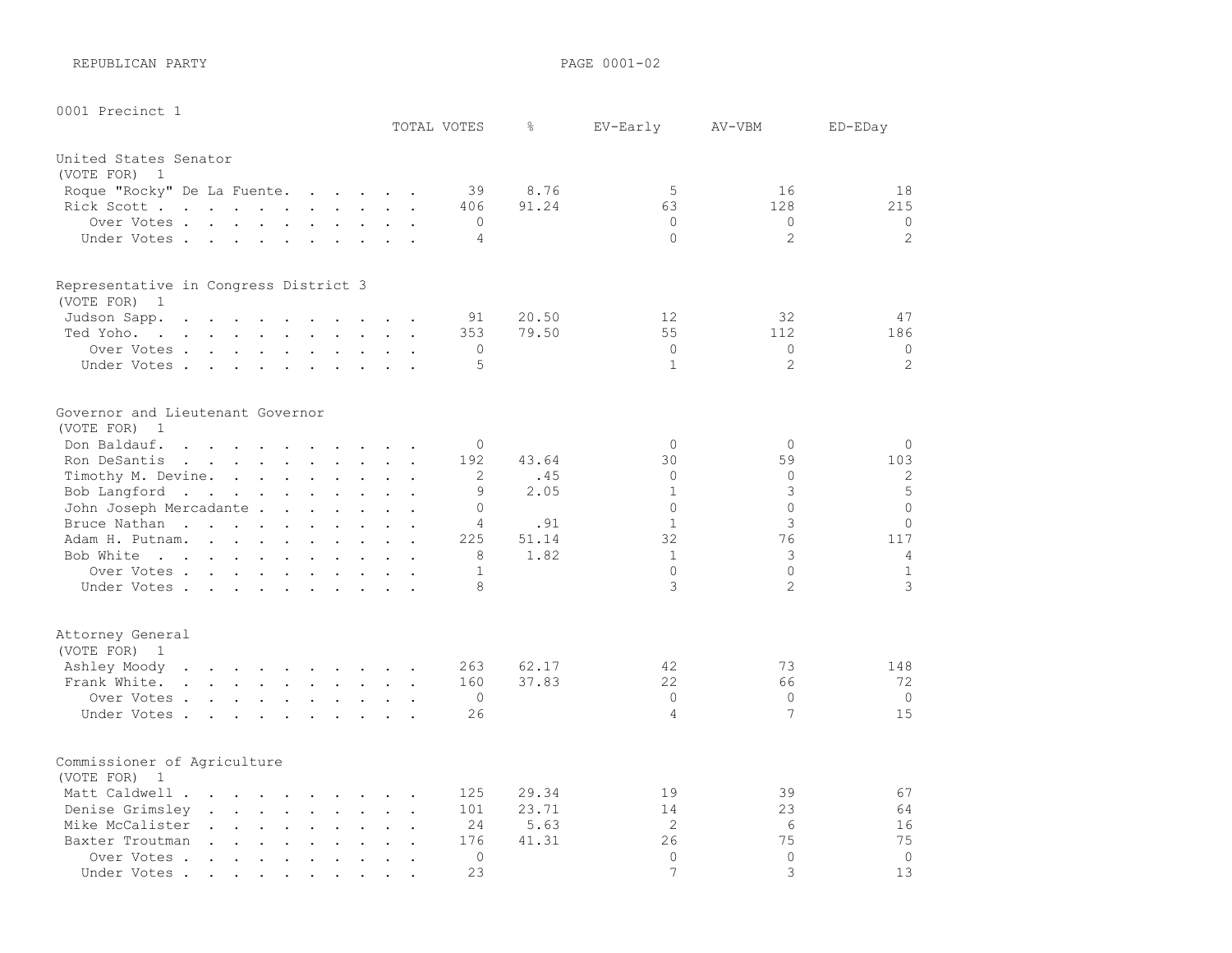DEMOCRATIC PARTY **PAGE 0001-03** 

| 0001 | Precinct |  |
|------|----------|--|
|      |          |  |

|                                                                                                                                 |  | TOTAL VOTES | ⊱     | EV-Early       | AV-VBM    | ED-EDay  |
|---------------------------------------------------------------------------------------------------------------------------------|--|-------------|-------|----------------|-----------|----------|
| Representative in Congress District 3                                                                                           |  |             |       |                |           |          |
| (VOTE FOR)<br>1                                                                                                                 |  |             |       |                |           |          |
| Dushyant Jethagir Gosai.                                                                                                        |  | -8          | 5.76  | 1              | 6         | 1        |
| Yvonne Hayes Hinson                                                                                                             |  | 35          | 25.18 | 8              | 11        | 16       |
| Tom Wells                                                                                                                       |  | 96          | 69.06 | 21             | 32        | 43       |
| Over Votes                                                                                                                      |  | $\Omega$    |       | $\Omega$       | $\bigcap$ | $\Omega$ |
| Under Votes                                                                                                                     |  | 35          |       | $\mathbf{1}$   | 18        | 16       |
| Governor and Lieutenant Governor                                                                                                |  |             |       |                |           |          |
| (VOTE FOR) 1                                                                                                                    |  |             |       |                |           |          |
| Andrew Gillum                                                                                                                   |  | 26          | 18.31 | 9              | 2         | 15       |
| Gwen Graham.                                                                                                                    |  | 55          | 38.73 | 9              | 31        | 15       |
| Jeff Greene.                                                                                                                    |  | 20          | 14.08 | 3              | 7         | 10       |
| Chris King.                                                                                                                     |  | 6           | 4.23  | $\mathbf{1}$   | 3         | 2        |
| Philip Levine                                                                                                                   |  | 23          | 16.20 | 5              | 5         | 13       |
| Alex "Lundy" Lundmark                                                                                                           |  | $\Omega$    |       | $\cap$         | $\Omega$  | $\circ$  |
| John Wetherbee.                                                                                                                 |  | 12          | 8.45  | $\overline{2}$ | 5         | 5        |
| Over Votes                                                                                                                      |  | $\Omega$    |       | $\Omega$       | $\Omega$  | $\Omega$ |
| Under Votes                                                                                                                     |  | 32          |       | $\mathfrak{D}$ | 14        | 16       |
| Attorney General                                                                                                                |  |             |       |                |           |          |
| (VOTE FOR) 1                                                                                                                    |  |             |       |                |           |          |
| Sean Shaw<br>the contract of the contract of the contract of                                                                    |  | 88          | 66.67 | 18             | 32        | 38       |
| Ryan Torrens<br>the contract of the contract of the contract of the contract of the contract of the contract of the contract of |  | 44          | 33.33 | 10             | 16        | 18       |
| Over Votes                                                                                                                      |  | $\Omega$    |       | $\mathbf{0}$   | $\Omega$  | $\Omega$ |
| Under Votes                                                                                                                     |  | 42          |       | 3              | 19        | 20       |
| Commissioner of Agriculture                                                                                                     |  |             |       |                |           |          |
| (VOTE FOR) 1                                                                                                                    |  |             |       |                |           |          |
| Nicole "Nikki" Fried.                                                                                                           |  | 45          | 32.61 | 10             | 13        | 22       |
| Jeffrey Duane Porter.                                                                                                           |  | 39          | 28.26 | 8              | 12        | 19       |
| Roy David Walker                                                                                                                |  | 54          | 39.13 | 10             | 26        | 18       |
| Over Votes                                                                                                                      |  | 0           |       | $\Omega$       | $\Omega$  | $\circ$  |
| Under Votes                                                                                                                     |  | 36          |       | 3              | 16        | 17       |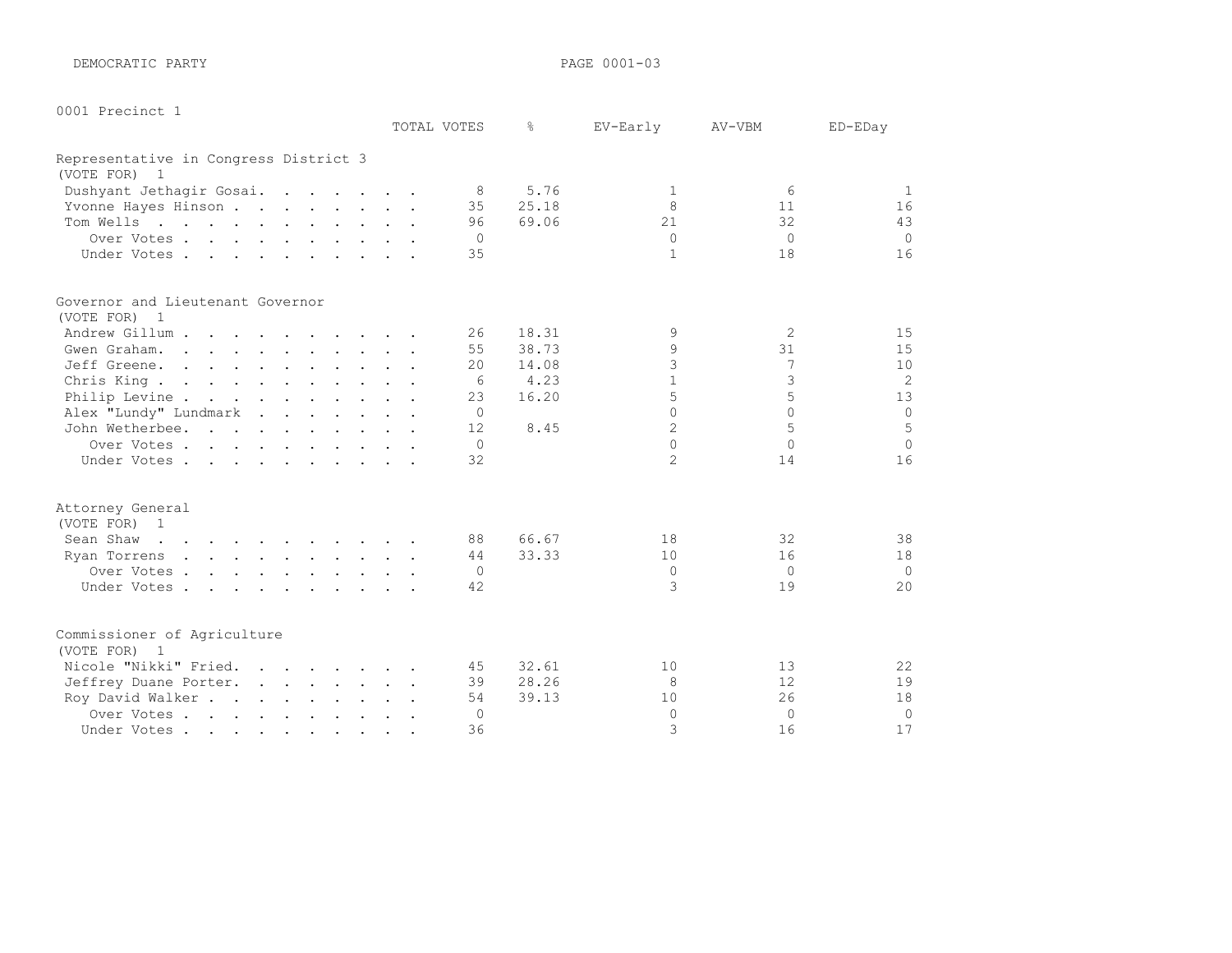NONPARTISAN PAGE 0001-04

| 0001 Precinct 1                                            |  |  |  |  |  |             |               |          |          |          |
|------------------------------------------------------------|--|--|--|--|--|-------------|---------------|----------|----------|----------|
|                                                            |  |  |  |  |  | TOTAL VOTES | $\frac{6}{6}$ | EV-Early | AV-VBM   | ED-EDay  |
| Circuit Judge 8th Judicial Circuit Group 8<br>(VOTE FOR) 1 |  |  |  |  |  |             |               |          |          |          |
| David Robertson                                            |  |  |  |  |  | 398         | 69.95         | 52       | 141      | 205      |
| Julie Waldman                                              |  |  |  |  |  | 70          | 12.30         | 18       | 21       | 31       |
| Gloria Walker                                              |  |  |  |  |  | 101         | 17.75         | 18       | 34       | 49       |
| Over Votes                                                 |  |  |  |  |  | 0           |               |          | $\Omega$ | $\Omega$ |
| Under Votes                                                |  |  |  |  |  | 88          |               | 18       | 27       | 43       |
| School Board District 2<br>(VOTE FOR) 1                    |  |  |  |  |  |             |               |          |          |          |
| Gayle Shuford Nicula.                                      |  |  |  |  |  | 469         | 73.05         | 69       | 153      | 247      |
| Jeremy Pilcher.                                            |  |  |  |  |  | 173         | 26.95         | 34       | 66       | 73       |
| Over Votes                                                 |  |  |  |  |  |             |               |          |          | $\Omega$ |
| Under Votes                                                |  |  |  |  |  | 15          |               |          |          | 8        |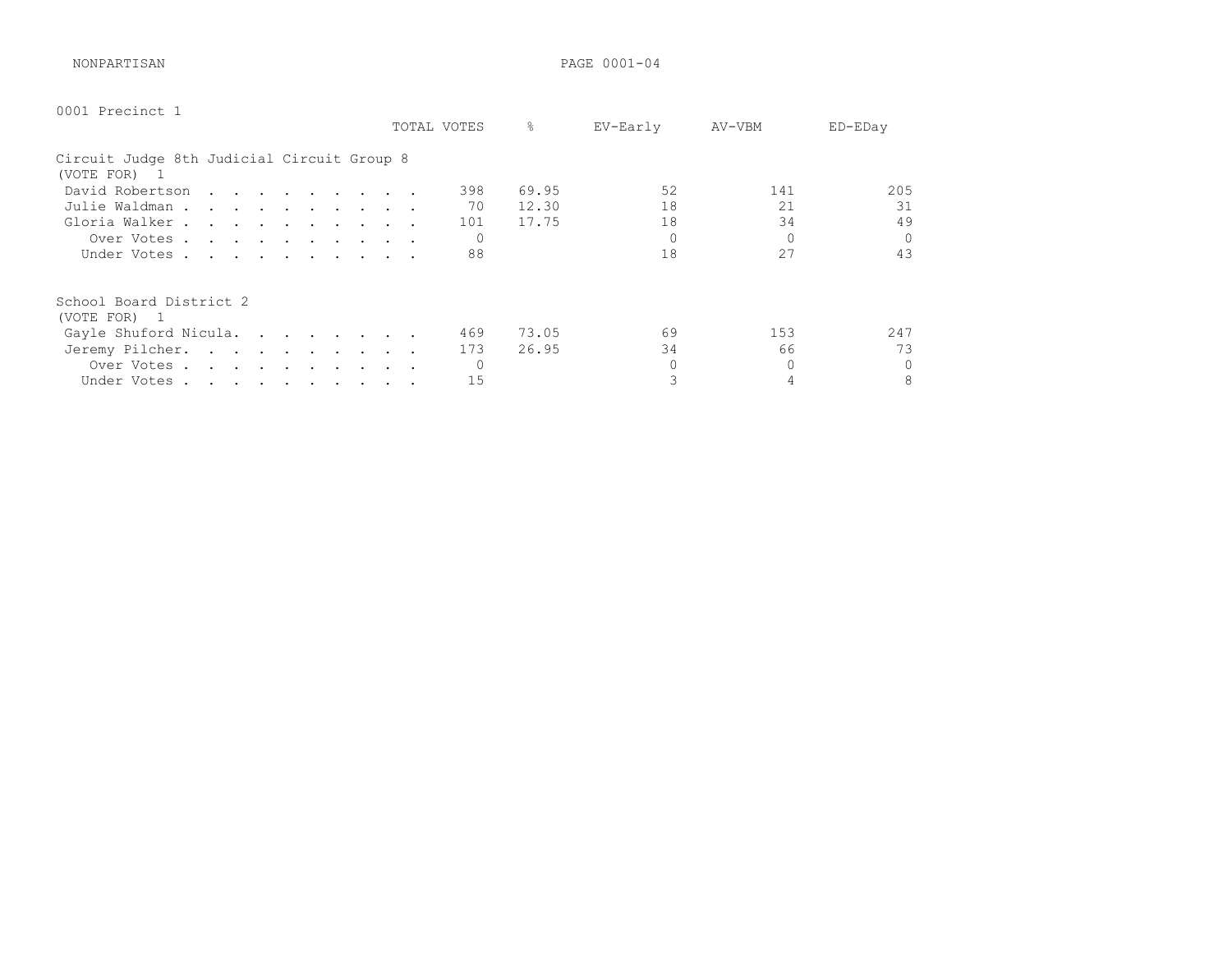STATISTICS PAGE 0002-01

|                                                                                                                                          |                      | TOTAL VOTES | ⊱     | EV-Early | AV-VBM | ED-EDay  |
|------------------------------------------------------------------------------------------------------------------------------------------|----------------------|-------------|-------|----------|--------|----------|
| REGISTERED VOTERS - TOTAL                                                                                                                |                      | 768         |       |          |        |          |
| REGISTERED VOTERS - REPUBLICAN PARTY                                                                                                     |                      | 225         | 29.30 |          |        |          |
| REGISTERED VOTERS - DEMOCRATIC PARTY                                                                                                     | and the control      | 443         | 57.68 |          |        |          |
| BALLOTS CAST - TOTAL.                                                                                                                    |                      | 277         |       | 43       | 86     | 148      |
| BALLOTS CAST - REPUBLICAN PARTY.<br><b>Contract Contract</b>                                                                             |                      | 83          | 29.96 | 14       | 36     | 33       |
| BALLOTS CAST - DEMOCRATIC PARTY                                                                                                          |                      | 186         | 67.15 | 27       | 47     | 112      |
| BALLOTS CAST - NONPARTISAN.                                                                                                              |                      | 8           | 2.89  |          |        | 3        |
| BALLOTS CAST - BLANK.<br>the contract of the contract of the contract of the contract of the contract of the contract of the contract of |                      |             |       |          |        | $\Omega$ |
| VOTER TURNOUT - TOTAL<br>the contract of the contract of the contract of the contract of the contract of the contract of the contract of |                      |             | 36.07 |          |        |          |
| VOTER TURNOUT - REPUBLICAN PARTY.                                                                                                        | $\sim$ $\sim$ $\sim$ |             | 36.89 |          |        |          |
| VOTER TURNOUT - DEMOCRATIC PARTY.                                                                                                        | $\sim$ $\sim$ $\sim$ |             | 41.99 |          |        |          |
| VOTER TURNOUT - BLANK<br>$\cdot$ , , , , , , , ,                                                                                         |                      |             |       |          |        |          |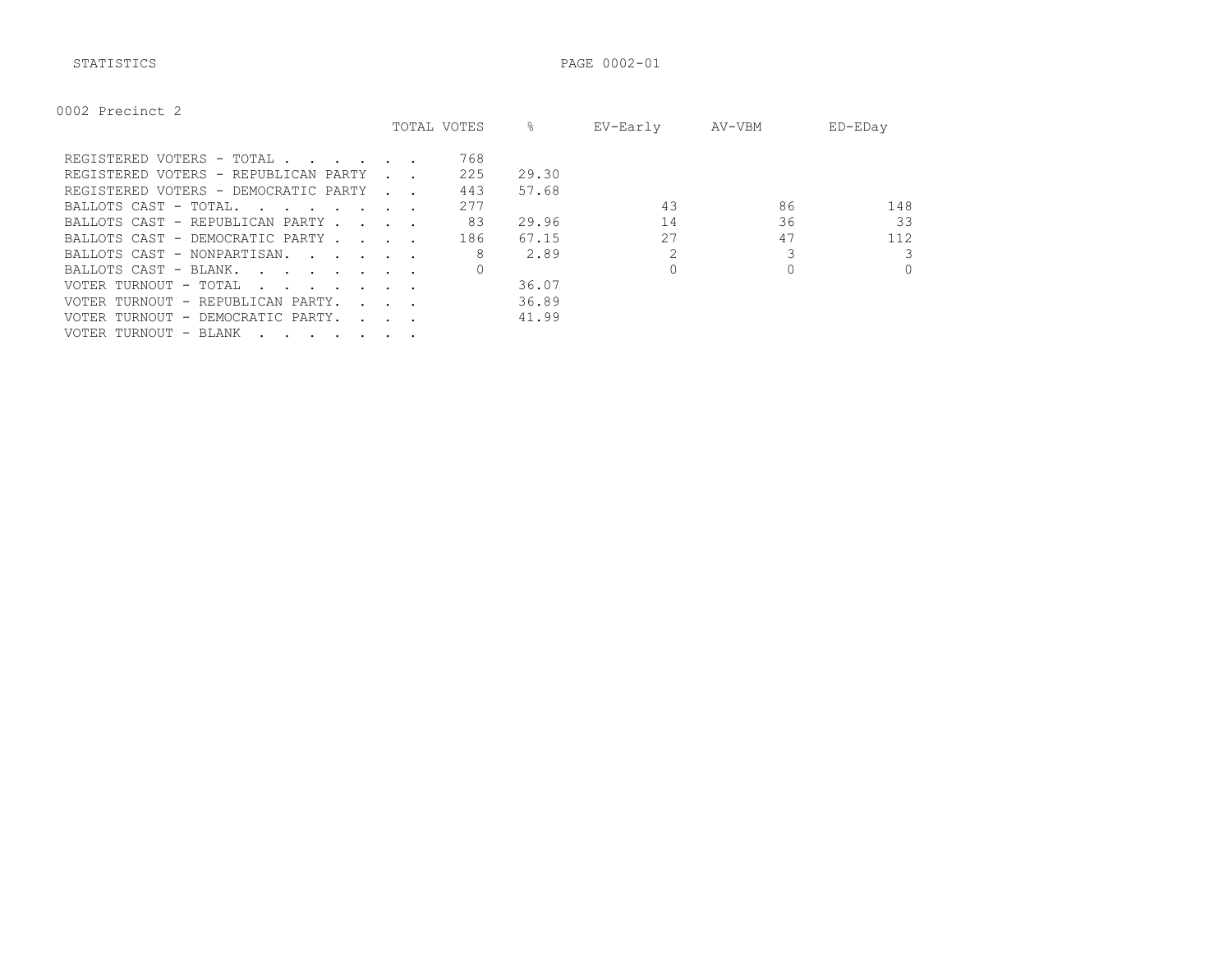REPUBLICAN PARTY **PAGE 0002-02** 

0002 Precinct 2

|                                                                                                                                                                                                                                                   | TOTAL VOTES |              | $\frac{6}{\pi}$ | EV-Early       | AV-VBM            | ED-EDay        |
|---------------------------------------------------------------------------------------------------------------------------------------------------------------------------------------------------------------------------------------------------|-------------|--------------|-----------------|----------------|-------------------|----------------|
| United States Senator                                                                                                                                                                                                                             |             |              |                 |                |                   |                |
| (VOTE FOR) 1                                                                                                                                                                                                                                      |             |              |                 |                |                   |                |
| Roque "Rocky" De La Fuente.                                                                                                                                                                                                                       |             | 15           | 18.29           | $\overline{2}$ | 7                 | 6              |
| Rick Scott                                                                                                                                                                                                                                        |             | 67           | 81.71           | 12             | 28                | 27             |
| Over Votes                                                                                                                                                                                                                                        |             | $\Omega$     |                 | $\mathbf{0}$   | $\circ$           | $\mathbf 0$    |
| Under Votes                                                                                                                                                                                                                                       |             | $\mathbf{1}$ |                 | $\Omega$       | $\mathbf{1}$      | $\circ$        |
| Representative in Congress District 3<br>(VOTE FOR) 1                                                                                                                                                                                             |             |              |                 |                |                   |                |
| Judson Sapp.                                                                                                                                                                                                                                      |             | 24           | 28.92           | 5              | $12 \overline{ }$ | 7              |
| Ted Yoho.                                                                                                                                                                                                                                         |             | 59           | 71.08           | 9              | 24                | 26             |
| Over Votes                                                                                                                                                                                                                                        |             | $\Omega$     |                 | $\circ$        | $\mathbf{0}$      | $\mathbf 0$    |
| Under Votes.                                                                                                                                                                                                                                      |             | $\Omega$     |                 | $\Omega$       | $\Omega$          | $\circ$        |
|                                                                                                                                                                                                                                                   |             |              |                 |                |                   |                |
| Governor and Lieutenant Governor                                                                                                                                                                                                                  |             |              |                 |                |                   |                |
| (VOTE FOR) 1                                                                                                                                                                                                                                      |             |              |                 |                |                   |                |
| Don Baldauf.<br>$\mathbf{r}$ . The contract of the contract of the contract of the contract of the contract of the contract of the contract of the contract of the contract of the contract of the contract of the contract of the contract of th |             | 3            | 3.61            | $\Omega$       | $\mathbf{1}$      | $\overline{c}$ |
| Ron DeSantis                                                                                                                                                                                                                                      |             | 40           | 48.19           | $\overline{2}$ | 19                | 19             |
| Timothy M. Devine.                                                                                                                                                                                                                                |             | $\mathbf{1}$ | 1.20            | $\Omega$       | $\mathbf{1}$      | $\circ$        |
| Bob Langford                                                                                                                                                                                                                                      |             | $\mathbf{1}$ | 1.20            | $\Omega$       | $\mathbf{1}$      | $\Omega$       |
| John Joseph Mercadante                                                                                                                                                                                                                            |             | $\Omega$     |                 | $\Omega$       | $\Omega$          | $\circ$        |
| Bruce Nathan                                                                                                                                                                                                                                      |             | $\Omega$     |                 | $\Omega$       | $\Omega$          | $\mathbf 0$    |
| Adam H. Putnam.                                                                                                                                                                                                                                   |             | 36           | 43.37           | 12             | 13                | 11             |
| Bob White                                                                                                                                                                                                                                         |             | 2            | 2.41            | $\circ$        | $\mathbf{1}$      | $\mathbf{1}$   |
| Over Votes                                                                                                                                                                                                                                        |             | $\Omega$     |                 | $\Omega$       | $\Omega$          | $\Omega$       |
| Under Votes                                                                                                                                                                                                                                       |             | $\Omega$     |                 | $\Omega$       | $\Omega$          | $\Omega$       |
| Attorney General                                                                                                                                                                                                                                  |             |              |                 |                |                   |                |
| (VOTE FOR) 1                                                                                                                                                                                                                                      |             |              |                 |                |                   |                |
| Ashley Moody                                                                                                                                                                                                                                      |             | 47           | 58.02           | 10             | 16                | 21             |
| Frank White.                                                                                                                                                                                                                                      |             | 34           | 41.98           | 4              | 18                | 12             |
| Over Votes                                                                                                                                                                                                                                        |             | $\Omega$     |                 | $\Omega$       | $\mathbf{0}$      | $\mathbf 0$    |
| Under Votes                                                                                                                                                                                                                                       |             | 2            |                 | $\Omega$       | 2                 | $\circ$        |
| Commissioner of Agriculture                                                                                                                                                                                                                       |             |              |                 |                |                   |                |
| (VOTE FOR) 1                                                                                                                                                                                                                                      |             |              |                 |                |                   |                |
| Matt Caldwell                                                                                                                                                                                                                                     |             | 24           | 29.27           | 4              | 11                | 9              |
| Denise Grimsley                                                                                                                                                                                                                                   |             | 14           | 17.07           | $\sqrt{2}$     | 4                 | 8              |
| Mike McCalister                                                                                                                                                                                                                                   |             | 5            | 6.10            | $\circ$        | $\overline{4}$    | $\mathbf{1}$   |
| Baxter Troutman                                                                                                                                                                                                                                   |             | 39           | 47.56           | 8              | 16                | 15             |
| Over Votes                                                                                                                                                                                                                                        |             | $\cap$       |                 | $\cap$         | $\Omega$          | $\circ$        |

Under Votes . . . . . . . . . . 1 0 1 0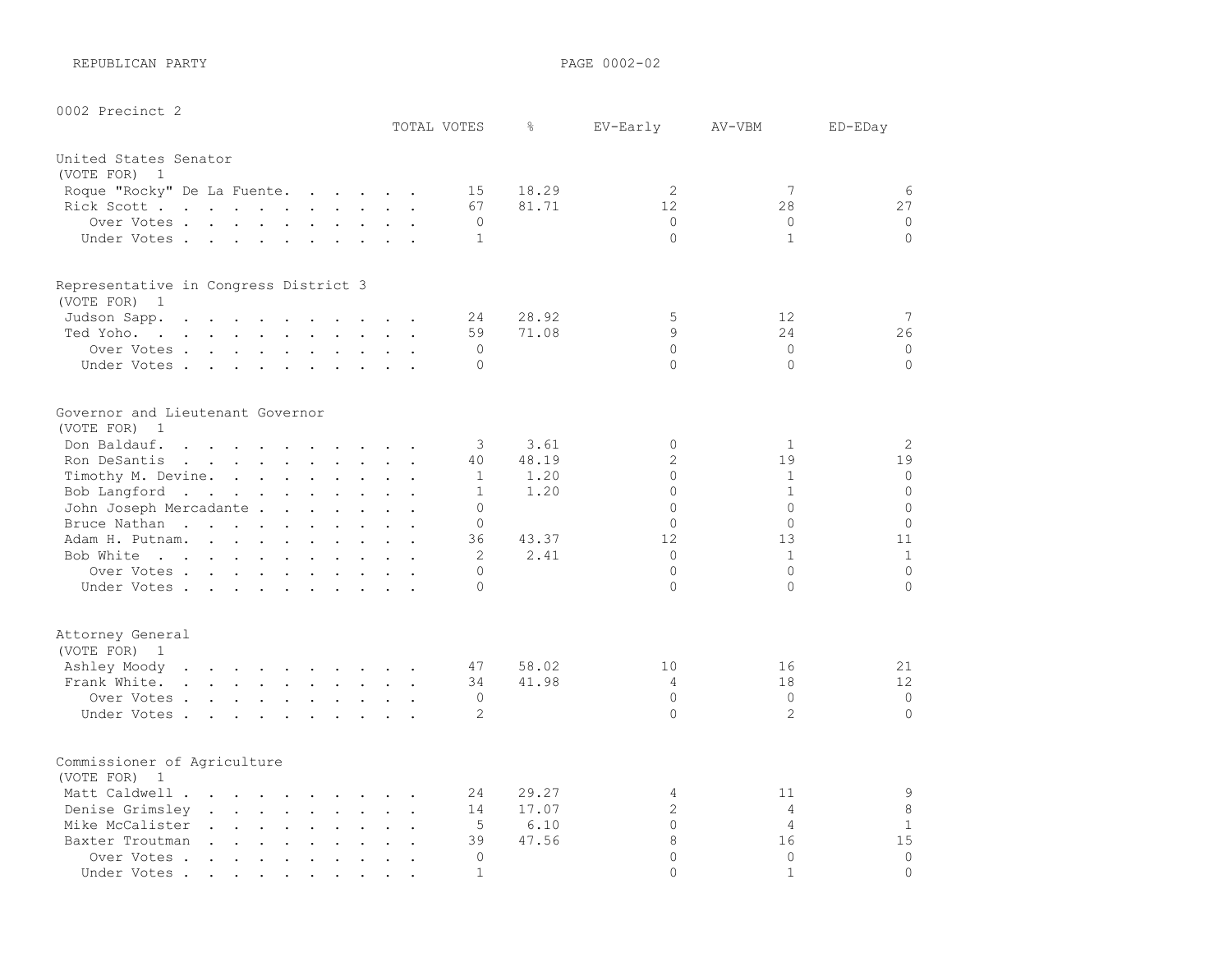DEMOCRATIC PARTY PAGE 0002-03

0002 Precinct 2

| UUUZ Precinct Z                             | TOTAL VOTES    | g.    | EV-Early        | AV-VBM       | ED-EDay        |
|---------------------------------------------|----------------|-------|-----------------|--------------|----------------|
| Representative in Congress District 3       |                |       |                 |              |                |
| (VOTE FOR) 1                                |                |       |                 |              |                |
| Dushyant Jethagir Gosai.                    | 13             | 7.10  | $\Omega$        | 1            | 12             |
| Yvonne Hayes Hinson                         | 121            | 66.12 | 19              | 30           | 72             |
| Tom Wells                                   | 49             | 26.78 | 8               | 16           | 25             |
| Over Votes                                  | $\overline{0}$ |       | $\circ$         | $\mathbf{0}$ | $\circ$        |
| Under Votes                                 | 3              |       | $\Omega$        | $\Omega$     | 3              |
| Governor and Lieutenant Governor            |                |       |                 |              |                |
| (VOTE FOR) 1                                |                |       |                 |              |                |
| Andrew Gillum                               | 110            | 60.44 | 16              | 16           | 78             |
| Gwen Graham.                                | 36             | 19.78 | 5               | 19           | 12             |
| Jeff Greene.                                | 11             | 6.04  | $\mathbf{1}$    | 6            | $\overline{4}$ |
| Chris King.                                 | 3              | 1.65  | $\Omega$        | $\mathbf{1}$ | $\overline{c}$ |
| Philip Levine                               | 17             | 9.34  | 4               | 3            | 10             |
| Alex "Lundy" Lundmark                       | 1              | .55   | $\Omega$        | $\Omega$     | $\mathbf{1}$   |
| John Wetherbee.                             | 4              | 2.20  | $\Omega$        | 2            | $\overline{c}$ |
| Over Votes                                  | 1              |       | $\Omega$        | $\Omega$     | $\mathbf{1}$   |
| Under Votes                                 | 3              |       | $\mathbf{1}$    | $\Omega$     | $\overline{c}$ |
| Attorney General                            |                |       |                 |              |                |
| (VOTE FOR) 1                                |                |       |                 |              |                |
| Sean Shaw                                   | 141            | 80.11 | $20^{\circ}$    | 37           | 84             |
| Ryan Torrens                                | 35             | 19.89 | 6               | 6            | 23             |
| Over Votes                                  | -1             |       | $\Omega$        | $\mathbf{1}$ | $\mathbf 0$    |
| Under Votes                                 | 9              |       | $\mathbf{1}$    | 3            | 5              |
| Commissioner of Agriculture<br>(VOTE FOR) 1 |                |       |                 |              |                |
|                                             |                | 44.25 |                 | 21           | 47             |
| Nicole "Nikki" Fried.                       | 77             | 25.29 | 9<br>6          | 10           | 28             |
| Jeffrey Duane Porter.                       | 44<br>53       | 30.46 | 10 <sup>°</sup> | 12           | 31             |
| Roy David Walker                            | $\Omega$       |       | $\mathbf{0}$    | $\circ$      | $\circ$        |
| Over Votes<br>Under Votes                   | 12             |       | $\overline{2}$  | 4            | 6              |
|                                             |                |       |                 |              |                |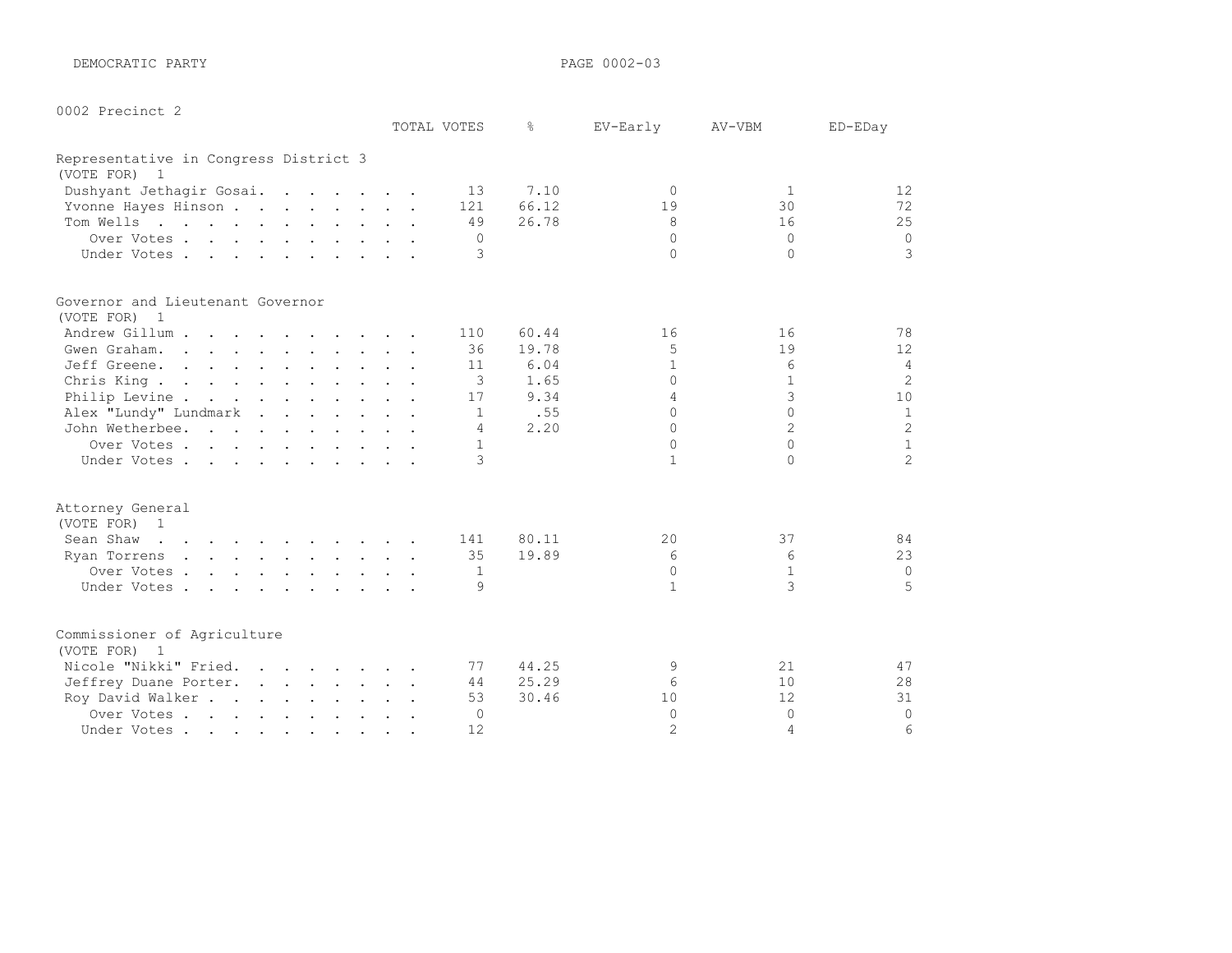NONPARTISAN PAGE 0002-04

| 0002 Precinct 2                                          |  |  |  |  | TOTAL VOTES | 옹     | EV-Early | AV-VBM | $ED$ – $ED$ ay |
|----------------------------------------------------------|--|--|--|--|-------------|-------|----------|--------|----------------|
| Circuit Judge 8th Judicial Circuit Group 8<br>(VOTE FOR) |  |  |  |  |             |       |          |        |                |
| David Robertson                                          |  |  |  |  | 81          | 30.68 | 10       | 31     | 40             |
| Julie Waldman                                            |  |  |  |  | 38          | 14.39 |          | 10     | 24             |
| Gloria Walker                                            |  |  |  |  | 145         | 54.92 | 27       | 39     | 79             |
| Over Votes                                               |  |  |  |  |             |       |          |        | 0              |
| Under Votes                                              |  |  |  |  |             |       |          | 6      |                |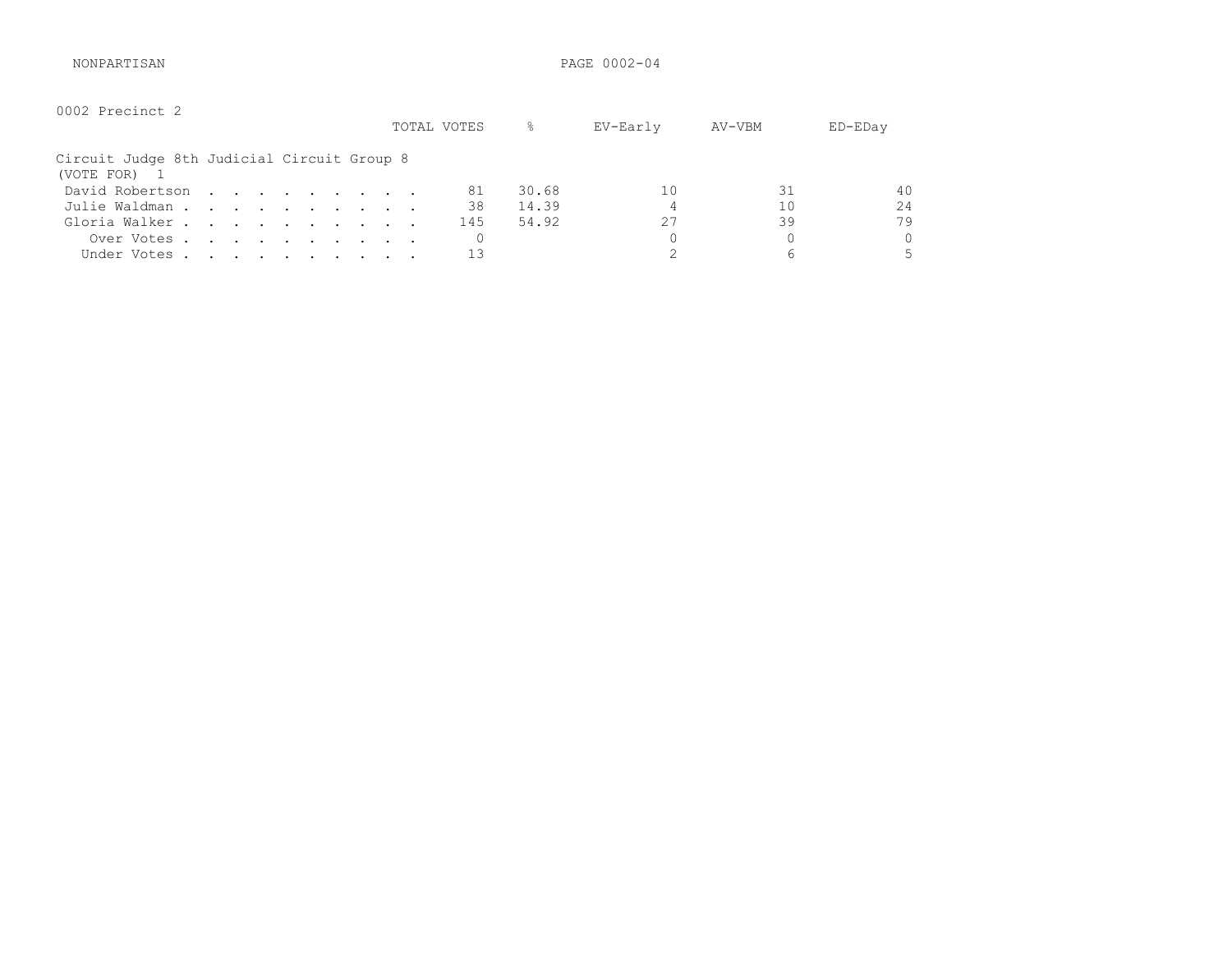STATISTICS PAGE 0003-01

| 0003 Precinct 3 |  |
|-----------------|--|
|-----------------|--|

|                                                                                                                                          |                              | TOTAL VOTES | ⊱     | EV-Early | AV-VBM | ED-EDay  |
|------------------------------------------------------------------------------------------------------------------------------------------|------------------------------|-------------|-------|----------|--------|----------|
| REGISTERED VOTERS - TOTAL                                                                                                                |                              | 655         |       |          |        |          |
| REGISTERED VOTERS - REPUBLICAN PARTY                                                                                                     |                              | 309         | 47.18 |          |        |          |
| REGISTERED VOTERS - DEMOCRATIC PARTY                                                                                                     |                              | 236         | 36.03 |          |        |          |
| BALLOTS CAST - TOTAL.<br>the contract of the contract of the contract of the contract of the contract of the contract of the contract of |                              | 229         |       | 45       |        | 113      |
| BALLOTS CAST - REPUBLICAN PARTY.                                                                                                         | and the contract of the con- | 128         | 55.90 | 20       | 45     | 63       |
| BALLOTS CAST - DEMOCRATIC PARTY                                                                                                          |                              | 87          | 37.99 | 25       | 22     | 40       |
| BALLOTS CAST - NONPARTISAN.                                                                                                              |                              | 14          | 6.11  |          |        | 10       |
| BALLOTS CAST - BLANK.<br>the contract of the contract of the contract of the contract of the contract of the contract of the contract of |                              |             |       |          |        | $\Omega$ |
| VOTER TURNOUT - TOTAL<br>the contract of the contract of the contract of the contract of the contract of the contract of the contract of |                              |             | 34.96 |          |        |          |
| VOTER TURNOUT - REPUBLICAN PARTY.                                                                                                        | <b>Service State</b>         |             | 41.42 |          |        |          |
| VOTER TURNOUT - DEMOCRATIC PARTY.                                                                                                        | <b>Carl Control</b>          |             | 36.86 |          |        |          |
| VOTER TURNOUT - BLANK                                                                                                                    |                              |             |       |          |        |          |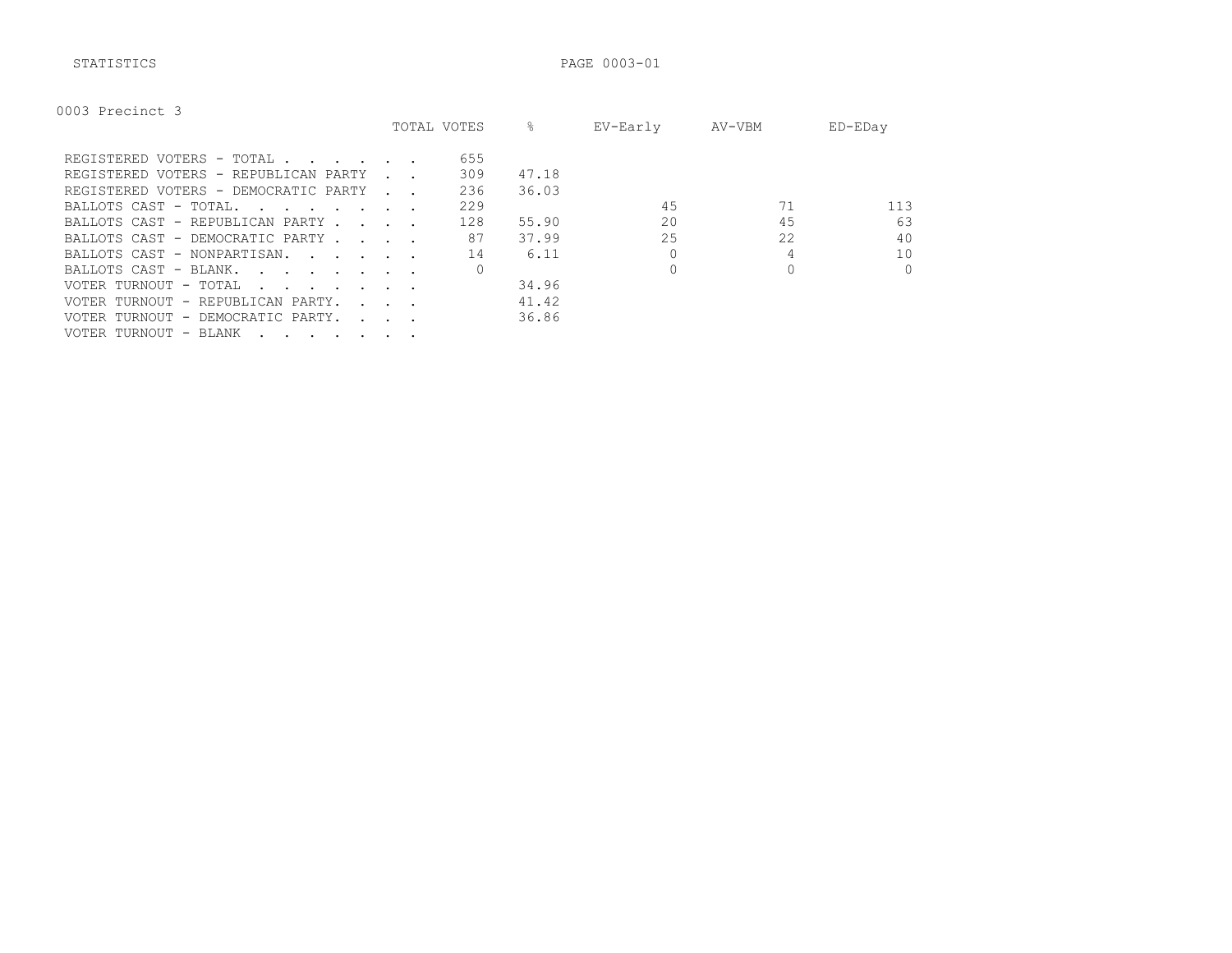REPUBLICAN PARTY **PAGE 0003-02** 

0003 Precinct 3

| OODS RIECTHEL S                                                                                                                 |                                         |                      | TOTAL VOTES    | g     | EV-Early       | AV-VBM         | ED-EDay        |
|---------------------------------------------------------------------------------------------------------------------------------|-----------------------------------------|----------------------|----------------|-------|----------------|----------------|----------------|
| United States Senator                                                                                                           |                                         |                      |                |       |                |                |                |
| (VOTE FOR) 1                                                                                                                    |                                         |                      |                |       |                |                |                |
| Roque "Rocky" De La Fuente.                                                                                                     |                                         |                      | 13             | 10.32 | $\mathbf{1}$   | $\mathbf{2}$   | 10             |
| Rick Scott                                                                                                                      |                                         |                      | 113            | 89.68 | 19             | 41             | 53             |
| Over Votes                                                                                                                      |                                         |                      | $\Omega$       |       | $\mathbf{0}$   | $\circ$        | $\mathbf 0$    |
| Under Votes                                                                                                                     |                                         |                      | 2              |       | $\Omega$       | 2              | $\circ$        |
| Representative in Congress District 3                                                                                           |                                         |                      |                |       |                |                |                |
| (VOTE FOR) 1                                                                                                                    |                                         |                      |                |       |                |                |                |
| Judson Sapp.<br>the contract of the contract of the contract of the contract of the contract of the contract of the contract of |                                         |                      | 39             | 30.47 | 8              | 14             | 17             |
| Ted Yoho.                                                                                                                       |                                         |                      | 89             | 69.53 | 12             | 31             | 46             |
| Over Votes                                                                                                                      |                                         |                      | $\Omega$       |       | $\circ$        | $\circ$        | $\circ$        |
| Under Votes                                                                                                                     |                                         |                      | $\Omega$       |       | $\Omega$       | $\Omega$       | $\circ$        |
| Governor and Lieutenant Governor                                                                                                |                                         |                      |                |       |                |                |                |
| (VOTE FOR) 1                                                                                                                    |                                         |                      |                |       |                |                |                |
| Don Baldauf.<br>the contract of the contract of the contract of the contract of the contract of the contract of the contract of |                                         |                      | 1              | .81   | $\Omega$       | $\circ$        | $\mathbf{1}$   |
| Ron DeSantis                                                                                                                    |                                         |                      | 38             | 30.65 | 12             | 14             | 12             |
| Timothy M. Devine.                                                                                                              |                                         |                      | $\mathbf{1}$   | .81   | $\circ$        | $\circ$        | $\mathbf{1}$   |
| Bob Langford                                                                                                                    |                                         |                      | $\mathbf{1}$   | .81   | $\circ$        | $\mathbf 1$    | $\overline{0}$ |
| John Joseph Mercadante .                                                                                                        | and the contract of the contract of the |                      | $\mathbf{2}$   | 1.61  | $\Omega$       | $\overline{0}$ | $\overline{c}$ |
| Bruce Nathan                                                                                                                    |                                         |                      | $\mathbf{1}$   | .81   | $\Omega$       | $\Omega$       | $\mathbf{1}$   |
| Adam H. Putnam.                                                                                                                 |                                         |                      | 78             | 62.90 | 8              | 27             | 43             |
| Bob White                                                                                                                       |                                         |                      | 2              | 1.61  | $\Omega$       | 2              | $\circ$        |
| Over Votes                                                                                                                      |                                         |                      | $\Omega$       |       | $\Omega$       | $\circ$        | $\circ$        |
| Under Votes.                                                                                                                    |                                         |                      | 4              |       | $\Omega$       | $\mathbf{1}$   | 3              |
| Attorney General                                                                                                                |                                         |                      |                |       |                |                |                |
| (VOTE FOR) 1                                                                                                                    |                                         |                      |                |       |                |                |                |
| Ashley Moody                                                                                                                    |                                         |                      | 74             | 59.68 | 9              | 20             | 45             |
| Frank White.                                                                                                                    |                                         |                      | 50             | 40.32 | 10             | 24             | 16             |
| Over Votes.                                                                                                                     |                                         |                      | $\Omega$       |       | $\Omega$       | $\Omega$       | $\circ$        |
| Under Votes                                                                                                                     |                                         |                      | $\overline{4}$ |       | $\mathbf{1}$   | $\mathbf{1}$   | $\overline{c}$ |
| Commissioner of Agriculture                                                                                                     |                                         |                      |                |       |                |                |                |
| (VOTE FOR) 1                                                                                                                    |                                         |                      |                |       |                |                |                |
| Matt Caldwell                                                                                                                   |                                         |                      | 50             | 40.32 | 6              | 15             | 29             |
| Denise Grimsley                                                                                                                 |                                         | $\ddot{\phantom{a}}$ | 27             | 21.77 | 3              | 11             | 13             |
| Mike McCalister                                                                                                                 |                                         |                      | 6              | 4.84  | $\overline{2}$ | $\mathbf{1}$   | 3              |
| Baxter Troutman                                                                                                                 | $\ddot{\phantom{a}}$                    | $\mathbf{L}$         | 41             | 33.06 | 7              | 17             | 17             |
| Over Votes                                                                                                                      |                                         |                      | $\cap$         |       | $\cap$         | $\Omega$       | $\Omega$       |

Under Votes . . . . . . . . . . 4 2 1 1 1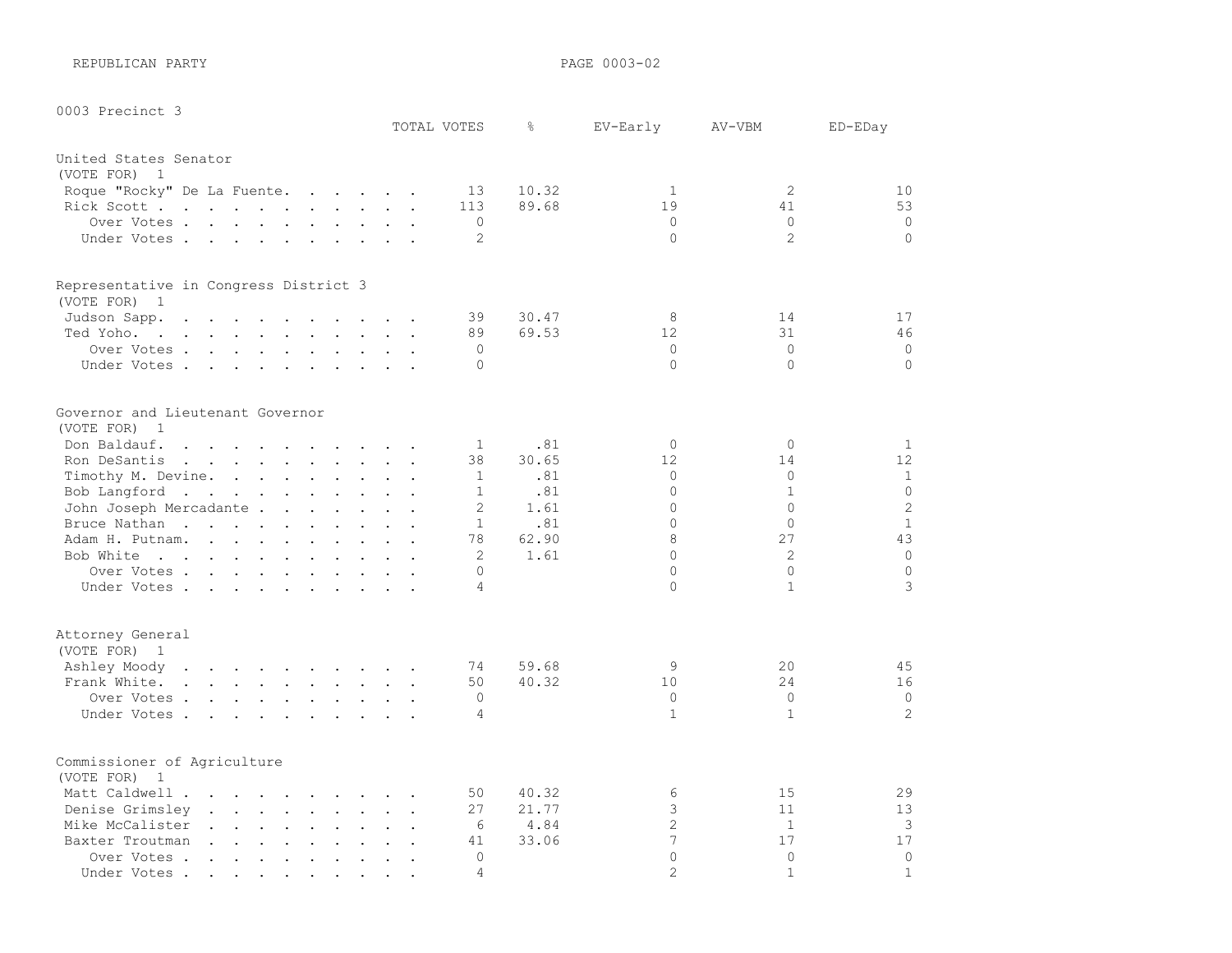DEMOCRATIC PARTY **PARTY PAGE 0003-03** 

|  | 0003 Precinct 3 |  |  |
|--|-----------------|--|--|
|--|-----------------|--|--|

|                                                    |  | TOTAL VOTES    | ⊱     | EV-Early       | AV-VBM         | ED-EDay         |
|----------------------------------------------------|--|----------------|-------|----------------|----------------|-----------------|
| Representative in Congress District 3              |  |                |       |                |                |                 |
| (VOTE FOR) 1                                       |  |                |       |                |                |                 |
| Dushyant Jethagir Gosai.                           |  | 2              | 2.90  | $\Omega$       | $\Omega$       | 2               |
| Yvonne Hayes Hinson                                |  | 22             | 31.88 | 12             | 5              | 5               |
| Tom Wells                                          |  | 45             | 65.22 | 11             | 13             | 21              |
| Over Votes                                         |  | $\Omega$       |       | $\Omega$       | $\cap$         | $\Omega$        |
| Under Votes                                        |  | 18             |       | $\mathfrak{D}$ | 4              | 12              |
| Governor and Lieutenant Governor                   |  |                |       |                |                |                 |
| (VOTE FOR) 1                                       |  |                |       |                |                |                 |
| Andrew Gillum                                      |  | 8              | 11.59 | 1              | $\mathbf{1}$   | 6               |
| Gwen Graham.                                       |  | 31             | 44.93 | 12             | 11             | 8               |
| Jeff Greene.                                       |  | 8              | 11.59 | 3              | $\mathbf{1}$   | $\sqrt{4}$      |
| Chris King                                         |  | 3              | 4.35  | $\Omega$       | $\mathbf{1}$   | $\overline{c}$  |
| Philip Levine                                      |  | 15             | 21.74 | 5              | $\overline{2}$ | $\overline{8}$  |
| Alex "Lundy" Lundmark                              |  | $\overline{2}$ | 2.90  | $\cap$         | $\overline{2}$ | $\Omega$        |
| John Wetherbee.                                    |  | $\overline{2}$ | 2.90  | $\mathbf{1}$   | $\cap$         | $\mathbf{1}$    |
| Over Votes                                         |  | $\Omega$       |       | $\Omega$       | $\cap$         | $\Omega$        |
| Under Votes                                        |  | 18             |       | 3              | 4              | 11              |
| Attorney General                                   |  |                |       |                |                |                 |
| (VOTE FOR) 1                                       |  |                |       |                |                |                 |
| Sean Shaw<br><u>na kama sa sana sa sa sa sa sa</u> |  | 37             | 56.06 | 14             | 8              | 15              |
| Ryan Torrens                                       |  | 29             | 43.94 | 10             | 9              | 10              |
| Over Votes                                         |  | 0              |       | $\Omega$       | $\Omega$       | $\Omega$        |
| Under Votes                                        |  | 21             |       | $\mathbf{1}$   | 5              | 15              |
| Commissioner of Agriculture                        |  |                |       |                |                |                 |
| (VOTE FOR) 1                                       |  |                |       |                |                |                 |
| Nicole "Nikki" Fried.                              |  | 23             | 33.82 | 8              | 5              | 10              |
| Jeffrey Duane Porter.                              |  | 16             | 23.53 | 4              | 5              | $7\phantom{.0}$ |
| Roy David Walker                                   |  | 29             | 42.65 | 11             | 8              | 10              |
| Over Votes                                         |  | $\Omega$       |       | $\Omega$       | $\Omega$       | $\Omega$        |
| Under Votes                                        |  | 19             |       | $\overline{2}$ | Δ              | 13              |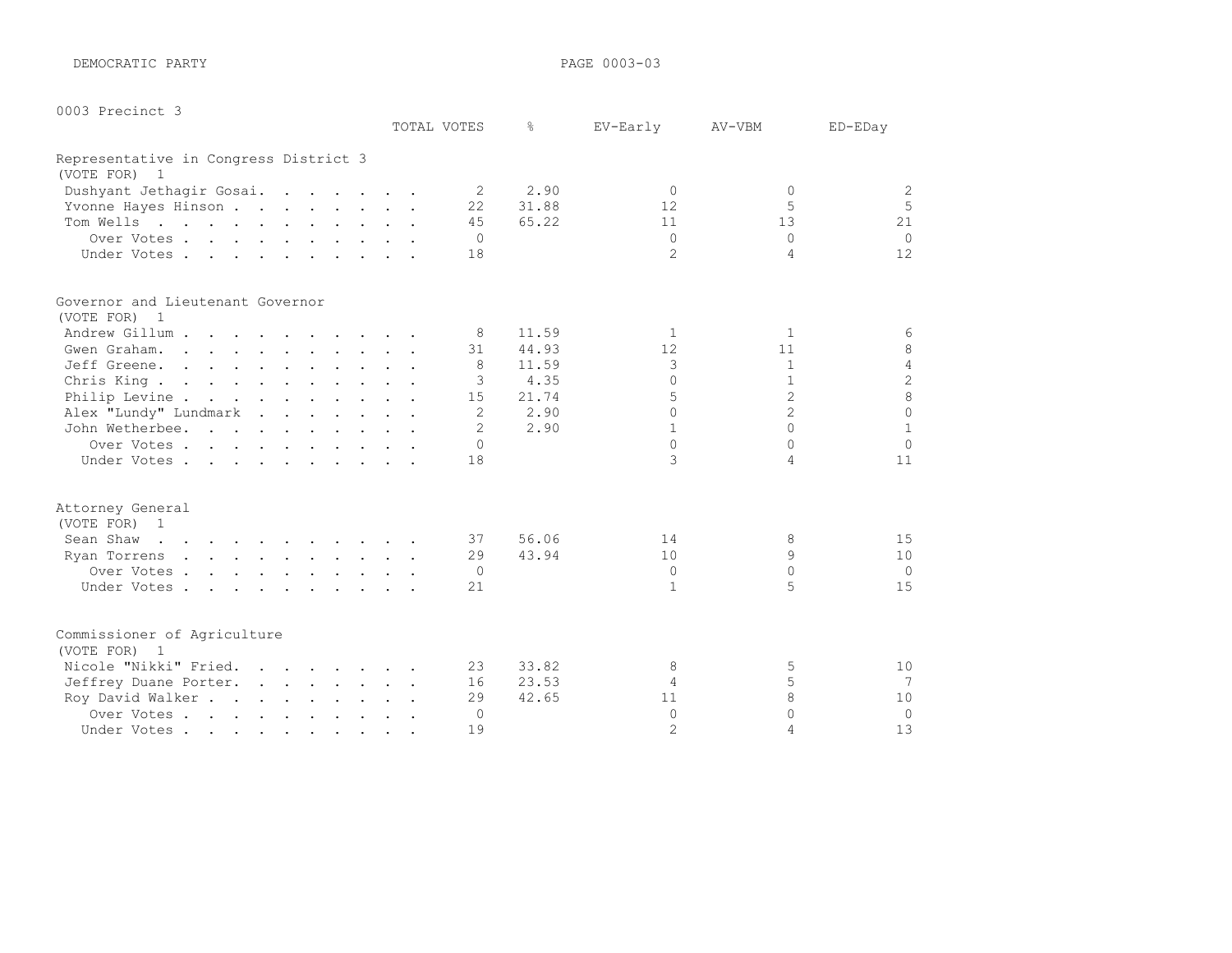NONPARTISAN PAGE 0003-04

| 0003 Precinct 3                                            |             |               |          |        |                |
|------------------------------------------------------------|-------------|---------------|----------|--------|----------------|
|                                                            | TOTAL VOTES | $\frac{6}{6}$ | EV-Early | AV-VBM | ED-EDay        |
| Circuit Judge 8th Judicial Circuit Group 8<br>(VOTE FOR) 1 |             |               |          |        |                |
| David Robertson                                            | 126         | 62.07         | 18       | 44     | 64             |
| Julie Waldman                                              | 29          | 14.29         | 6        | 12     | 11             |
| Gloria Walker                                              | 48          | 23.65         | 15       | 11     | 22             |
| Over Votes                                                 |             |               |          |        | $\Omega$       |
| Under Votes                                                | 26          |               | 6        |        | 16             |
| School Board District 2<br>(VOTE FOR) 1                    |             |               |          |        |                |
| Gayle Shuford Nicula.                                      | 141         | 62.39         | 31       | 40     | 70             |
| Jeremy Pilcher.                                            | 85          | 37.61         | 14       | 30     | 41             |
| Over Votes                                                 |             |               |          |        | $\overline{0}$ |
| Under Votes                                                |             |               |          |        | $\mathfrak{D}$ |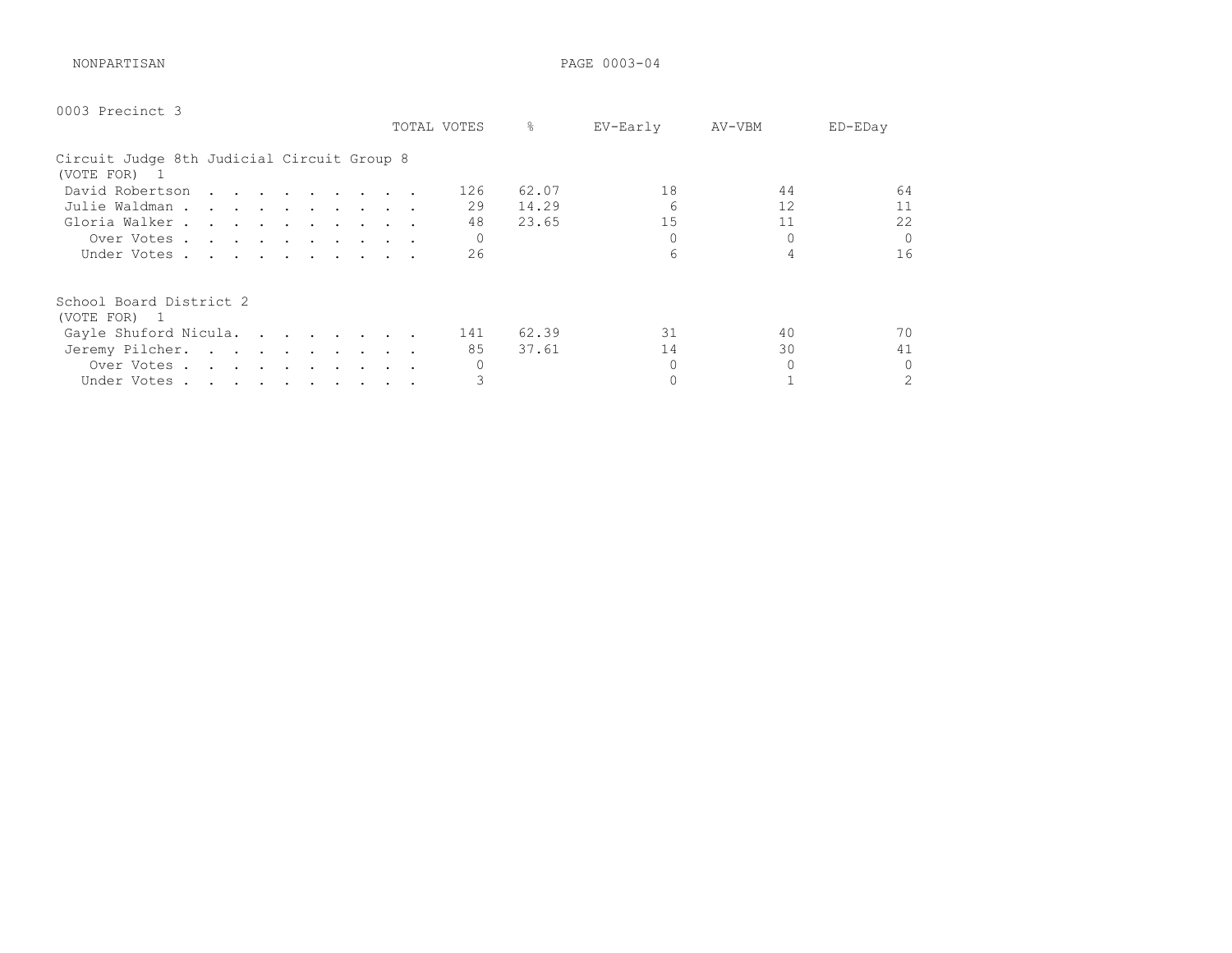STATISTICS PAGE 0004-01

| 0004 Precinct |  |
|---------------|--|
|---------------|--|

|                                                                                                                                                                                                                                                               |                                 | TOTAL VOTES | 옹     | EV-Early | AV-VBM | ED-EDay  |
|---------------------------------------------------------------------------------------------------------------------------------------------------------------------------------------------------------------------------------------------------------------|---------------------------------|-------------|-------|----------|--------|----------|
| REGISTERED VOTERS - TOTAL                                                                                                                                                                                                                                     |                                 | 1,259       |       |          |        |          |
| REGISTERED VOTERS - REPUBLICAN PARTY                                                                                                                                                                                                                          |                                 | 581         | 46.15 |          |        |          |
| REGISTERED VOTERS - DEMOCRATIC PARTY                                                                                                                                                                                                                          | <b>Contract Contract Street</b> | 499         | 39.63 |          |        |          |
| BALLOTS CAST - TOTAL.<br>the contract of the contract of the contract of the contract of the contract of the contract of the contract of                                                                                                                      |                                 | 494         |       | 103      | 142    | 249      |
| BALLOTS CAST - REPUBLICAN PARTY.                                                                                                                                                                                                                              | $\sim$ $\sim$ $\sim$ $\sim$     | 287         | 58.10 | 57       | 84     | 146      |
| BALLOTS CAST - DEMOCRATIC PARTY.                                                                                                                                                                                                                              | $\sim$ $\sim$ $\sim$ $\sim$     | 187         | 37.85 | 44       | 52     | 91       |
| BALLOTS CAST - NONPARTISAN.                                                                                                                                                                                                                                   |                                 | 20          | 4.05  |          | 6      | 12       |
| BALLOTS CAST - BLANK.<br><u>in the second contract of the second contract of the second contract of the second contract of the second contract of the second contract of the second contract of the second contract of the second contract of the second </u> |                                 |             |       |          |        | $\Omega$ |
| VOTER TURNOUT - TOTAL<br>the contract of the contract of the contract of the contract of the contract of the contract of the contract of                                                                                                                      |                                 |             | 39.24 |          |        |          |
| VOTER TURNOUT - REPUBLICAN PARTY.                                                                                                                                                                                                                             | <b>Service State</b>            |             | 49.40 |          |        |          |
| VOTER TURNOUT - DEMOCRATIC PARTY.                                                                                                                                                                                                                             | <b>Carl Contract Contract</b>   |             | 37.47 |          |        |          |
| VOTER TURNOUT - BLANK                                                                                                                                                                                                                                         |                                 |             |       |          |        |          |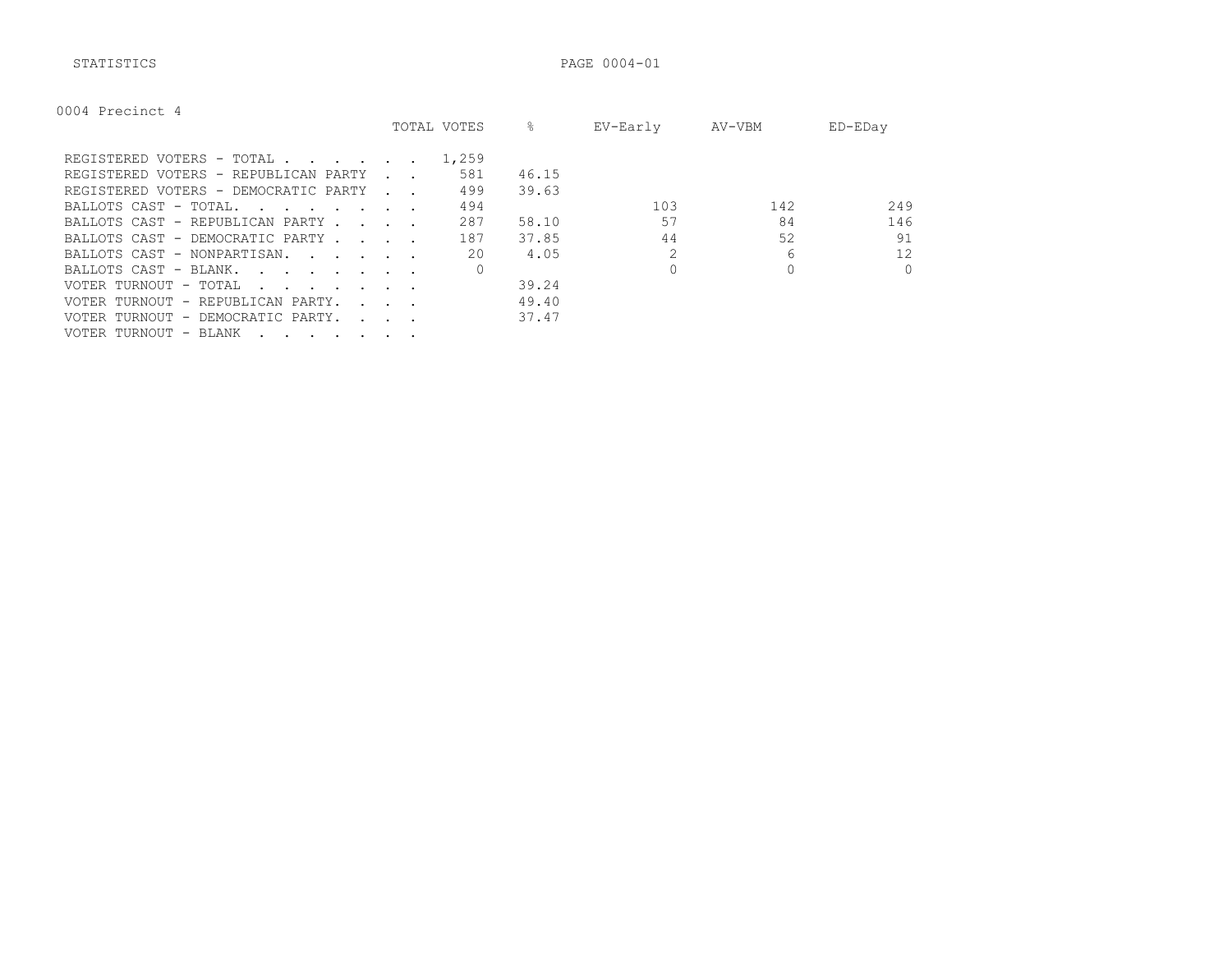REPUBLICAN PARTY **PAGE 0004-02** 

| 0004 Precinct 4                                                                                                                                                                                                                                                                                                                                                                                                                                                                                                                                           |                           |                     |              |                |                |                |
|-----------------------------------------------------------------------------------------------------------------------------------------------------------------------------------------------------------------------------------------------------------------------------------------------------------------------------------------------------------------------------------------------------------------------------------------------------------------------------------------------------------------------------------------------------------|---------------------------|---------------------|--------------|----------------|----------------|----------------|
|                                                                                                                                                                                                                                                                                                                                                                                                                                                                                                                                                           |                           | TOTAL VOTES         | $\approx$    | EV-Early       | AV-VBM         | ED-EDay        |
| United States Senator                                                                                                                                                                                                                                                                                                                                                                                                                                                                                                                                     |                           |                     |              |                |                |                |
| (VOTE FOR) 1                                                                                                                                                                                                                                                                                                                                                                                                                                                                                                                                              |                           |                     |              |                |                |                |
| Roque "Rocky" De La Fuente.<br>$\mathbf{r}$ . The contract of the contract of the contract of the contract of the contract of the contract of the contract of the contract of the contract of the contract of the contract of the contract of the contract of th                                                                                                                                                                                                                                                                                          |                           | 27                  | 9.61         | 7              | 6              | 14             |
| Rick Scott                                                                                                                                                                                                                                                                                                                                                                                                                                                                                                                                                | $\mathbf{r}$              | 254                 | 90.39        | 49             | 78             | 127            |
| Over Votes.                                                                                                                                                                                                                                                                                                                                                                                                                                                                                                                                               | $\ddot{\phantom{a}}$      | $\mathbf{0}$        |              | $\bigcap$      | $\Omega$       | $\circ$        |
| Under Votes                                                                                                                                                                                                                                                                                                                                                                                                                                                                                                                                               |                           | 6                   |              | $\mathbf{1}$   | $\Omega$       | 5              |
| Representative in Congress District 3                                                                                                                                                                                                                                                                                                                                                                                                                                                                                                                     |                           |                     |              |                |                |                |
| (VOTE FOR) 1                                                                                                                                                                                                                                                                                                                                                                                                                                                                                                                                              |                           |                     |              |                |                |                |
| Judson Sapp.<br>$\mathbf{r}$ , and $\mathbf{r}$ , and $\mathbf{r}$ , and $\mathbf{r}$ , and $\mathbf{r}$                                                                                                                                                                                                                                                                                                                                                                                                                                                  | $\ddot{\phantom{a}}$      | 51                  | 17.89        | 9              | 18             | 24             |
| Ted Yoho.<br>the contract of the contract of the contract of the contract of the contract of the contract of the contract of                                                                                                                                                                                                                                                                                                                                                                                                                              |                           | 234                 | 82.11        | 48             | 65             | 121            |
| Over Votes                                                                                                                                                                                                                                                                                                                                                                                                                                                                                                                                                | $\overline{a}$            | $\Omega$            |              | $\Omega$       | $\Omega$       | $\circ$        |
| Under Votes                                                                                                                                                                                                                                                                                                                                                                                                                                                                                                                                               | $\ddot{\phantom{a}}$      | $\overline{c}$      |              | $\Omega$       | $\mathbf{1}$   | $\mathbf{1}$   |
| Governor and Lieutenant Governor                                                                                                                                                                                                                                                                                                                                                                                                                                                                                                                          |                           |                     |              |                |                |                |
| (VOTE FOR)<br>$\overline{1}$                                                                                                                                                                                                                                                                                                                                                                                                                                                                                                                              |                           |                     |              |                |                |                |
| Don Baldauf.<br>$\mathbf{r}$ , and $\mathbf{r}$ , and $\mathbf{r}$ , and $\mathbf{r}$ , and $\mathbf{r}$                                                                                                                                                                                                                                                                                                                                                                                                                                                  |                           | $\mathbf{1}$<br>120 | .36<br>42.70 | $\Omega$<br>21 | $\Omega$<br>40 | 1<br>59        |
| Ron DeSantis<br>Timothy M. Devine.                                                                                                                                                                                                                                                                                                                                                                                                                                                                                                                        | $\ddot{\phantom{a}}$      | 0                   |              | $\Omega$       | $\Omega$       | $\circ$        |
| Bob Langford                                                                                                                                                                                                                                                                                                                                                                                                                                                                                                                                              | $\ddot{\phantom{a}}$      | 3                   | 1.07         | $\Omega$       | $\overline{2}$ | $\mathbf{1}$   |
| John Joseph Mercadante                                                                                                                                                                                                                                                                                                                                                                                                                                                                                                                                    |                           | $\overline{2}$      | .71          | $\Omega$       | $\overline{2}$ | $\mathbf 0$    |
| Bruce Nathan<br>$\mathbf{L}$<br>$\ddot{\phantom{a}}$                                                                                                                                                                                                                                                                                                                                                                                                                                                                                                      | $\mathbf{L} = \mathbf{L}$ | 3                   | 1.07         | $\mathbf{1}$   | $\circ$        | $\overline{c}$ |
| Adam H. Putnam.<br>$\mathbf{1}$ $\mathbf{1}$ $\mathbf{1}$ $\mathbf{1}$ $\mathbf{1}$ $\mathbf{1}$                                                                                                                                                                                                                                                                                                                                                                                                                                                          | $\ddot{\phantom{a}}$      | 148                 | 52.67        | 33             | 37             | 78             |
| Bob White                                                                                                                                                                                                                                                                                                                                                                                                                                                                                                                                                 |                           | 4                   | 1.42         | $\bigcap$      | 2              | $\overline{c}$ |
| Over Votes                                                                                                                                                                                                                                                                                                                                                                                                                                                                                                                                                |                           | 0                   |              | $\Omega$       | $\Omega$       | $\circ$        |
| Under Votes                                                                                                                                                                                                                                                                                                                                                                                                                                                                                                                                               | $\ddot{\phantom{a}}$      | $\epsilon$          |              | $\mathcal{L}$  | $\mathbf{1}$   | 3              |
|                                                                                                                                                                                                                                                                                                                                                                                                                                                                                                                                                           |                           |                     |              |                |                |                |
| Attorney General<br>(VOTE FOR) 1                                                                                                                                                                                                                                                                                                                                                                                                                                                                                                                          |                           |                     |              |                |                |                |
| Ashley Moody                                                                                                                                                                                                                                                                                                                                                                                                                                                                                                                                              |                           | 160                 | 59.26        | 34             | 37             | 89             |
| Frank White.                                                                                                                                                                                                                                                                                                                                                                                                                                                                                                                                              | $\mathbf{r}$              | 110                 | 40.74        | 21             | 42             | 47             |
| Over Votes                                                                                                                                                                                                                                                                                                                                                                                                                                                                                                                                                | $\bullet$                 | $\mathbf{1}$        |              | $\Omega$       | $\mathbf{1}$   | $\Omega$       |
| Under Votes                                                                                                                                                                                                                                                                                                                                                                                                                                                                                                                                               |                           | 16                  |              | $\overline{2}$ | $\overline{4}$ | 10             |
| Commissioner of Agriculture<br>(VOTE FOR)<br>$\overline{1}$                                                                                                                                                                                                                                                                                                                                                                                                                                                                                               |                           |                     |              |                |                |                |
| Matt Caldwell                                                                                                                                                                                                                                                                                                                                                                                                                                                                                                                                             |                           | 96                  | 36.09        | 20             | 21             | 55             |
| Denise Grimsley<br>$\mathbf{1} \qquad \mathbf{1} \qquad \mathbf{1} \qquad \mathbf{1} \qquad \mathbf{1} \qquad \mathbf{1} \qquad \mathbf{1} \qquad \mathbf{1} \qquad \mathbf{1} \qquad \mathbf{1} \qquad \mathbf{1} \qquad \mathbf{1} \qquad \mathbf{1} \qquad \mathbf{1} \qquad \mathbf{1} \qquad \mathbf{1} \qquad \mathbf{1} \qquad \mathbf{1} \qquad \mathbf{1} \qquad \mathbf{1} \qquad \mathbf{1} \qquad \mathbf{1} \qquad \mathbf{1} \qquad \mathbf{1} \qquad \mathbf{$<br>$\mathbf{z} = \mathbf{z} + \mathbf{z}$ , where $\mathbf{z} = \mathbf{z}$ | $\ddot{\phantom{a}}$      | 60                  | 22.56        | 9              | 13             | 38             |
| Mike McCalister<br>$\mathbf{r}$ , $\mathbf{r}$ , $\mathbf{r}$ , $\mathbf{r}$ , $\mathbf{r}$<br>$\mathbf{L}$                                                                                                                                                                                                                                                                                                                                                                                                                                               | $\mathbf{L} = \mathbf{L}$ | 19                  | 7.14         | $\mathbf{1}$   | 6              | 12             |
| Baxter Troutman                                                                                                                                                                                                                                                                                                                                                                                                                                                                                                                                           | $\Box$                    | 91                  | 34.21        | 24             | 37             | 30             |
| Over Votes<br>$\sim$<br>$\mathbf{L} = \mathbf{L}$<br>$\ddot{\phantom{a}}$<br>$\sim$                                                                                                                                                                                                                                                                                                                                                                                                                                                                       |                           | $\Omega$            |              | $\Omega$       | $\Omega$       | $\circ$        |
| Under Votes.<br>$\sim$ $\sim$ $\sim$ $\sim$ $\sim$<br>$\bullet$ .<br><br><br><br><br><br><br><br><br><br><br><br><br><br>$\bullet$                                                                                                                                                                                                                                                                                                                                                                                                                        |                           | 21                  |              | 3              | 7              | 11             |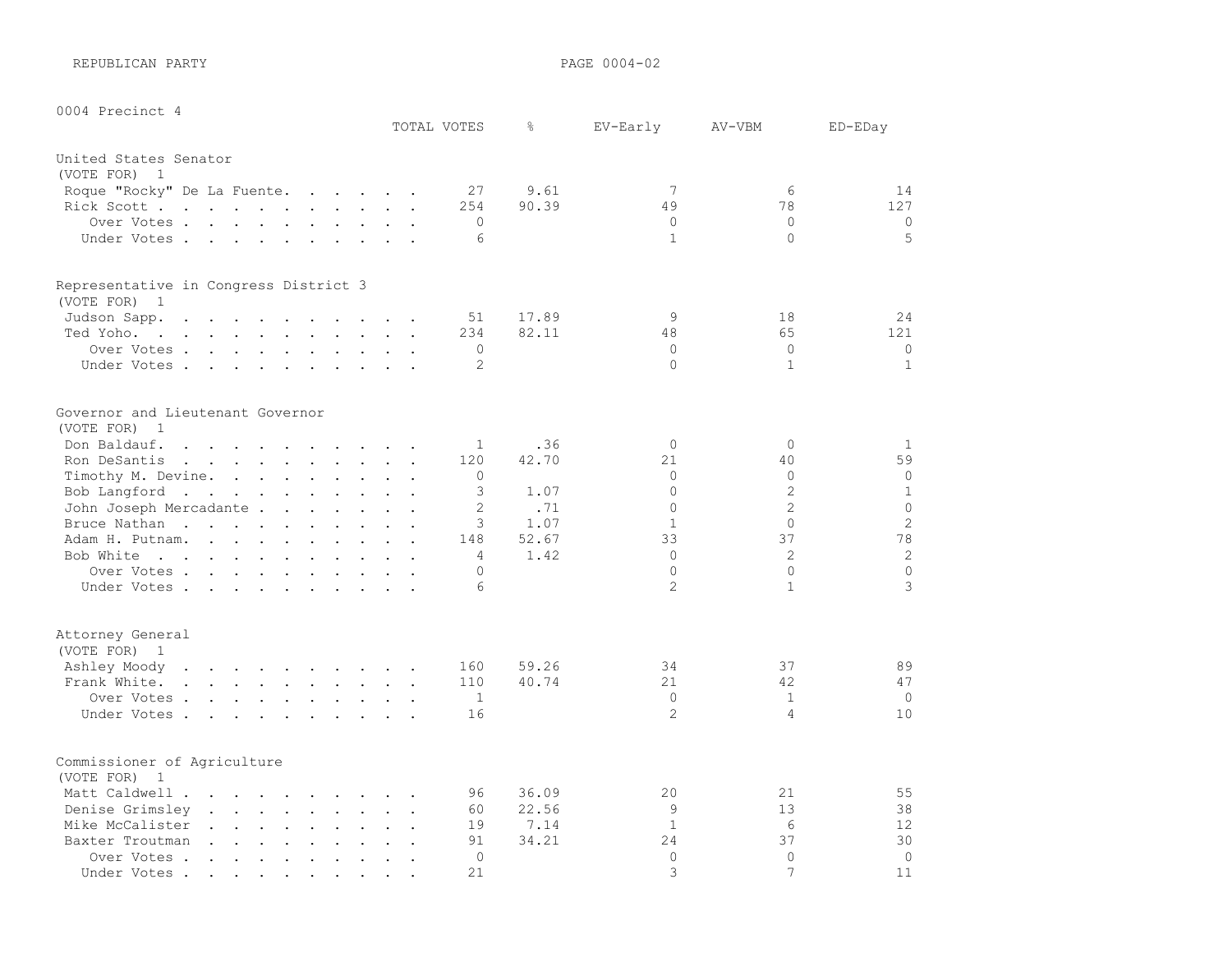DEMOCRATIC PARTY **PAGE 0004-03** 

| 0004 Precinct |
|---------------|
|---------------|

|                                                                                                                                                                                                                                             |  | TOTAL VOTES       | ⊱     | EV-Early | AV-VBM          | ED-EDay        |
|---------------------------------------------------------------------------------------------------------------------------------------------------------------------------------------------------------------------------------------------|--|-------------------|-------|----------|-----------------|----------------|
| Representative in Congress District 3                                                                                                                                                                                                       |  |                   |       |          |                 |                |
| (VOTE FOR)<br>1                                                                                                                                                                                                                             |  |                   |       |          |                 |                |
| Dushyant Jethagir Gosai.                                                                                                                                                                                                                    |  | 9                 | 5.84  | 3        | 1               | 5              |
| Yvonne Hayes Hinson                                                                                                                                                                                                                         |  | 60                | 38.96 | 14       | 19              | 27             |
| Tom Wells<br>and the contract of the contract of the contract of the contract of the contract of the contract of the contract of the contract of the contract of the contract of the contract of the contract of the contract of the contra |  | 85                | 55.19 | 21       | 24              | 40             |
| Over Votes                                                                                                                                                                                                                                  |  | -1                |       | $\Omega$ | $\Omega$        | 1              |
| Under Votes                                                                                                                                                                                                                                 |  | 32                |       | 6        | 8               | 18             |
| Governor and Lieutenant Governor                                                                                                                                                                                                            |  |                   |       |          |                 |                |
| (VOTE FOR) 1                                                                                                                                                                                                                                |  |                   |       |          |                 |                |
| Andrew Gillum                                                                                                                                                                                                                               |  | 44                | 26.67 | 9        | 15              | 20             |
| Gwen Graham.                                                                                                                                                                                                                                |  | 53                | 32.12 | 19       | 12              | 22             |
| Jeff Greene.                                                                                                                                                                                                                                |  | 26                | 15.76 | 3        | 9               | 14             |
| Chris King.                                                                                                                                                                                                                                 |  | $12 \overline{ }$ | 7.27  | $\Omega$ | 4               | 8              |
| Philip Levine                                                                                                                                                                                                                               |  | 16                | 9.70  | 4        | $\overline{2}$  | 10             |
| Alex "Lundy" Lundmark                                                                                                                                                                                                                       |  | $\overline{4}$    | 2.42  | $\cap$   | $\overline{2}$  | $\overline{2}$ |
| John Wetherbee.                                                                                                                                                                                                                             |  | 10                | 6.06  | 5        | $\overline{2}$  | 3              |
| Over Votes                                                                                                                                                                                                                                  |  | $\Omega$          |       | $\cap$   | $\Omega$        | $\circ$        |
| Under Votes                                                                                                                                                                                                                                 |  | 22                |       | 4        | $6\overline{6}$ | 12             |
| Attorney General                                                                                                                                                                                                                            |  |                   |       |          |                 |                |
| (VOTE FOR) 1                                                                                                                                                                                                                                |  |                   |       |          |                 |                |
| Sean Shaw<br>the contract of the contract of the contract of                                                                                                                                                                                |  | 102               | 66.23 | 27       | 24              | 51             |
| Ryan Torrens<br>the contract of the contract of the contract of the contract of the contract of the contract of the contract of                                                                                                             |  | 52                | 33.77 | 12       | 20              | 20             |
| Over Votes                                                                                                                                                                                                                                  |  | $\overline{0}$    |       | $\Omega$ | $\Omega$        | $\mathbf 0$    |
| Under Votes                                                                                                                                                                                                                                 |  | 33                |       | 5        | 8               | 20             |
| Commissioner of Agriculture                                                                                                                                                                                                                 |  |                   |       |          |                 |                |
| (VOTE FOR)<br>$\overline{1}$                                                                                                                                                                                                                |  |                   |       |          |                 |                |
| Nicole "Nikki" Fried.                                                                                                                                                                                                                       |  | 62                | 38.99 | 18       | 11              | 33             |
| Jeffrey Duane Porter.                                                                                                                                                                                                                       |  | 35                | 22.01 | 9        | 10              | 16             |
| Roy David Walker                                                                                                                                                                                                                            |  | 62                | 38.99 | 12       | 24              | 26             |
| Over Votes                                                                                                                                                                                                                                  |  | $\Omega$          |       | $\Omega$ | $\mathbf{0}$    | $\mathbf 0$    |
| Under Votes                                                                                                                                                                                                                                 |  | 28                |       | 5        | 7               | 16             |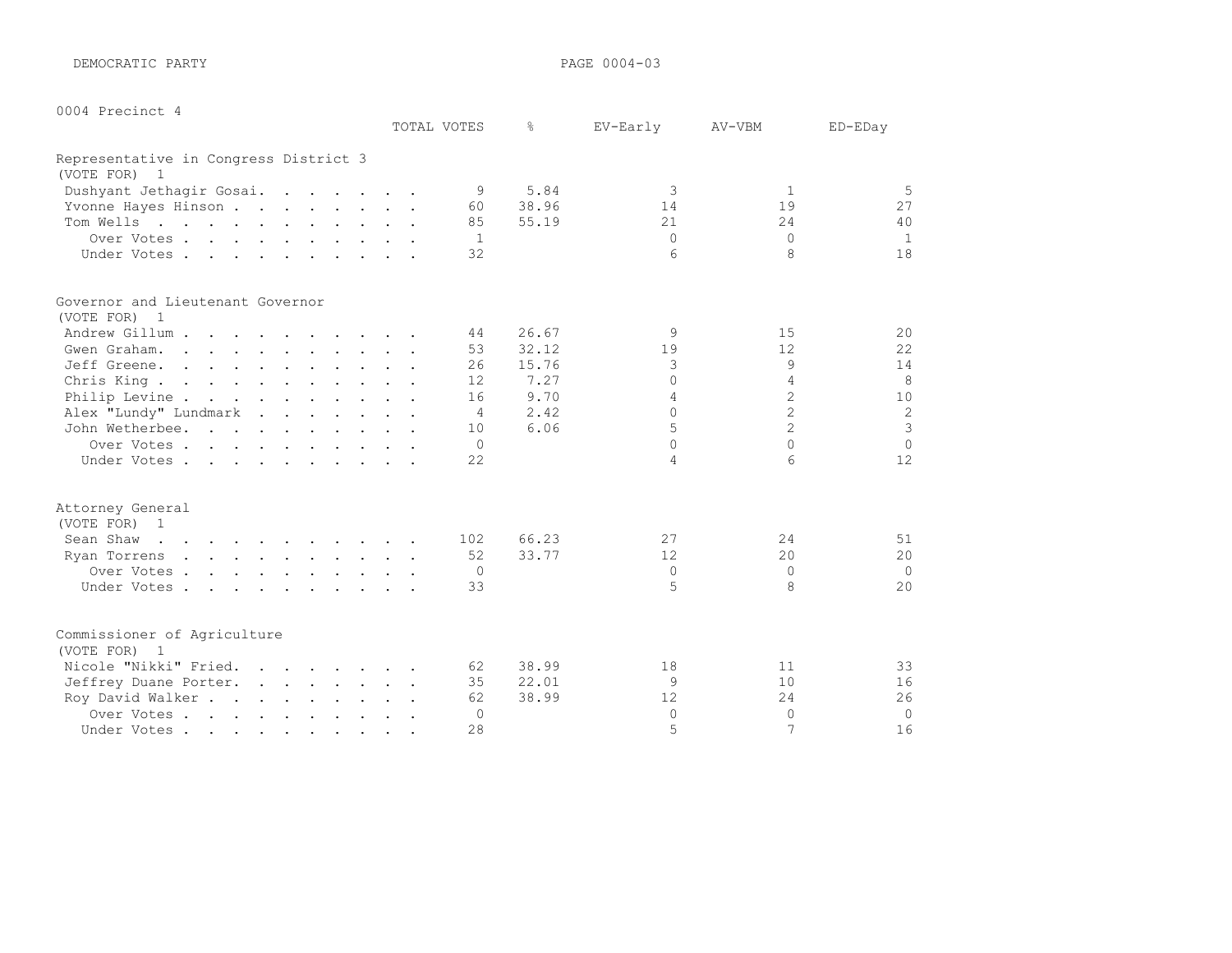NONPARTISAN PAGE 0004-04

| 0004 Precinct 4                                            |             |              |                   |        |          |
|------------------------------------------------------------|-------------|--------------|-------------------|--------|----------|
|                                                            | TOTAL VOTES | 옹            | EV-Early          | AV-VBM | ED-EDay  |
| Circuit Judge 8th Judicial Circuit Group 8<br>(VOTE FOR) 1 |             |              |                   |        |          |
| David Robertson                                            |             | 60.27<br>264 | 50                | 88     | 126      |
| Julie Waldman                                              |             | 60<br>13.70  | 14                | 12     | 34       |
| Gloria Walker                                              |             | 26.03<br>114 | 27                | 31     | 56       |
| Over Votes                                                 |             |              | $\Omega$          |        | $\Omega$ |
| Under Votes                                                |             | 56           | $12 \overline{ }$ | 11     | 33       |
| School Board District 2<br>(VOTE FOR) 1                    |             |              |                   |        |          |
| Gayle Shuford Nicula.                                      |             | 244<br>49.90 | 54                | 66     | 124      |
| Jeremy Pilcher.                                            |             | 245<br>50.10 | 49                | 75     | 121      |
| Over Votes                                                 |             |              |                   |        | $\Omega$ |
| Under Votes                                                |             |              |                   |        | 4        |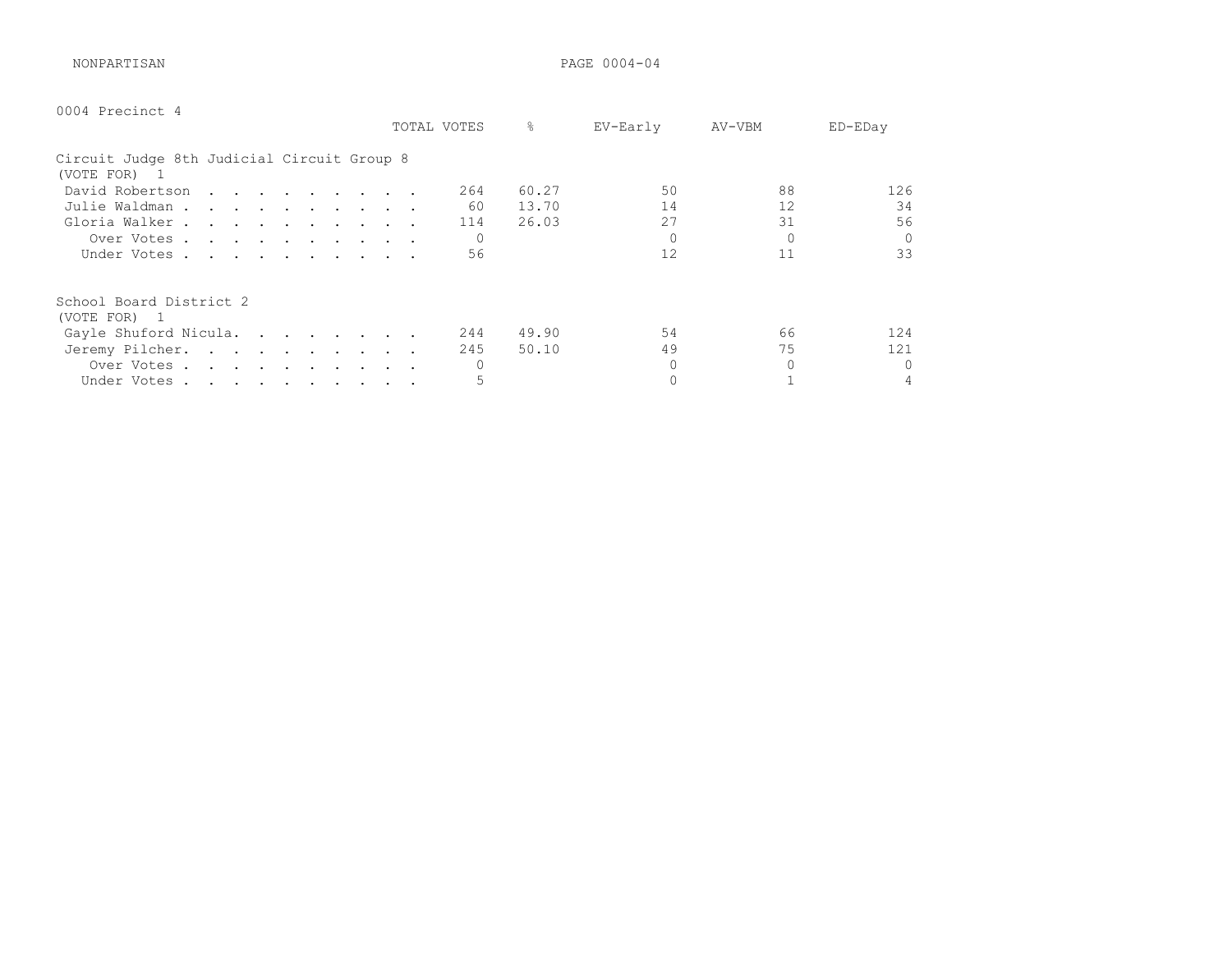STATISTICS PAGE 0005-01

| Precinct 5<br>0005 |  |
|--------------------|--|
|--------------------|--|

|                                                                                                                                                 |                                            | TOTAL VOTES | ⊱     | EV-Early | AV-VBM | ED-EDay        |
|-------------------------------------------------------------------------------------------------------------------------------------------------|--------------------------------------------|-------------|-------|----------|--------|----------------|
| REGISTERED VOTERS - TOTAL                                                                                                                       |                                            | 1,694       |       |          |        |                |
| REGISTERED VOTERS - REPUBLICAN PARTY                                                                                                            |                                            | 729         | 43.03 |          |        |                |
| REGISTERED VOTERS - DEMOCRATIC PARTY                                                                                                            | <b>Contract Contract Street</b>            | 706         | 41.68 |          |        |                |
| BALLOTS CAST - TOTAL.                                                                                                                           |                                            | 560         |       | 109      | 219    | 232            |
| BALLOTS CAST - REPUBLICAN PARTY.                                                                                                                | $\sim$ $\sim$ $\sim$ $\sim$                | 279         | 49.82 | 53       | 117    | 109            |
| BALLOTS CAST - DEMOCRATIC PARTY                                                                                                                 |                                            | 265         | 47.32 | 53       | 97     | 115            |
| BALLOTS CAST - NONPARTISAN.                                                                                                                     |                                            | 16          | 2.86  |          |        | 8              |
| BALLOTS CAST - BLANK.<br><u>in the second contract of the second second and second the second second second and second second second second</u> |                                            |             | .36   |          |        | $\overline{2}$ |
| VOTER TURNOUT - TOTAL<br>the contract of the contract of the contract of the contract of the contract of the contract of the contract of        |                                            |             | 33.06 |          |        |                |
| VOTER TURNOUT - REPUBLICAN PARTY.                                                                                                               | $\mathbf{r}$ , $\mathbf{r}$ , $\mathbf{r}$ |             | 38.27 |          |        |                |
| VOTER TURNOUT - DEMOCRATIC PARTY.                                                                                                               | $\sim$ $\sim$ $\sim$ $\sim$                |             | 37.54 |          |        |                |
| VOTER TURNOUT - BLANK<br>$\cdot$                                                                                                                |                                            |             | .12   |          |        |                |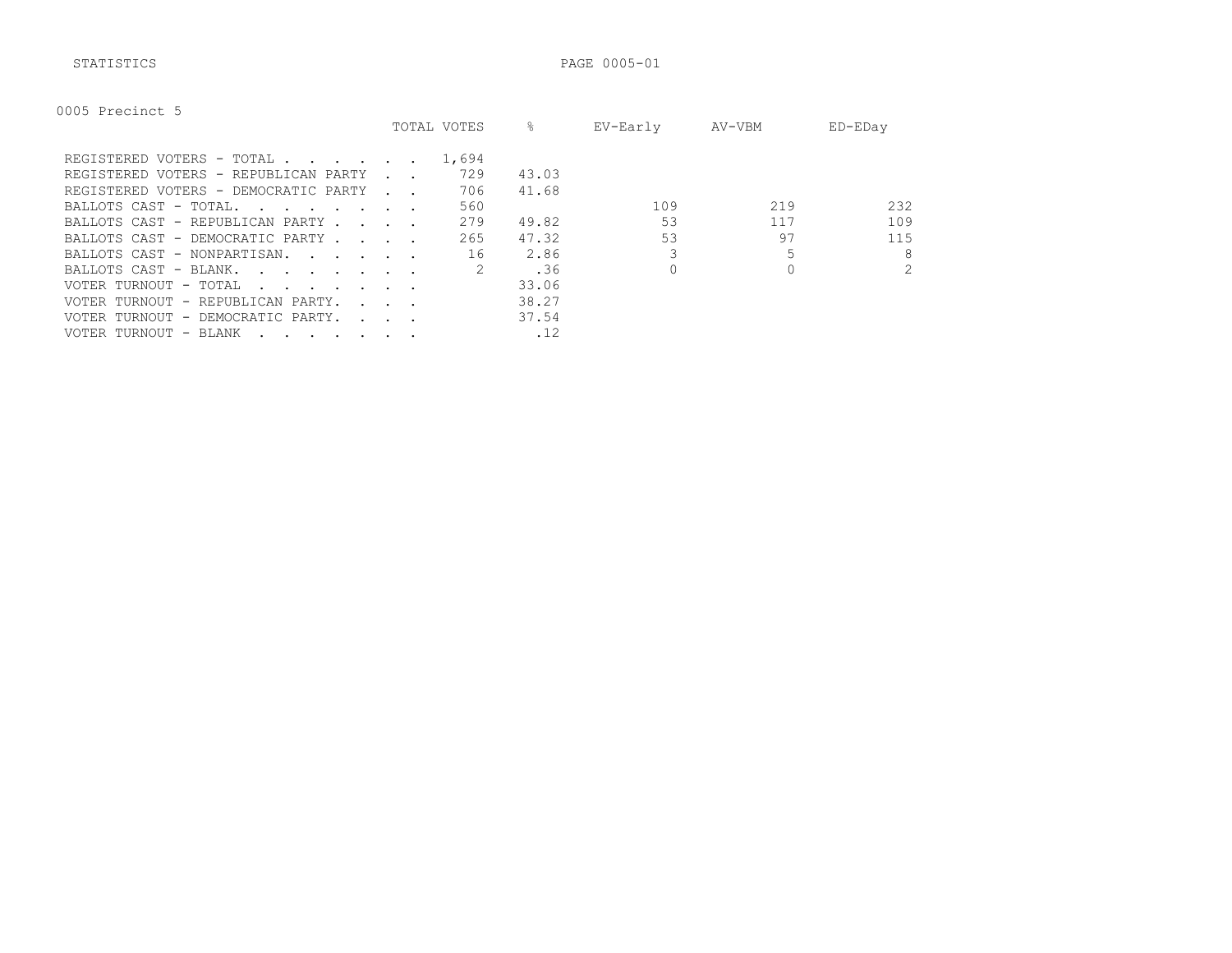REPUBLICAN PARTY **PAGE 0005-02** 

| 0005 Precinct 5                  |                                                                                                                                                         | TOTAL VOTES                                   | g.             | EV-Early       | AV-VBM         | ED-EDay      |
|----------------------------------|---------------------------------------------------------------------------------------------------------------------------------------------------------|-----------------------------------------------|----------------|----------------|----------------|--------------|
|                                  |                                                                                                                                                         |                                               |                |                |                |              |
| United States Senator            |                                                                                                                                                         |                                               |                |                |                |              |
| (VOTE FOR)<br>$\overline{1}$     |                                                                                                                                                         |                                               |                |                |                |              |
|                                  | Roque "Rocky" De La Fuente.                                                                                                                             | 33<br>245                                     | 11.87<br>88.13 | 6<br>47        | 16<br>100      | 11<br>98     |
|                                  | Rick Scott                                                                                                                                              | $\circ$                                       |                | $\circ$        | $\mathbf{0}$   | $\circ$      |
|                                  | Over Votes<br>Under Votes                                                                                                                               | $\mathbf{1}$                                  |                | $\Omega$       | $\mathbf{1}$   | $\circ$      |
|                                  |                                                                                                                                                         |                                               |                |                |                |              |
|                                  | Representative in Congress District 3                                                                                                                   |                                               |                |                |                |              |
| (VOTE FOR)<br>$\overline{1}$     |                                                                                                                                                         |                                               |                |                |                |              |
| Judson Sapp.                     | the contract of the contract of the contract of the contract of the contract of the contract of the contract of                                         | 52                                            | 18.71          | 11             | 19             | 22           |
| Ted Yoho.                        | the contract of the contract of the contract of the contract of the contract of the contract of the contract of                                         | 226                                           | 81.29          | 41             | 98             | 87           |
|                                  | Over Votes                                                                                                                                              | $\mathbf 0$<br>$\ddot{\phantom{a}}$           |                | $\circ$        | $\mathbf{0}$   | $\circ$      |
|                                  | Under Votes                                                                                                                                             | $\mathbf{1}$                                  |                | $\mathbf{1}$   | $\Omega$       | $\circ$      |
| Governor and Lieutenant Governor |                                                                                                                                                         |                                               |                |                |                |              |
| (VOTE FOR)<br>$\overline{1}$     |                                                                                                                                                         |                                               |                |                |                |              |
|                                  | Don Baldauf.<br>$\sim$                                                                                                                                  | $\circ$                                       |                | $\Omega$       | $\mathbf{0}$   | $\circ$      |
|                                  | Ron DeSantis                                                                                                                                            | 119                                           | 43.75          | 28             | 48             | 43           |
|                                  | Timothy M. Devine.                                                                                                                                      | $\mathbf{1}$                                  | .37            | $\Omega$       | $\circ$        | $\mathbf{1}$ |
|                                  | Bob Langford                                                                                                                                            | 6                                             | 2.21           | $\Omega$       | 3              | 3            |
|                                  | John Joseph Mercadante                                                                                                                                  | $\mathbf{1}$                                  | .37            | $\Omega$       | $\Omega$       | $\mathbf{1}$ |
| Bruce Nathan                     | $\mathbf{L} = \mathbf{L} \mathbf{L} + \mathbf{L} \mathbf{L}$<br>$\ddot{\phantom{a}}$                                                                    | $\Omega$<br>$\sim$                            |                | $\Omega$       | $\Omega$       | $\Omega$     |
|                                  | Adam H. Putnam.                                                                                                                                         | 143<br>$\mathbf{r}$ . The set of $\mathbf{r}$ | 52.57          | 2.4            | 58             | 61           |
|                                  | Bob White                                                                                                                                               | $\mathbf{2}$                                  | .74            | $\mathbf{1}$   | $\mathbf{1}$   | $\circ$      |
|                                  | Over Votes                                                                                                                                              | 3                                             |                | $\Omega$       | 3              | $\mathbf 0$  |
|                                  | Under Votes                                                                                                                                             | $\overline{4}$                                |                | $\Omega$       | $\overline{4}$ | $\Omega$     |
| Attorney General                 |                                                                                                                                                         |                                               |                |                |                |              |
| (VOTE FOR)<br>$\overline{1}$     |                                                                                                                                                         |                                               |                |                |                |              |
|                                  | Ashley Moody                                                                                                                                            | 166                                           | 61.71          | 30             | 55             | 81           |
|                                  | Frank White.                                                                                                                                            | 103                                           | 38.29          | 21             | 55             | 27           |
|                                  | Over Votes                                                                                                                                              | $\mathbf 0$                                   |                | $\circ$        | $\mathbf{0}$   | 0            |
|                                  | Under Votes                                                                                                                                             | 10                                            |                | $\overline{2}$ | 7              | $\mathbf{1}$ |
|                                  |                                                                                                                                                         |                                               |                |                |                |              |
| Commissioner of Agriculture      |                                                                                                                                                         |                                               |                |                |                |              |
| (VOTE FOR)<br>$\mathbf{1}$       |                                                                                                                                                         |                                               |                |                |                |              |
|                                  | Matt Caldwell<br>$\sim$                                                                                                                                 | 94<br>$\overline{a}$                          | 34.56          | 24             | 27             | 43           |
| Denise Grimsley                  | $\mathbf{r} = \mathbf{r} + \mathbf{r} + \mathbf{r} + \mathbf{r} + \mathbf{r}$                                                                           | 48<br>$\cdot$ $\cdot$ $\cdot$                 | 17.65          | 8              | 17             | 23           |
| Mike McCalister                  | $\begin{array}{cccccccccccccc} \bullet & \bullet & \bullet & \bullet & \bullet & \bullet & \bullet & \bullet & \bullet & \bullet & \bullet \end{array}$ | 24                                            | 8.82           | $\overline{4}$ | 10             | 10           |
| Baxter Troutman                  | $\sim$ $\sim$ $\sim$<br>$\sim$ $\sim$ $\sim$<br>$\ddot{\phantom{a}}$<br>$\sim$<br>$\ddot{\phantom{a}}$                                                  | 106                                           | 38.97          | 16             | 59             | 31           |
| Over Votes                       | $\bullet$ . $\bullet$<br>$\bullet$ .                                                                                                                    | $\Omega$                                      |                | $\Omega$       | $\Omega$       | $\Omega$     |

Under Votes . . . . . . . . . . 7 1 4 2 2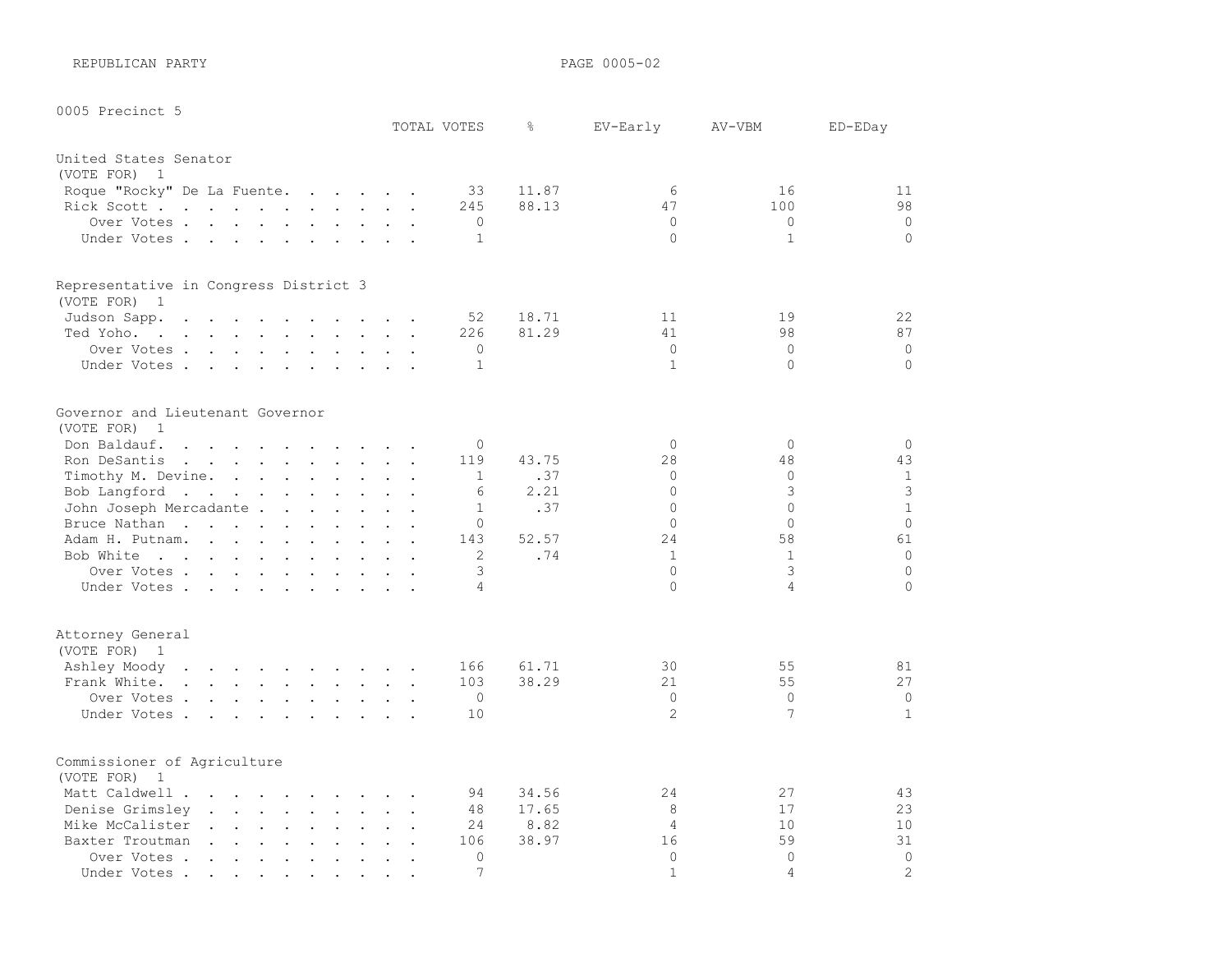DEMOCRATIC PARTY **PAGE 0005-03** 

0005 Precinct 5

|                                       | TOTAL VOTES | $\frac{6}{5}$ | EV-Early       | AV-VBM       | ED-EDay         |
|---------------------------------------|-------------|---------------|----------------|--------------|-----------------|
| Representative in Congress District 3 |             |               |                |              |                 |
| (VOTE FOR) 1                          |             |               |                |              |                 |
| Dushyant Jethagir Gosai.              | 12          | 4.86          | $\mathfrak{D}$ | 6            | $\overline{4}$  |
| Yvonne Hayes Hinson                   | 148         | 59.92         | 30             | 45           | 73              |
| Tom Wells                             | 87          | 35.22         | 14             | 42           | 31              |
| Over Votes                            | $\Omega$    |               | $\Omega$       | $\Omega$     | $\Omega$        |
| Under Votes                           | 18          |               | 7              | 4            | $7\overline{ }$ |
| Governor and Lieutenant Governor      |             |               |                |              |                 |
| (VOTE FOR) 1                          |             |               |                |              |                 |
| Andrew Gillum                         | 96          | 36.92         | 20             | 19           | 57              |
| Gwen Graham.                          | 90          | 34.62         | 16             | 48           | 26              |
| Jeff Greene.                          | 31          | 11.92         | 8              | 14           | 9               |
| Chris King.                           | 9           | 3.46          | $\Omega$       | 5            | $\overline{4}$  |
| Philip Levine                         | 31          | 11.92         | 8              | 8            | 15              |
| Alex "Lundy" Lundmark                 | 1           | .38           | $\Omega$       | $\mathbf{1}$ | $\circ$         |
| John Wetherbee.                       | 2           | .77           | $\Omega$       | $\mathbf{1}$ | $\mathbf{1}$    |
| Over Votes                            | $\Omega$    |               | $\Omega$       | $\Omega$     | $\Omega$        |
| Under Votes                           | 5           |               | $\mathbf{1}$   | $\mathbf{1}$ | 3               |
| Attorney General                      |             |               |                |              |                 |
| (VOTE FOR) 1                          |             |               |                |              |                 |
| Sean Shaw                             | 180         | 73.47         | 35             | 68           | 77              |
| Ryan Torrens                          | 65          | 26.53         | 11             | 24           | 30              |
| Over Votes                            | $\Omega$    |               | $\circ$        | $\Omega$     | $\mathbf 0$     |
| Under Votes                           | 20          |               | 7              | 5            | 8               |
| Commissioner of Agriculture           |             |               |                |              |                 |
| (VOTE FOR) 1                          |             |               |                |              |                 |
| Nicole "Nikki" Fried.                 | 123         | 50.00         | 25             | 35           | 63              |
| Jeffrey Duane Porter.                 | 50          | 20.33         | 7              | 20           | 23              |
| Roy David Walker                      | 73          | 29.67         | 14             | 36           | 23              |
| Over Votes                            | 0           |               | $\Omega$       | $\Omega$     | $\circ$         |
| Under Votes                           | 19          |               | 7              | 6            | 6               |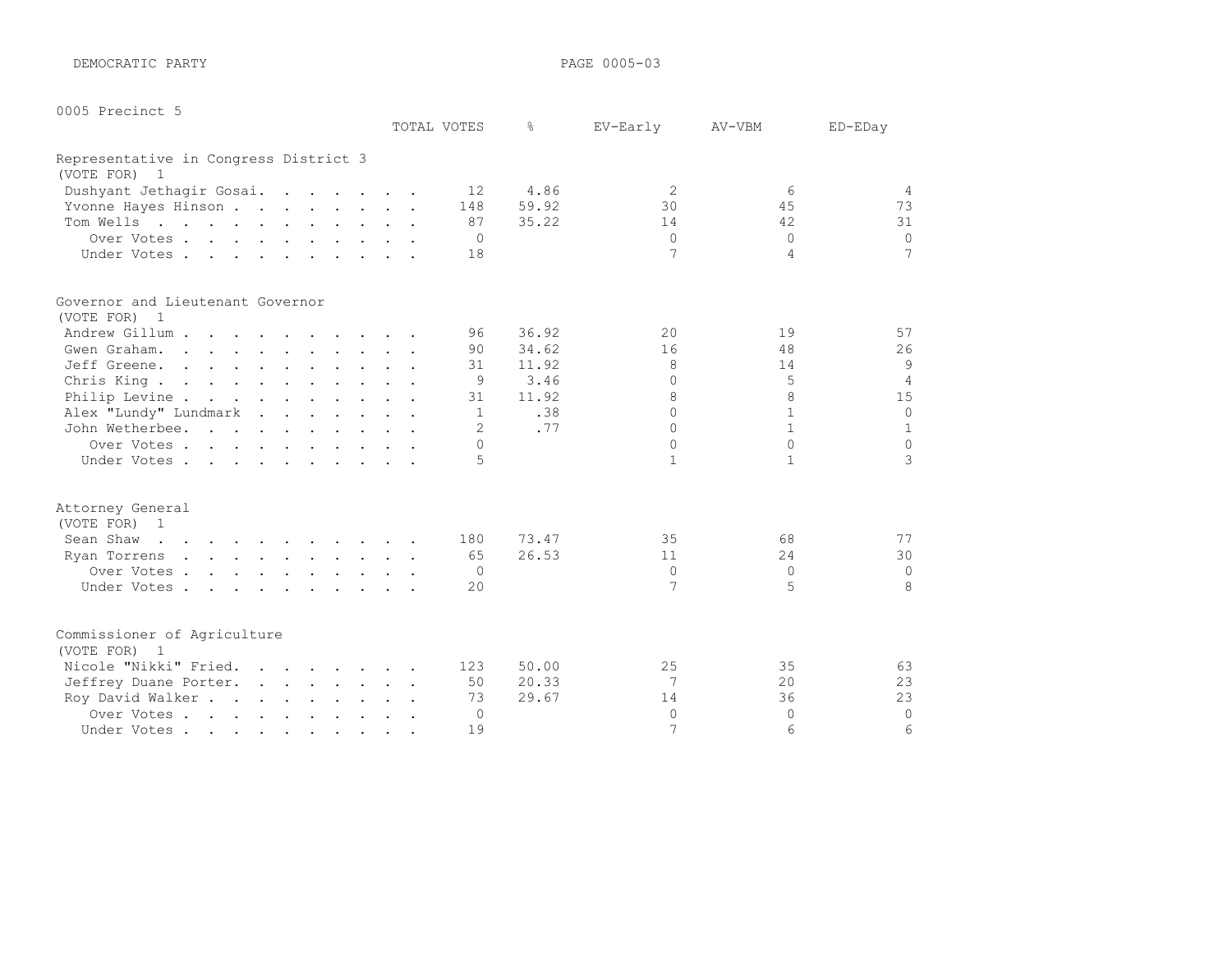NONPARTISAN PAGE 0005-04

| 0005 Precinct 5                                          |  |  |  |  |  | TOTAL VOTES | ိင    | EV-Early | AV-VBM | ED-EDay |
|----------------------------------------------------------|--|--|--|--|--|-------------|-------|----------|--------|---------|
| Circuit Judge 8th Judicial Circuit Group 8<br>(VOTE FOR) |  |  |  |  |  |             |       |          |        |         |
| David Robertson                                          |  |  |  |  |  | 245         | 46.67 | 46       | 104    | 95      |
| Julie Waldman                                            |  |  |  |  |  | 82          | 15.62 | 13       | 38     | 31      |
| Gloria Walker                                            |  |  |  |  |  | 198         | 37.71 | 41       | 64     | 93      |
| Over Votes                                               |  |  |  |  |  |             |       | 0        |        | 0       |
| Under Votes                                              |  |  |  |  |  | 34          |       | q        |        | 1 ว     |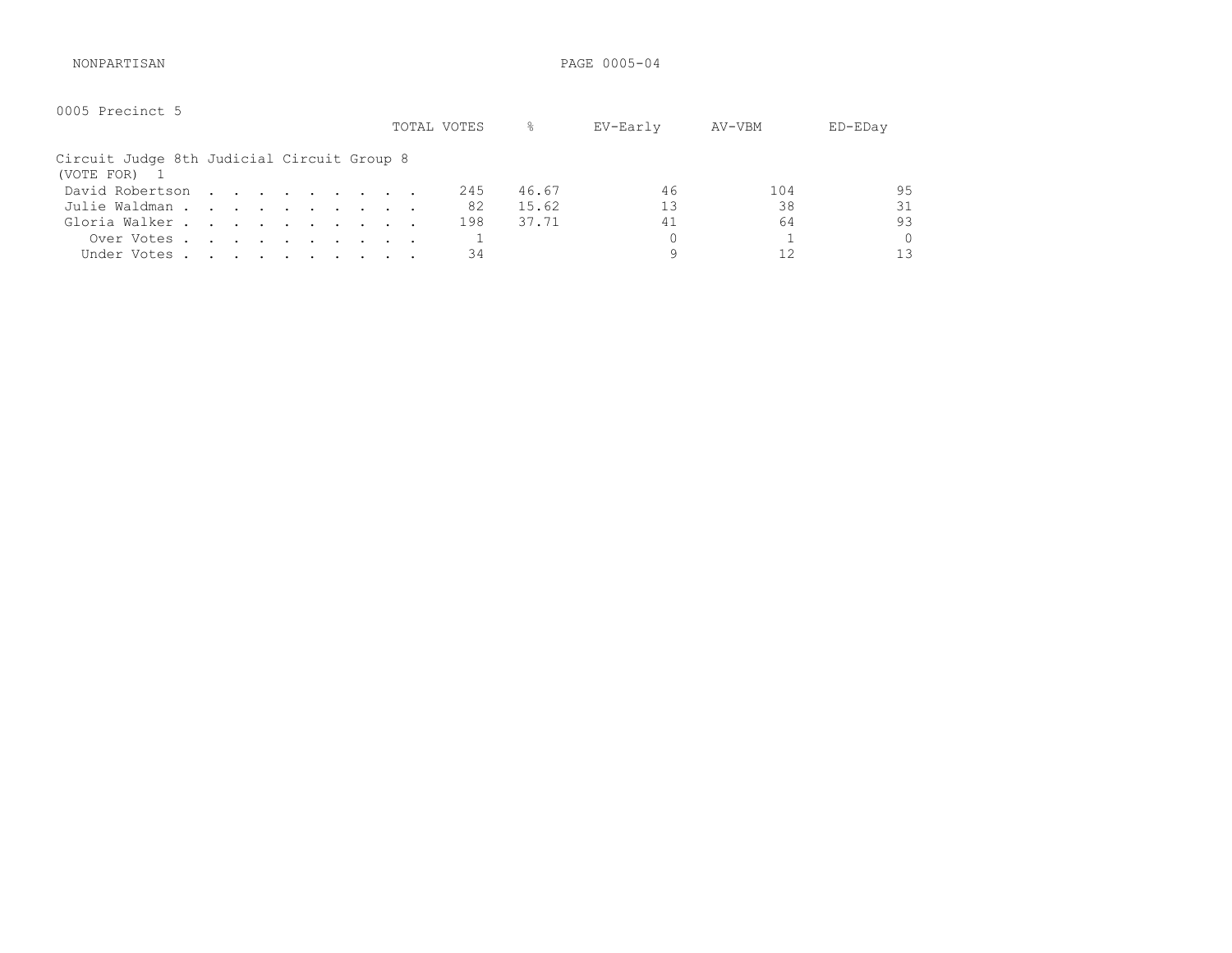STATISTICS PAGE 0006-01

|  | 0006 Precinct 6 |  |  |
|--|-----------------|--|--|
|--|-----------------|--|--|

|                                                                                                                                          |                                            | TOTAL VOTES | 옹     | EV-Early | AV-VBM | ED-EDay        |
|------------------------------------------------------------------------------------------------------------------------------------------|--------------------------------------------|-------------|-------|----------|--------|----------------|
| REGISTERED VOTERS - TOTAL                                                                                                                |                                            | 814         |       |          |        |                |
| REGISTERED VOTERS - REPUBLICAN PARTY                                                                                                     |                                            | 463         | 56.88 |          |        |                |
| REGISTERED VOTERS - DEMOCRATIC PARTY                                                                                                     |                                            | 249         | 30.59 |          |        |                |
| BALLOTS CAST - TOTAL.<br>the contract of the contract of the contract of the contract of the contract of the contract of the contract of |                                            | 279         |       | 60       | 91     | 128            |
| BALLOTS CAST - REPUBLICAN PARTY.                                                                                                         |                                            | 200         | 71.68 | 46       | 61     | 93             |
| BALLOTS CAST - DEMOCRATIC PARTY.                                                                                                         | $\sim$ $\sim$ $\sim$ $\sim$                | 68          | 24.37 | 12       | 26     | 30             |
| BALLOTS CAST - NONPARTISAN.                                                                                                              |                                            |             | 3.94  |          | 4      | 5              |
| BALLOTS CAST - BLANK.<br>$\mathbf{r}$ , $\mathbf{r}$ , $\mathbf{r}$ , $\mathbf{r}$ , $\mathbf{r}$ , $\mathbf{r}$                         |                                            |             | . 72  |          |        | $\overline{2}$ |
| VOTER TURNOUT - TOTAL<br>the contract of the contract of the contract of the contract of the contract of the contract of the contract of |                                            |             | 34.28 |          |        |                |
| VOTER TURNOUT - REPUBLICAN PARTY.                                                                                                        | $\mathbf{L} = \mathbf{L} \mathbf{L}$       |             | 43.20 |          |        |                |
| VOTER TURNOUT - DEMOCRATIC PARTY.                                                                                                        | $\mathbf{r}$ , $\mathbf{r}$ , $\mathbf{r}$ |             | 27.31 |          |        |                |
| VOTER TURNOUT - BLANK<br>$\cdots$                                                                                                        |                                            |             | .25   |          |        |                |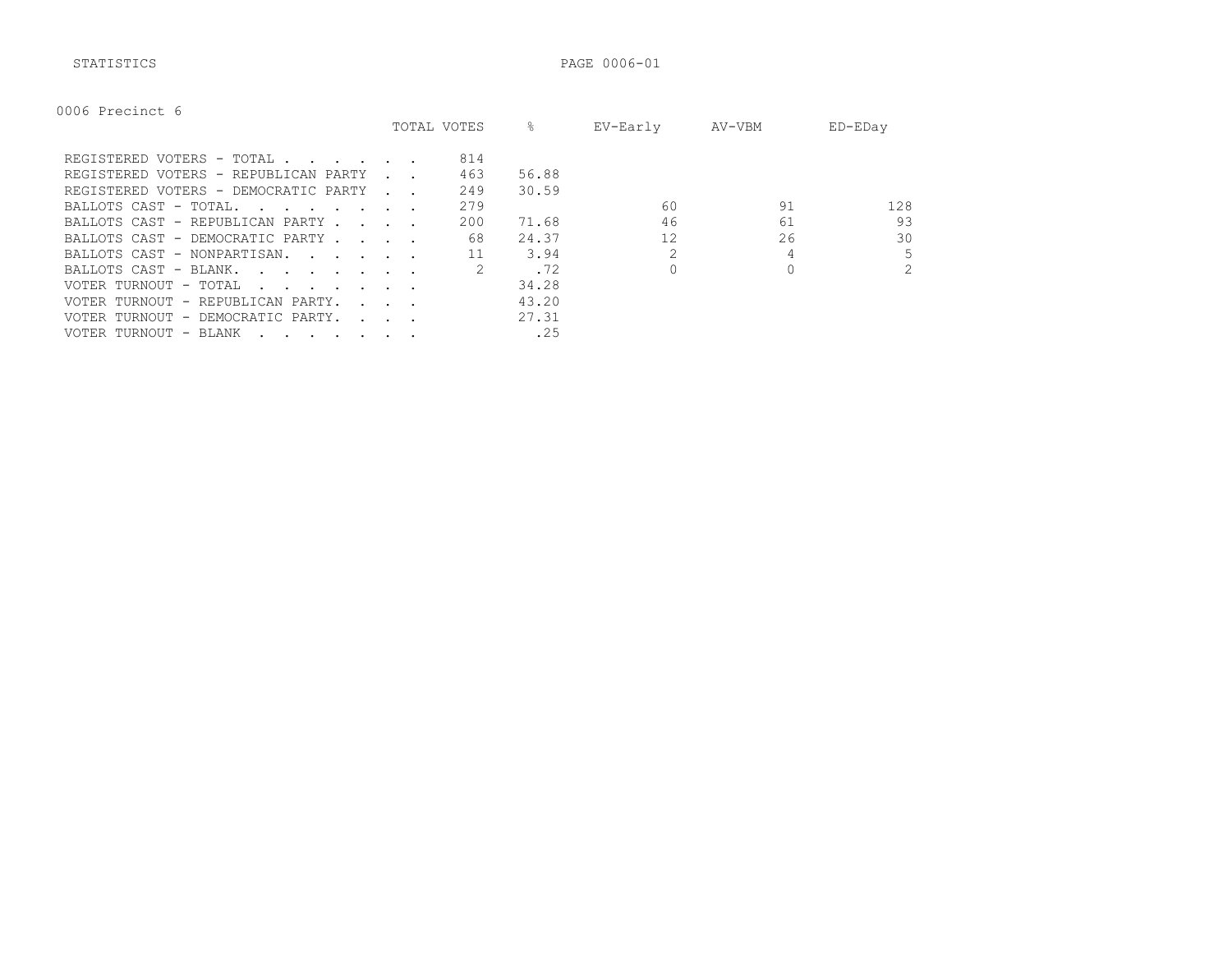REPUBLICAN PARTY **PAGE 0006-02** 

| 0006 Precinct 6                                                                                                                                                                                                                                                  |                                       |              |       |                            |              |                |
|------------------------------------------------------------------------------------------------------------------------------------------------------------------------------------------------------------------------------------------------------------------|---------------------------------------|--------------|-------|----------------------------|--------------|----------------|
|                                                                                                                                                                                                                                                                  |                                       | TOTAL VOTES  | g.    | EV-Early                   | AV-VBM       | ED-EDay        |
| United States Senator                                                                                                                                                                                                                                            |                                       |              |       |                            |              |                |
| (VOTE FOR) 1                                                                                                                                                                                                                                                     |                                       |              |       |                            |              |                |
| Roque "Rocky" De La Fuente.<br>$\mathbf{r}$ . The set of the set of the set of the set of the set of the set of the set of the set of the set of the set of the set of the set of the set of the set of the set of the set of the set of the set of the set of t |                                       | 13           | 6.60  | 3                          | 2            | 8              |
| Rick Scott                                                                                                                                                                                                                                                       | $\mathbf{r}$                          | 184          | 93.40 | 42                         | 58           | 84             |
| Over Votes.<br>$\mathcal{L}(\mathbf{r}) = \mathbf{r} \cdot \mathbf{r}$ , and $\mathcal{L}(\mathbf{r}) = \mathbf{r} \cdot \mathbf{r}$ , and $\mathcal{L}(\mathbf{r}) = \mathbf{r} \cdot \mathbf{r}$                                                               |                                       | $\circ$      |       | $\Omega$                   | $\Omega$     | $\circ$        |
| Under Votes                                                                                                                                                                                                                                                      |                                       | 3            |       | $\mathbf{1}$               | $\mathbf{1}$ | $\mathbf{1}$   |
| Representative in Congress District 3                                                                                                                                                                                                                            |                                       |              |       |                            |              |                |
| (VOTE FOR) 1                                                                                                                                                                                                                                                     |                                       |              |       |                            |              |                |
| Judson Sapp.<br>$\mathbf{L}$ . The set of $\mathbf{L}$<br>the contract of the contract of the contract of the contract of the contract of the contract of the contract of                                                                                        |                                       | 25           | 12.56 | 6                          | 10           | 9              |
| Ted Yoho.<br>the contract of the contract of the contract of the contract of the contract of the contract of the contract of                                                                                                                                     |                                       | 174          | 87.44 | 40                         | 51           | 83             |
| Over Votes                                                                                                                                                                                                                                                       |                                       | 0            |       | $\Omega$                   | $\Omega$     | $\circ$        |
| Under Votes                                                                                                                                                                                                                                                      |                                       | $\mathbf{1}$ |       | $\Omega$                   | $\Omega$     | $\mathbf{1}$   |
| Governor and Lieutenant Governor<br>(VOTE FOR)<br>$\overline{1}$                                                                                                                                                                                                 |                                       |              |       |                            |              |                |
| Don Baldauf.<br>$\mathbf{r}$ , and $\mathbf{r}$ , and $\mathbf{r}$ , and $\mathbf{r}$ , and $\mathbf{r}$                                                                                                                                                         |                                       | $\Omega$     |       | $\Omega$                   | $\Omega$     | $\circ$        |
| Ron DeSantis<br>$\mathbf{r}$ . The set of the set of the set of the set of the set of the set of the set of the set of the set of the set of the set of the set of the set of the set of the set of the set of the set of the set of the set of t                | $\ddot{\phantom{a}}$                  | 86           | 43.22 | 25                         | 29           | 32             |
| Timothy M. Devine.                                                                                                                                                                                                                                               |                                       | 0            |       | $\Omega$                   | $\Omega$     | $\circ$        |
| Bob Langford                                                                                                                                                                                                                                                     |                                       | $\Omega$     |       | $\Omega$                   | $\Omega$     | $\Omega$       |
| John Joseph Mercadante                                                                                                                                                                                                                                           |                                       | $\Omega$     |       | $\Omega$                   | $\Omega$     | $\Omega$       |
| Bruce Nathan<br>$\mathbf{L}$ and $\mathbf{L}$<br>$\mathbf{r}$                                                                                                                                                                                                    | <b>Carl Carl Control</b>              | $\Omega$     |       | $\Omega$                   | $\Omega$     | $\circ$        |
| Adam H. Putnam.                                                                                                                                                                                                                                                  |                                       | 112          | 56.28 | 21                         | 32           | 59             |
| Bob White                                                                                                                                                                                                                                                        |                                       | $\mathbf{1}$ | .50   | $\Omega$                   | $\Omega$     | 1              |
| Over Votes                                                                                                                                                                                                                                                       |                                       | $\circ$      |       | $\Omega$                   | $\Omega$     | $\Omega$       |
| Under Votes                                                                                                                                                                                                                                                      |                                       | $\mathbf{1}$ |       | $\Omega$                   | $\Omega$     | $\mathbf{1}$   |
| Attorney General<br>(VOTE FOR) 1                                                                                                                                                                                                                                 |                                       |              |       |                            |              |                |
| Ashley Moody                                                                                                                                                                                                                                                     |                                       | 116          | 60.73 | 23                         | 34           | 59             |
| Frank White.                                                                                                                                                                                                                                                     |                                       | 75           | 39.27 | 21                         | 26           | 28             |
| Over Votes                                                                                                                                                                                                                                                       |                                       | $\circ$      |       | $\Omega$                   | $\Omega$     | $\mathbf 0$    |
| Under Votes                                                                                                                                                                                                                                                      |                                       | 9            |       | 2                          | $\mathbf{1}$ | 6              |
| Commissioner of Agriculture<br>(VOTE FOR)<br>$\overline{1}$                                                                                                                                                                                                      |                                       |              |       |                            |              |                |
| Matt Caldwell                                                                                                                                                                                                                                                    | $\sim$ $\sim$<br>$\ddot{\phantom{a}}$ | 85           | 44.04 | 22                         | 21           | 42             |
| Denise Grimsley.<br>and the contract of the contract of the                                                                                                                                                                                                      | $\mathcal{L}^{\text{max}}$            | 40           | 20.73 | 12                         | 9            | 19             |
| Mike McCalister.<br>and the company of the<br>$\ddot{\phantom{a}}$<br>$\sim$                                                                                                                                                                                     |                                       | 11           | 5.70  | 3                          | 3            | 5              |
| Baxter Troutman                                                                                                                                                                                                                                                  |                                       | 57           | 29.53 | $\overline{7}$             | 27           | 23             |
| Over Votes<br>$\sim$ $\sim$ $\sim$<br>$\sim$<br>$\sim$<br>$\ddot{\phantom{a}}$<br>$\ddot{\phantom{a}}$                                                                                                                                                           | $\ddot{\phantom{a}}$                  | $\mathbf{1}$ |       | $\Omega$<br>$\overline{2}$ | $\mathbf{1}$ | $\mathbf 0$    |
| Under Votes.<br>$\mathcal{L}(\mathbf{A})$ and $\mathcal{L}(\mathbf{A})$ .<br>$\bullet$<br>$\bullet$<br>$\bullet$<br>$\bullet$                                                                                                                                    |                                       | 6            |       |                            | $\Omega$     | $\overline{4}$ |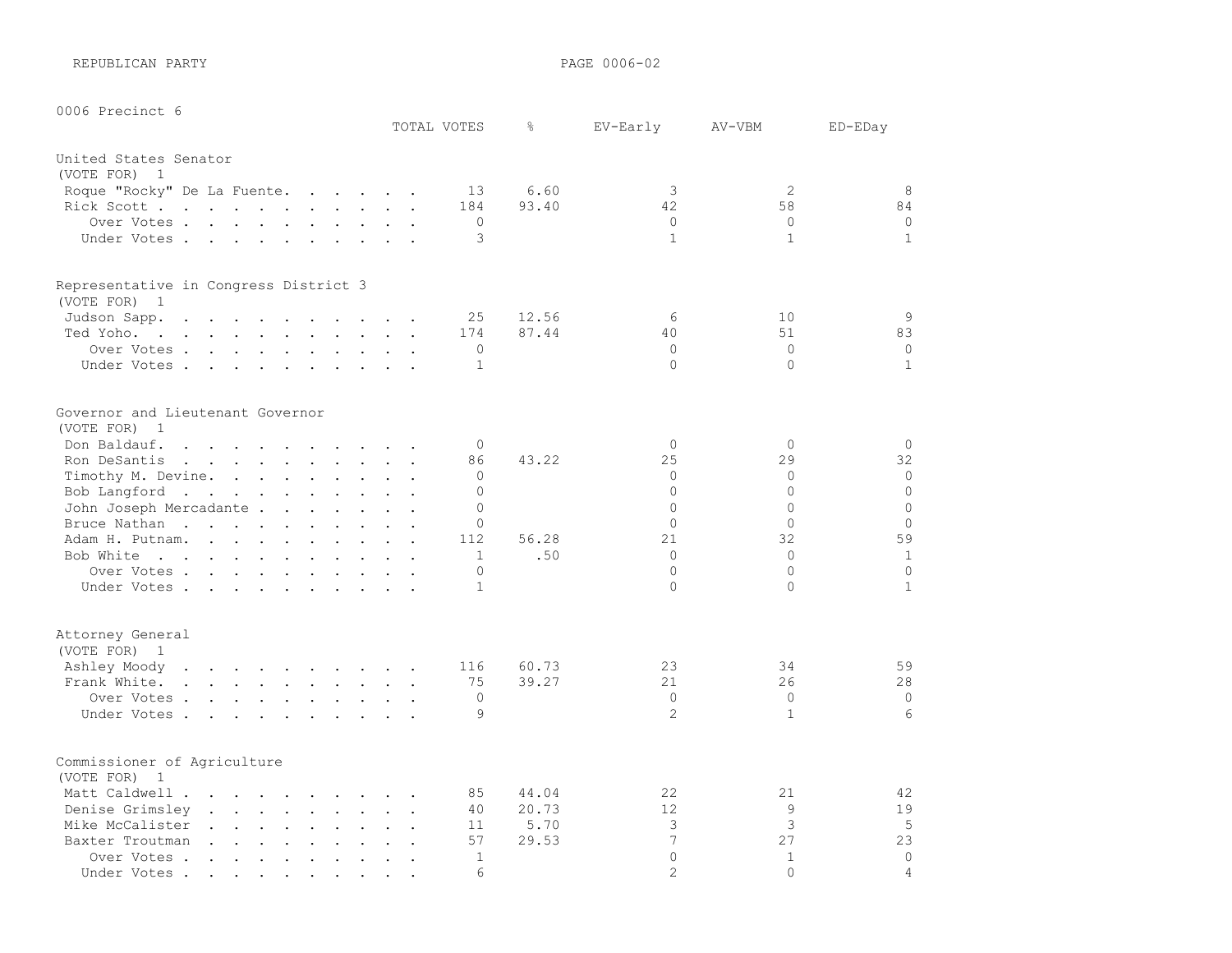DEMOCRATIC PARTY **PAGE 0006-03** 

| 0006 Precinct 6 |  |
|-----------------|--|
|                 |  |

|                                       |  | TOTAL VOTES     | ⊱     | EV-Early       | AV-VBM         | ED-EDay         |
|---------------------------------------|--|-----------------|-------|----------------|----------------|-----------------|
| Representative in Congress District 3 |  |                 |       |                |                |                 |
| (VOTE FOR) 1                          |  |                 |       |                |                |                 |
| Dushyant Jethagir Gosai.              |  | 2               | 3.23  | $\bigcap$      | 2              | $\circ$         |
| Yvonne Hayes Hinson                   |  | 25              | 40.32 | $\overline{c}$ | 16             | $7\phantom{.0}$ |
| Tom Wells                             |  | 35              | 56.45 | $\mathsf{Q}$   | 8              | 18              |
| Over Votes                            |  | $\Omega$        |       | $\Omega$       | $\cap$         | $\Omega$        |
| Under Votes                           |  | 6               |       | $\mathbf{1}$   | $\cap$         | 5               |
| Governor and Lieutenant Governor      |  |                 |       |                |                |                 |
| (VOTE FOR) 1                          |  |                 |       |                |                |                 |
| Andrew Gillum                         |  | 12 <sup>°</sup> | 18.75 | 1              | 3              | 8               |
| Gwen Graham.                          |  | 25              | 39.06 | 4              | 13             | $\,8\,$         |
| Jeff Greene.                          |  | 9               | 14.06 | $\overline{c}$ | 4              | $\frac{3}{3}$   |
| Chris King                            |  | $\overline{4}$  | 6.25  | $\Omega$       | $\mathbf{1}$   |                 |
| Philip Levine                         |  | 12 <sup>°</sup> | 18.75 | 3              | 3              | $6\phantom{.}6$ |
| Alex "Lundy" Lundmark                 |  | $\Omega$        |       | $\cap$         | $\cap$         | $\Omega$        |
| John Wetherbee.                       |  | $\mathfrak{D}$  | 3.13  | $\Omega$       | $\overline{2}$ | $\Omega$        |
| Over Votes                            |  | $\Omega$        |       | $\Omega$       | $\cap$         | $\Omega$        |
| Under Votes                           |  | 4               |       | $\mathfrak{D}$ | $\cap$         | $\mathfrak{L}$  |
| Attorney General                      |  |                 |       |                |                |                 |
| (VOTE FOR) 1                          |  |                 |       |                |                |                 |
| Sean Shaw                             |  | 35              | 56.45 | 6              | 16             | 13              |
| Ryan Torrens                          |  | 27              | 43.55 | 5              | 10             | 12              |
| Over Votes.                           |  | $\Omega$        |       | $\Omega$       | $\Omega$       | $\Omega$        |
| Under Votes                           |  | 6               |       | $\mathbf{1}$   | $\Omega$       | 5               |
| Commissioner of Agriculture           |  |                 |       |                |                |                 |
| (VOTE FOR) 1                          |  |                 |       |                |                |                 |
| Nicole "Nikki" Fried.                 |  | 19              | 30.65 | 2              | 10             | 7               |
| Jeffrey Duane Porter.                 |  | 18              | 29.03 | 4              | 7              | $\overline{7}$  |
| Roy David Walker                      |  | 25              | 40.32 | 5              | 9              | 11              |
| Over Votes                            |  | $\Omega$        |       | $\Omega$       | $\Omega$       | $\Omega$        |
| Under Votes                           |  | 6               |       | $\mathbf{1}$   | $\cap$         | 5               |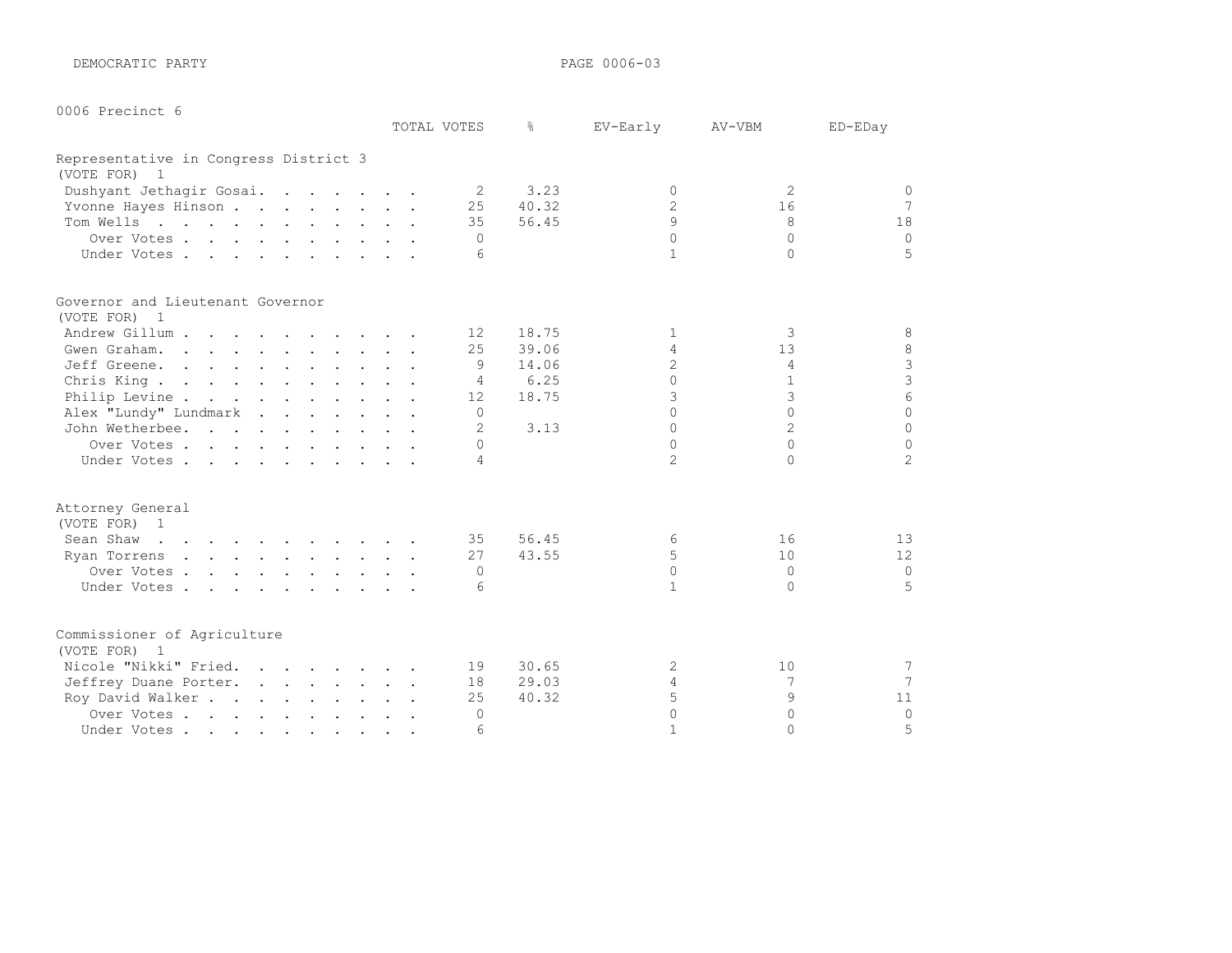NONPARTISAN PAGE 0006-04

| 0006 Precinct 6                                          |  |  |  |  | TOTAL VOTES | g.    | EV-Early | AV-VBM | ED-EDay |
|----------------------------------------------------------|--|--|--|--|-------------|-------|----------|--------|---------|
| Circuit Judge 8th Judicial Circuit Group 8<br>(VOTE FOR) |  |  |  |  |             |       |          |        |         |
| David Robertson                                          |  |  |  |  | 165         | 64.20 | 48       | 44     | 73      |
| Julie Waldman                                            |  |  |  |  | 41          | 15.95 | 8        | 15     | 18      |
| Gloria Walker                                            |  |  |  |  | 51          | 19.84 |          | 31     | 18      |
| Over Votes                                               |  |  |  |  |             |       | 0        | 0      | 0       |
| Under Votes                                              |  |  |  |  | 22          |       |          |        | 19      |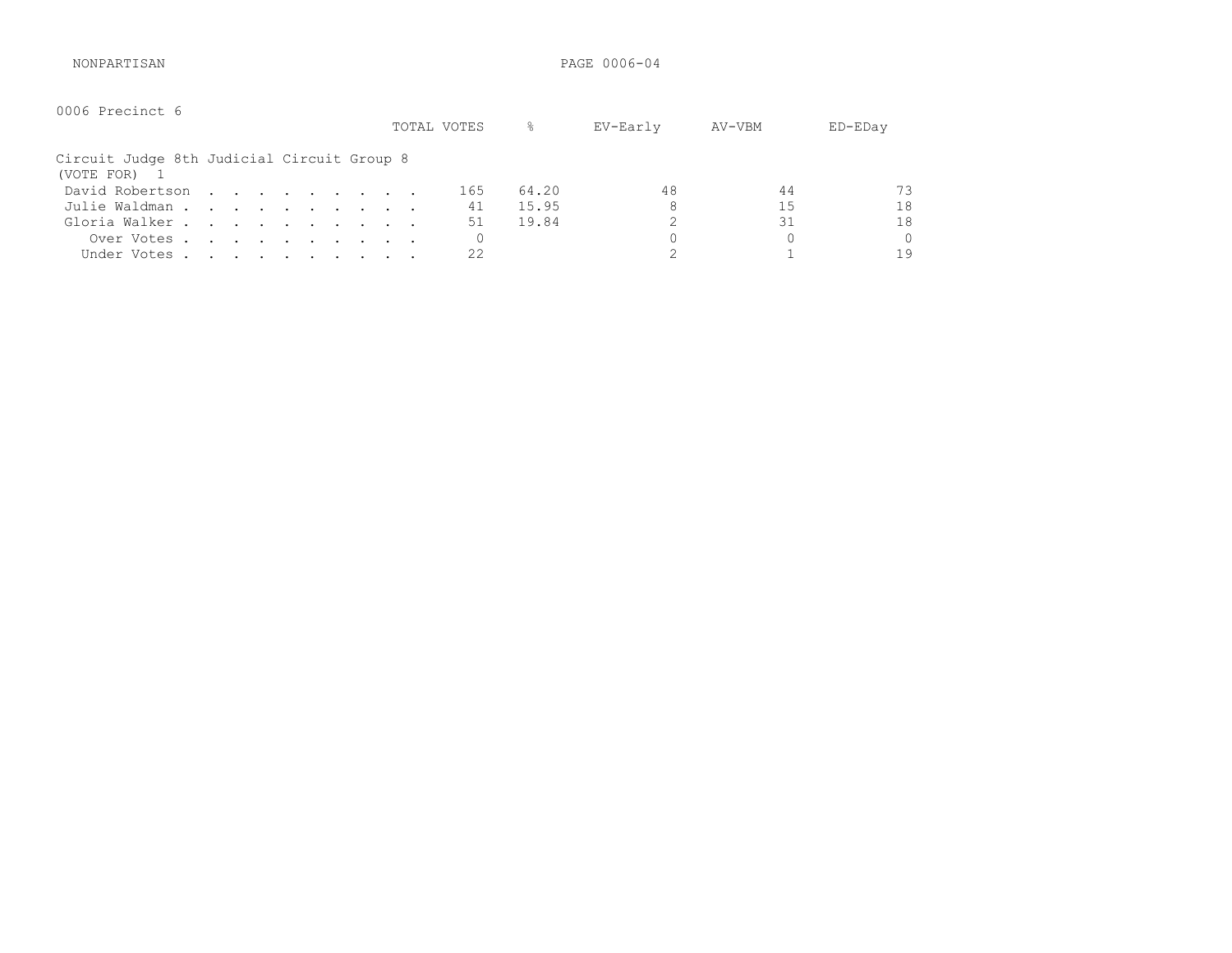STATISTICS PAGE 0007-01

| 0007<br>Precinct |
|------------------|
|------------------|

|                                                                                                                                          |                                            | TOTAL VOTES | ⊱     | EV-Early | AV-VBM | ED-EDay  |
|------------------------------------------------------------------------------------------------------------------------------------------|--------------------------------------------|-------------|-------|----------|--------|----------|
| REGISTERED VOTERS - TOTAL                                                                                                                |                                            | 1,152       |       |          |        |          |
| REGISTERED VOTERS - REPUBLICAN PARTY                                                                                                     |                                            | 282         | 24.48 |          |        |          |
| REGISTERED VOTERS - DEMOCRATIC PARTY                                                                                                     | <b>Contract Contract</b>                   | 715         | 62.07 |          |        |          |
|                                                                                                                                          |                                            | 326         |       | 58       | 118    | 150      |
| BALLOTS CAST - REPUBLICAN PARTY.                                                                                                         | $\sim$ $\sim$ $\sim$ $\sim$                | 90          | 27.61 | 29       | 38     | 23       |
| BALLOTS CAST - DEMOCRATIC PARTY                                                                                                          |                                            | 230         | 70.55 | 28       | 76     | 126      |
| BALLOTS CAST - NONPARTISAN.                                                                                                              |                                            | 6           | 1.84  |          |        |          |
| BALLOTS CAST - BLANK.                                                                                                                    |                                            |             |       |          |        | $\Omega$ |
| VOTER TURNOUT - TOTAL<br>the contract of the contract of the contract of the contract of the contract of the contract of the contract of |                                            |             | 28.30 |          |        |          |
| VOTER TURNOUT - REPUBLICAN PARTY.                                                                                                        | $\mathbf{r}$ , $\mathbf{r}$ , $\mathbf{r}$ |             | 31.91 |          |        |          |
| VOTER TURNOUT - DEMOCRATIC PARTY.                                                                                                        | $\sim$ $\sim$ $\sim$ $\sim$                |             | 32.17 |          |        |          |
| VOTER TURNOUT - BLANK<br>$\cdot$                                                                                                         |                                            |             |       |          |        |          |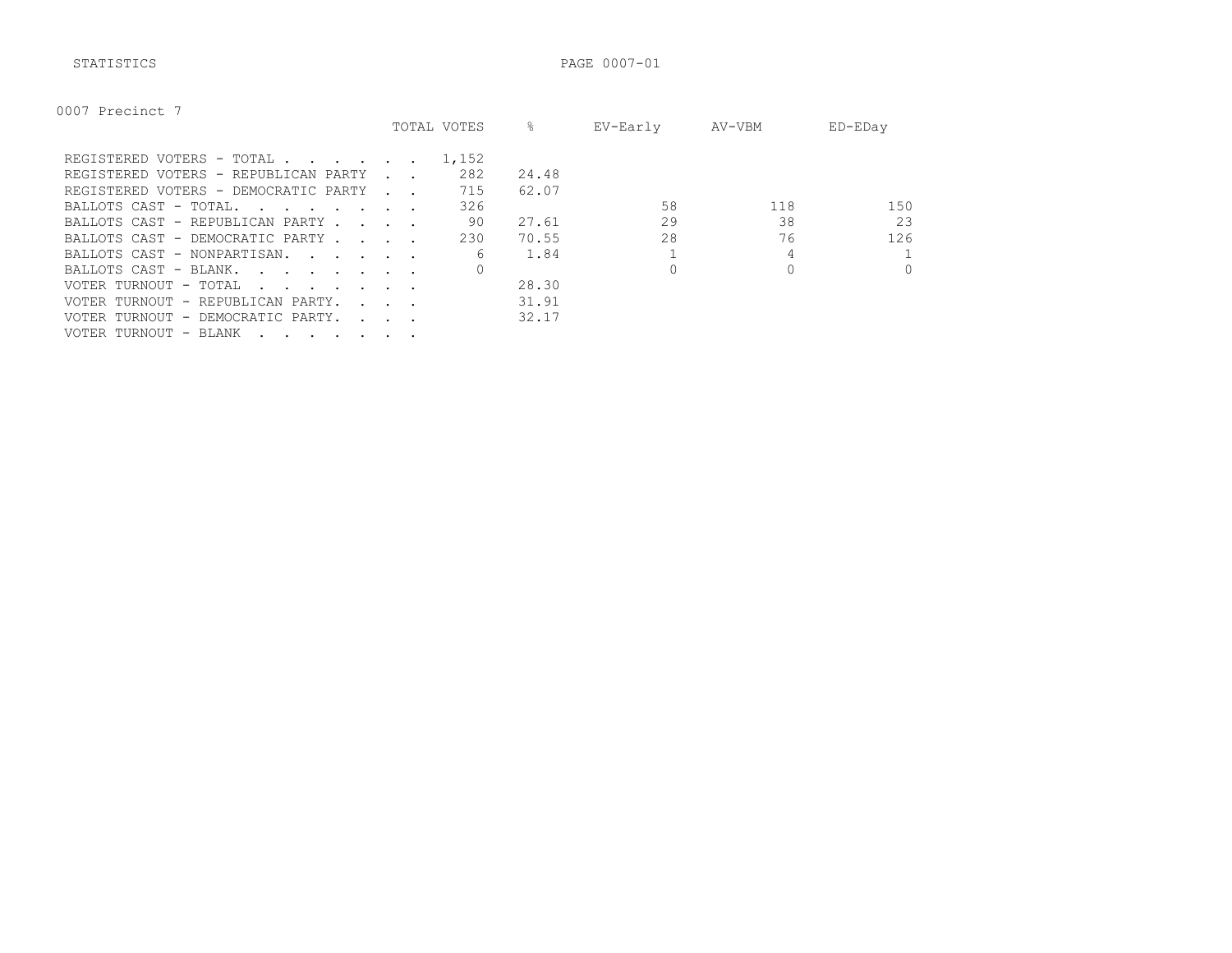REPUBLICAN PARTY **PAGE 0007-02** 

0007 Precinct 7

|                                                                                                                           |                      | TOTAL VOTES    | $\frac{6}{6}$  | EV-Early             | AV-VBM         | ED-EDay        |
|---------------------------------------------------------------------------------------------------------------------------|----------------------|----------------|----------------|----------------------|----------------|----------------|
| United States Senator                                                                                                     |                      |                |                |                      |                |                |
| (VOTE FOR) 1                                                                                                              |                      |                |                |                      |                |                |
| Roque "Rocky" De La Fuente.                                                                                               |                      | 9<br>81        | 10.00<br>90.00 | $\overline{4}$<br>25 | 3<br>35        | 2<br>21        |
| Rick Scott<br>Over Votes                                                                                                  |                      | $\Omega$       |                | $\circ$              | $\circ$        | $\circ$        |
| Under Votes                                                                                                               |                      | $\Omega$       |                | $\Omega$             | $\Omega$       | $\circ$        |
|                                                                                                                           |                      |                |                |                      |                |                |
| Representative in Congress District 3<br>(VOTE FOR) 1                                                                     |                      |                |                |                      |                |                |
| Judson Sapp.                                                                                                              |                      | $20 \,$        | 22.73          | 5                    | 6              | 9              |
| Ted Yoho.                                                                                                                 |                      | 68             | 77.27          | 24                   | 30             | 14             |
| Over Votes                                                                                                                |                      | $\Omega$       |                | $\Omega$             | $\Omega$       | $\Omega$       |
| Under Votes                                                                                                               |                      | 2              |                | $\Omega$             | $\overline{2}$ | $\Omega$       |
|                                                                                                                           |                      |                |                |                      |                |                |
| Governor and Lieutenant Governor<br>(VOTE FOR) 1                                                                          |                      |                |                |                      |                |                |
| Don Baldauf.                                                                                                              |                      | 2              | 2.22           | $\overline{2}$       | $\circ$        | $\circ$        |
| Ron DeSantis                                                                                                              |                      | 38             | 42.22          | 14                   | 13             | 11             |
| Timothy M. Devine.                                                                                                        |                      | 2              | 2.22           | $\Omega$             | 2              | $\circ$        |
| Bob Langford                                                                                                              |                      | 2              | 2.22           | $\Omega$             | $\overline{2}$ | $\mathbf 0$    |
| John Joseph Mercadante                                                                                                    |                      | $\Omega$       |                | $\Omega$             | $\Omega$       | $\Omega$       |
| Bruce Nathan                                                                                                              |                      | 3              | 3.33           | $\Omega$             | 3              | $\Omega$       |
| Adam H. Putnam.<br>$\mathbf{r}$ , $\mathbf{r}$ , $\mathbf{r}$ , $\mathbf{r}$ , $\mathbf{r}$ , $\mathbf{r}$ , $\mathbf{r}$ |                      | 43             | 47.78          | 13                   | 18             | 12             |
| Bob White                                                                                                                 |                      | $\Omega$       |                | $\Omega$             | $\Omega$       | $\mathbf 0$    |
| Over Votes                                                                                                                |                      | $\Omega$       |                | $\Omega$             | $\Omega$       | $\mathbf 0$    |
| Under Votes                                                                                                               |                      | $\cap$         |                | $\Omega$             | $\Omega$       | $\overline{0}$ |
|                                                                                                                           |                      |                |                |                      |                |                |
| Attorney General<br>(VOTE FOR) 1                                                                                          |                      |                |                |                      |                |                |
| Ashley Moody                                                                                                              |                      | 53             | 59.55          | 16                   | 25             | 12             |
| Frank White.                                                                                                              |                      | 36             | 40.45          | 13                   | 12             | 11             |
| Over Votes                                                                                                                |                      | $\Omega$       |                | $\Omega$             | $\Omega$       | $\circ$        |
| Under Votes.                                                                                                              |                      | $\mathbf{1}$   |                | $\Omega$             | $\mathbf{1}$   | $\Omega$       |
|                                                                                                                           |                      |                |                |                      |                |                |
| Commissioner of Agriculture<br>(VOTE FOR) 1                                                                               |                      |                |                |                      |                |                |
| Matt Caldwell                                                                                                             | $\ddot{\phantom{a}}$ | 34             | 39.08          | 9                    | 15             | 10             |
| Denise Grimsley                                                                                                           |                      | 13             | 14.94          | 3                    | 5              | $\mathsf S$    |
| Mike McCalister                                                                                                           | $\sim$ $\sim$        | $\overline{4}$ | 4.60           | $\mathbf{1}$         | 3              | $\mathbb O$    |
| Baxter Troutman                                                                                                           |                      | 36             | 41.38          | 14                   | 14             | 8              |
| Over Votes                                                                                                                |                      | $\Omega$       |                | $\Omega$             | $\circ$        | $\overline{0}$ |
| Under Votes.                                                                                                              |                      | $\mathcal{L}$  |                | $\mathfrak{D}$       | $\mathbf{1}$   | $\Omega$       |
|                                                                                                                           |                      |                |                |                      |                |                |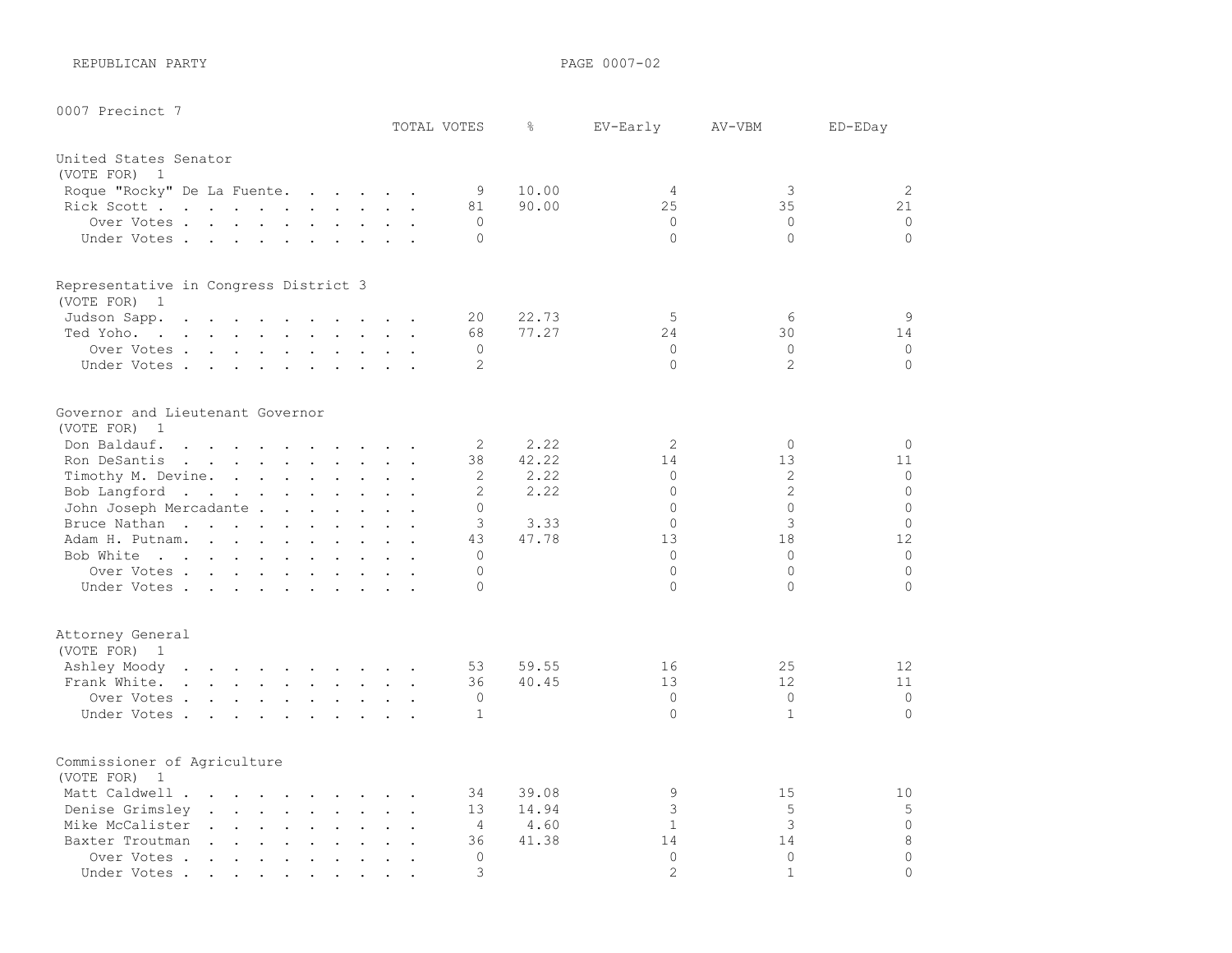DEMOCRATIC PARTY **PAGE 0007-03** 

| 0007 | Precinct |  |
|------|----------|--|
|------|----------|--|

|                                                                                                                                                                                                                                                |  | TOTAL VOTES    | ⊱     | EV-Early       | AV-VBM         | ED-EDay        |
|------------------------------------------------------------------------------------------------------------------------------------------------------------------------------------------------------------------------------------------------|--|----------------|-------|----------------|----------------|----------------|
| Representative in Congress District 3                                                                                                                                                                                                          |  |                |       |                |                |                |
| (VOTE FOR) 1                                                                                                                                                                                                                                   |  |                |       |                |                |                |
| Dushyant Jethagir Gosai.                                                                                                                                                                                                                       |  | 14             | 6.31  | 4              | $\overline{4}$ | 6              |
| Yvonne Hayes Hinson                                                                                                                                                                                                                            |  | 154            | 69.37 | 13             | 51             | 90             |
| Tom Wells                                                                                                                                                                                                                                      |  | 54             | 24.32 | 8              | 19             | 27             |
| Over Votes                                                                                                                                                                                                                                     |  | $\Omega$       |       | $\Omega$       | $\Omega$       | $\Omega$       |
| Under Votes                                                                                                                                                                                                                                    |  | 8              |       | 3              | $\mathfrak{D}$ | 3              |
| Governor and Lieutenant Governor                                                                                                                                                                                                               |  |                |       |                |                |                |
| (VOTE FOR) 1                                                                                                                                                                                                                                   |  |                |       |                |                |                |
| Andrew Gillum                                                                                                                                                                                                                                  |  | 117            | 51.32 | 9              | 23             | 85             |
| Gwen Graham.                                                                                                                                                                                                                                   |  | 53             | 23.25 | 10             | 22             | 21             |
| Jeff Greene.                                                                                                                                                                                                                                   |  | 28             | 12.28 | $\mathbf{1}$   | 19             | 8              |
| Chris King.                                                                                                                                                                                                                                    |  | $\overline{2}$ | .88   | $\Omega$       | $\Omega$       | $\overline{2}$ |
| Philip Levine                                                                                                                                                                                                                                  |  | 23             | 10.09 | 6              | 7              | 10             |
| Alex "Lundy" Lundmark                                                                                                                                                                                                                          |  | $\bigcap$      |       | $\cap$         | $\cap$         | $\circ$        |
| John Wetherbee.                                                                                                                                                                                                                                |  | .5             | 2.19  | $\mathbf{1}$   | 4              | $\circ$        |
| Over Votes                                                                                                                                                                                                                                     |  | $\Omega$       |       | $\Omega$       | $\Omega$       | $\circ$        |
| Under Votes                                                                                                                                                                                                                                    |  | $\mathcal{P}$  |       | $\mathbf{1}$   | $\mathbf{1}$   | $\Omega$       |
| Attorney General                                                                                                                                                                                                                               |  |                |       |                |                |                |
| (VOTE FOR) 1                                                                                                                                                                                                                                   |  |                |       |                |                |                |
| Sean Shaw<br>the contract of the contract of the contract of                                                                                                                                                                                   |  | 170            | 76.23 | 20             | 51             | 99             |
| Ryan Torrens<br>and the contract of the contract of the contract of the contract of the contract of the contract of the contract of the contract of the contract of the contract of the contract of the contract of the contract of the contra |  | 53             | 23.77 | 6              | 21             | 26             |
| Over Votes                                                                                                                                                                                                                                     |  | $\Omega$       |       | $\Omega$       | $\bigcap$      | $\circ$        |
| Under Votes.                                                                                                                                                                                                                                   |  | 7              |       | $\mathfrak{D}$ | 4              | $\mathbf{1}$   |
| Commissioner of Agriculture                                                                                                                                                                                                                    |  |                |       |                |                |                |
| (VOTE FOR) 1                                                                                                                                                                                                                                   |  |                |       |                |                |                |
| Nicole "Nikki" Fried.                                                                                                                                                                                                                          |  | 101            | 45.70 | 16             | 22             | 63             |
| Jeffrey Duane Porter.                                                                                                                                                                                                                          |  | 50             | 22.62 | 4              | 17             | 29             |
| Roy David Walker                                                                                                                                                                                                                               |  | 70             | 31.67 | 5              | 32             | 33             |
| Over Votes                                                                                                                                                                                                                                     |  | $\Omega$       |       | $\Omega$       | $\Omega$       | $\circ$        |
| Under Votes                                                                                                                                                                                                                                    |  | $\mathcal{Q}$  |       | 3              | 5              | $\mathbf{1}$   |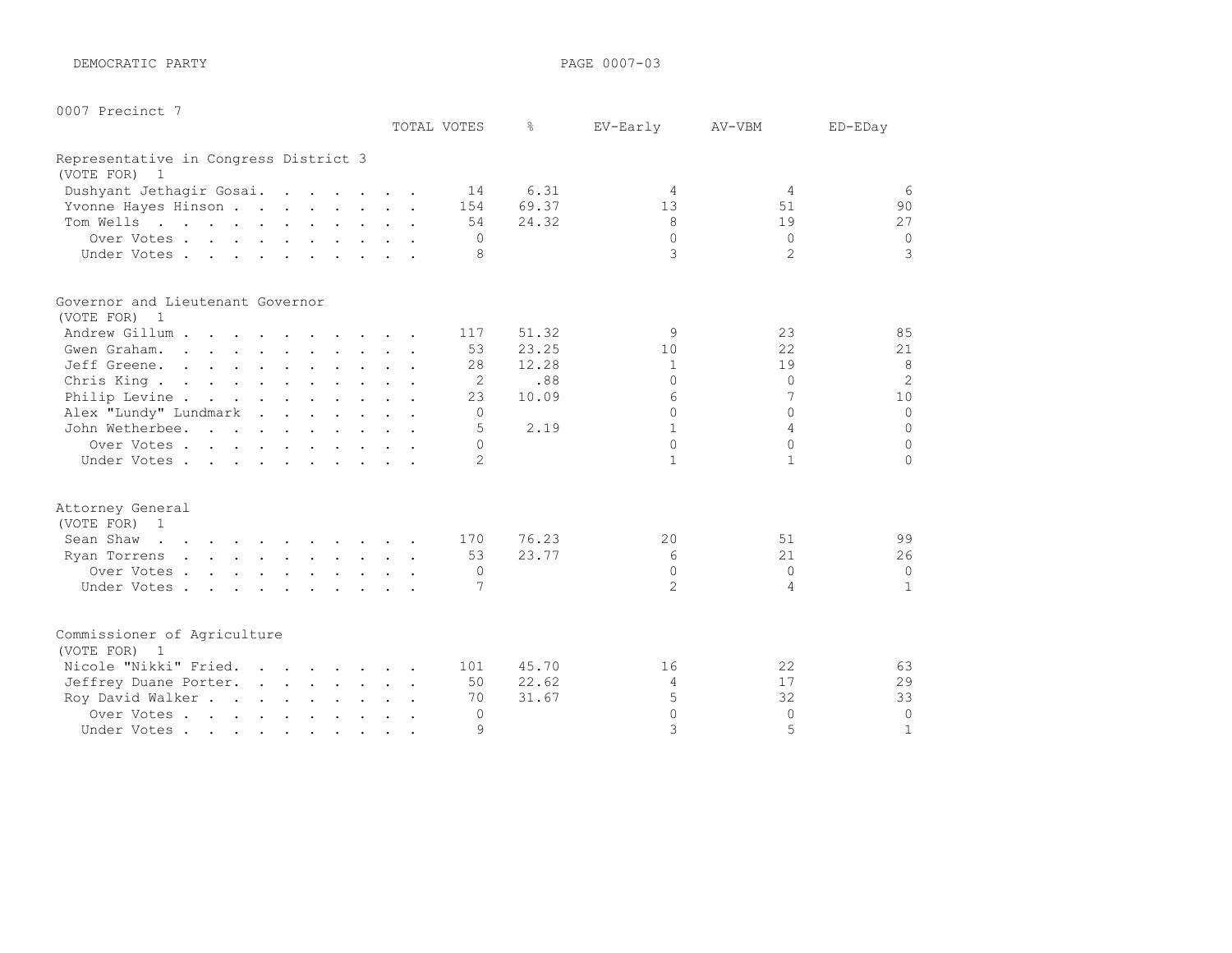NONPARTISAN PAGE 0007-04

| 0007 Precinct 7                                            |  |                                                                                                                                                                                       |  |  |  | TOTAL VOTES | 옹     | EV-Early | AV-VBM | $ED$ – $ED$ ay |
|------------------------------------------------------------|--|---------------------------------------------------------------------------------------------------------------------------------------------------------------------------------------|--|--|--|-------------|-------|----------|--------|----------------|
| Circuit Judge 8th Judicial Circuit Group 8<br>(VOTE FOR) 1 |  |                                                                                                                                                                                       |  |  |  |             |       |          |        |                |
| David Robertson                                            |  | $\mathcal{L}(\mathbf{r}) = \mathcal{L}(\mathbf{r}) = \mathcal{L}(\mathbf{r}) = \mathcal{L}(\mathbf{r}) = \mathcal{L}(\mathbf{r}) = \mathcal{L}(\mathbf{r}) = \mathcal{L}(\mathbf{r})$ |  |  |  | 89          | 29.18 | 2.4      | 33     | 32             |
| Julie Waldman                                              |  |                                                                                                                                                                                       |  |  |  | 33          | 10.82 | 6        | 19     | 8              |
| Gloria Walker                                              |  |                                                                                                                                                                                       |  |  |  | 183         | 60.00 | 23       | 53     | 107            |
| Over Votes                                                 |  |                                                                                                                                                                                       |  |  |  |             |       |          |        | 0              |
| Under Votes                                                |  |                                                                                                                                                                                       |  |  |  | 21          |       |          | 13     | 3              |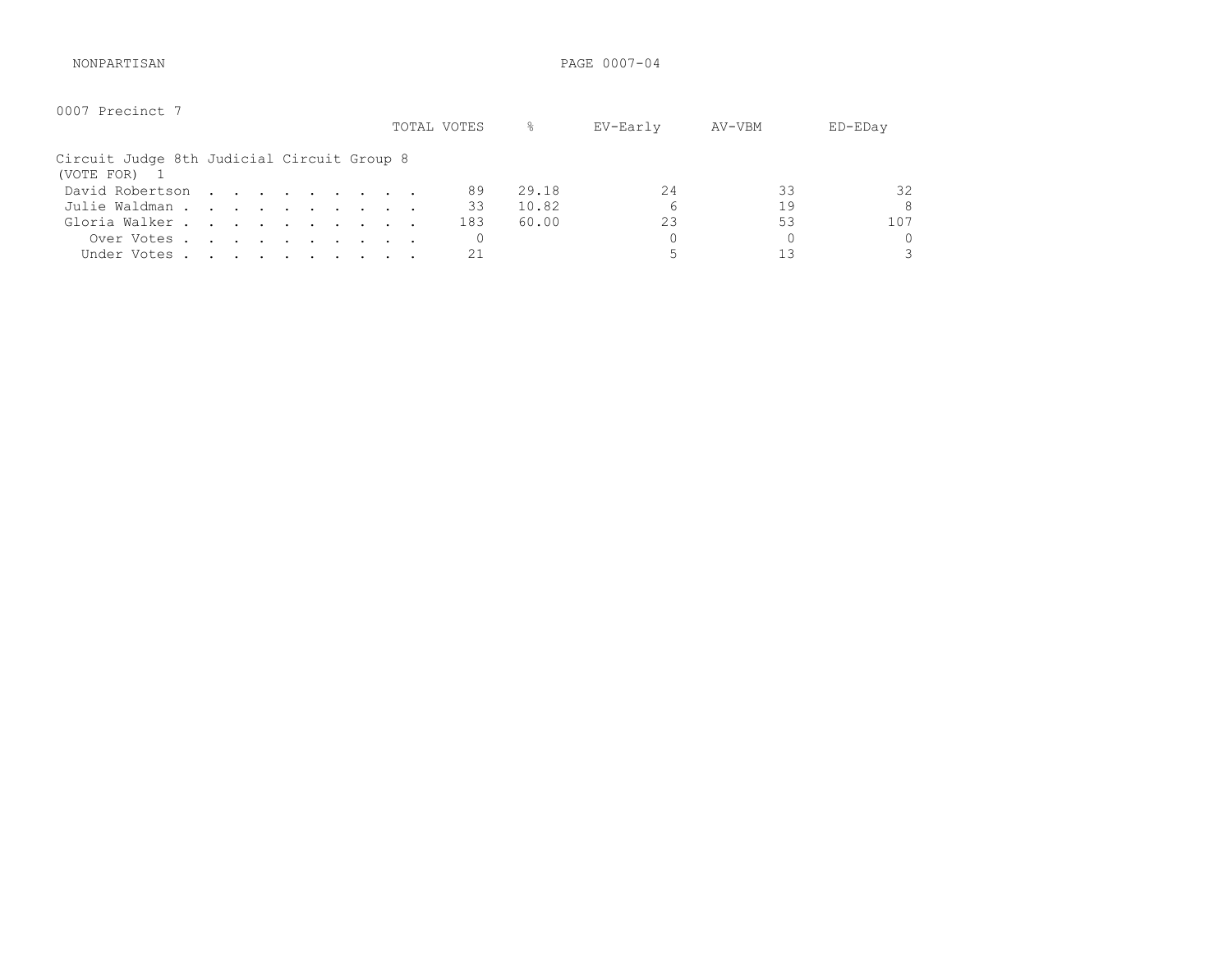STATISTICS PAGE 0008-01

|  | 0008 | Precinct 8 |  |
|--|------|------------|--|
|--|------|------------|--|

|                                                                                                                                                                                                                                                            |                                            | TOTAL VOTES | ⊱     | EV-Early | AV-VBM | ED-EDay  |
|------------------------------------------------------------------------------------------------------------------------------------------------------------------------------------------------------------------------------------------------------------|--------------------------------------------|-------------|-------|----------|--------|----------|
| REGISTERED VOTERS - TOTAL                                                                                                                                                                                                                                  |                                            | 1,701       |       |          |        |          |
| REGISTERED VOTERS - REPUBLICAN PARTY                                                                                                                                                                                                                       |                                            | 826         | 48.56 |          |        |          |
| REGISTERED VOTERS - DEMOCRATIC PARTY                                                                                                                                                                                                                       | <b>Contract Contract Street</b>            | 588         | 34.57 |          |        |          |
| BALLOTS CAST - TOTAL.<br><u>in the second contract of the second second</u>                                                                                                                                                                                |                                            | 636         |       | 134      | 222    | 280      |
| BALLOTS CAST - REPUBLICAN PARTY.                                                                                                                                                                                                                           | and the state of the state of              | 429         | 67.45 | 96       | 139    | 194      |
| BALLOTS CAST - DEMOCRATIC PARTY                                                                                                                                                                                                                            |                                            | 182         | 28.62 | 36       | 70     | 76       |
| BALLOTS CAST - NONPARTISAN.                                                                                                                                                                                                                                |                                            | 25          | 3.93  |          | 13     | 10       |
| BALLOTS CAST - BLANK.<br>$\mathbf{r}$ . The contract of the contract of the contract of the contract of the contract of the contract of the contract of the contract of the contract of the contract of the contract of the contract of the contract of th |                                            |             | .31   |          |        | $\Omega$ |
| VOTER TURNOUT - TOTAL<br>the contract of the contract of the contract of the contract of the contract of the contract of the contract of                                                                                                                   |                                            |             | 37.39 |          |        |          |
| VOTER TURNOUT - REPUBLICAN PARTY.                                                                                                                                                                                                                          | $\mathbf{r}$ , $\mathbf{r}$ , $\mathbf{r}$ |             | 51.94 |          |        |          |
| VOTER TURNOUT - DEMOCRATIC PARTY.                                                                                                                                                                                                                          | $\sim$ $\sim$ $\sim$                       |             | 30.95 |          |        |          |
| VOTER TURNOUT - BLANK<br>$\cdot$                                                                                                                                                                                                                           |                                            |             | .12   |          |        |          |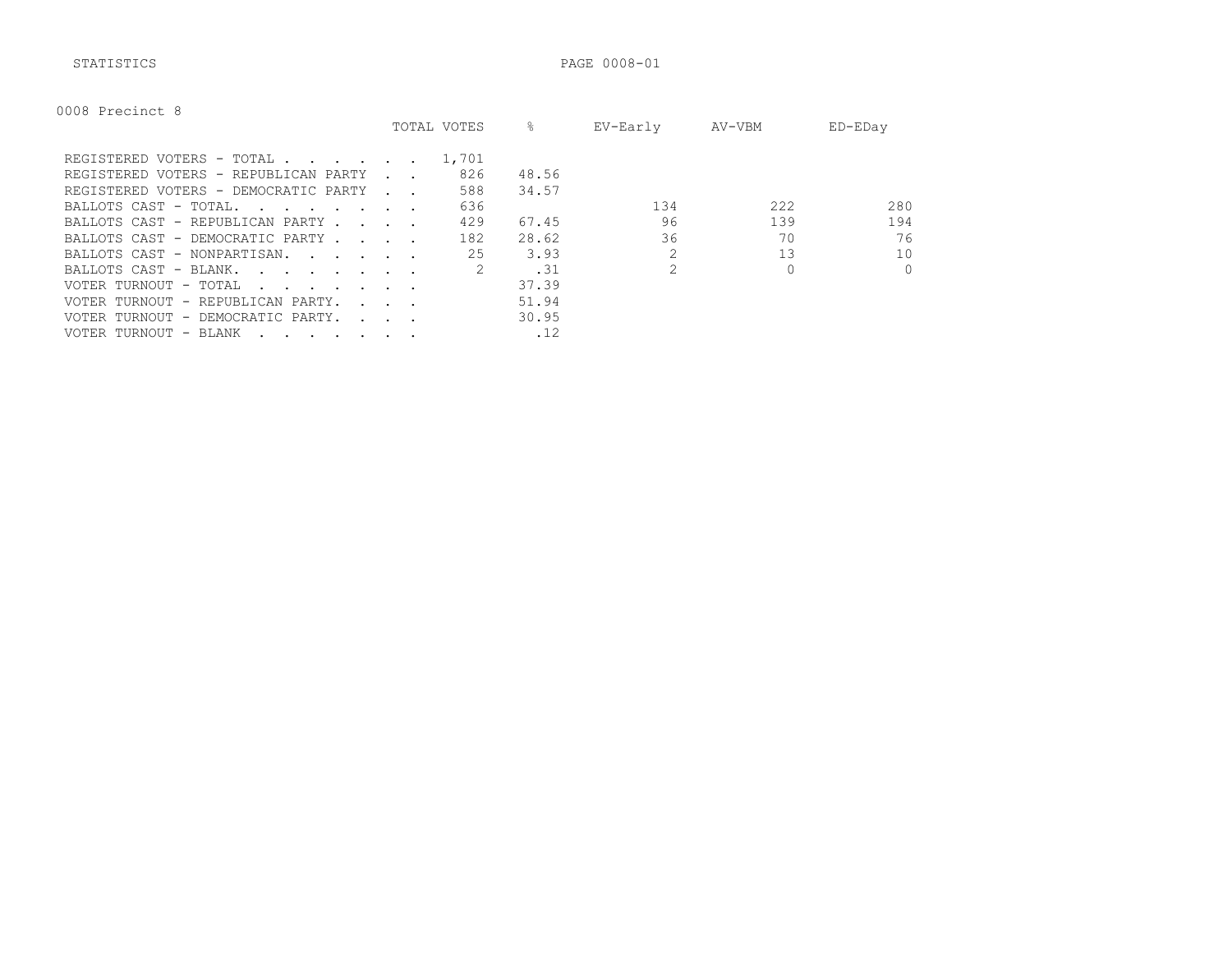REPUBLICAN PARTY **PAGE 0008-02** 

| 0008 Precinct 8                                                                                                                                         |                             |                |       |                |                |                |
|---------------------------------------------------------------------------------------------------------------------------------------------------------|-----------------------------|----------------|-------|----------------|----------------|----------------|
|                                                                                                                                                         |                             | TOTAL VOTES    | g.    | EV-Early       | AV-VBM         | ED-EDay        |
| United States Senator                                                                                                                                   |                             |                |       |                |                |                |
| (VOTE FOR) 1                                                                                                                                            |                             |                |       |                |                |                |
| Roque "Rocky" De La Fuente.<br>$\mathcal{A}=\mathcal{A}=\mathcal{A}=\mathcal{A}=\mathcal{A}=\mathcal{A}$                                                |                             | 35             | 8.20  | 7              | 13             | 15             |
| Rick Scott                                                                                                                                              |                             | 392            | 91.80 | 89             | 125            | 178            |
| Over Votes.<br>$\mathbf{r}$ , $\mathbf{r}$ , $\mathbf{r}$ , $\mathbf{r}$<br>$\ddot{\phantom{a}}$<br>$\cdot$ $\cdot$ $\cdot$                             |                             | $\circ$        |       | $\Omega$       | $\Omega$       | $\circ$        |
| Under Votes<br>$\ddot{\phantom{1}}$                                                                                                                     |                             | 2              |       | $\Omega$       | $\mathbf{1}$   | $\mathbf{1}$   |
|                                                                                                                                                         |                             |                |       |                |                |                |
| Representative in Congress District 3                                                                                                                   |                             |                |       |                |                |                |
| (VOTE FOR) 1                                                                                                                                            |                             |                |       |                |                |                |
| Judson Sapp.<br>$\sim$<br>$\sim$<br>$\mathbf{r} = \mathbf{r}$ , and $\mathbf{r} = \mathbf{r}$<br>$\mathbf{r}$ . The set of $\mathbf{r}$<br>$\mathbf{r}$ |                             | 97             | 22.82 | 22             | 30             | 45             |
| Ted Yoho.<br>the contract of the contract of the contract of the contract of the contract of the contract of the contract of                            |                             | 328            | 77.18 | 74             | 106            | 148            |
| Over Votes                                                                                                                                              |                             | 0              |       | $\Omega$       | $\Omega$       | $\circ$        |
| Under Votes                                                                                                                                             |                             | 4              |       | $\Omega$       | 3              | $\mathbf{1}$   |
|                                                                                                                                                         |                             |                |       |                |                |                |
| Governor and Lieutenant Governor                                                                                                                        |                             |                |       |                |                |                |
| (VOTE FOR)<br>$\overline{1}$                                                                                                                            |                             |                |       |                |                |                |
| Don Baldauf.<br>$\sim$ $\sim$<br>$\mathbf{r}$ , and $\mathbf{r}$ , and $\mathbf{r}$ , and $\mathbf{r}$                                                  | $\sim$ $\sim$ $\sim$        | $\Omega$       |       | $\Omega$       | $\Omega$       | $\circ$        |
| Ron DeSantis<br>the contract of the contract of the contract of the contract of the contract of the contract of the contract of                         | $\mathbf{L}$                | 202            | 47.42 | 49             | 63             | 90             |
| Timothy M. Devine.<br>$\sim$                                                                                                                            |                             | $\overline{4}$ | .94   | $\circ$        | $\overline{c}$ | $\mathbf{2}$   |
| Bob Langford<br>$\mathbb{Z}^2$                                                                                                                          | $\ddot{\phantom{a}}$        | 5              | 1.17  | $\mathbf{1}$   | 3              | $\mathbf{1}$   |
| John Joseph Mercadante .<br>$\mathbf{r}$ , $\mathbf{r}$ , $\mathbf{r}$ , $\mathbf{r}$ , $\mathbf{r}$                                                    |                             | $\mathbf{1}$   | .23   | $\Omega$       | $\Omega$       | $\mathbf{1}$   |
| Bruce Nathan<br>$\sim$<br>$\mathbf{r}$                                                                                                                  |                             | 3              | .70   | $\mathbf{1}$   | $\overline{2}$ | $\Omega$       |
| Adam H. Putnam.<br>$\mathbf{r}$ and $\mathbf{r}$<br>$\ddot{\phantom{0}}$                                                                                | $\mathcal{L}^{\text{max}}$  | 204            | 47.89 | 44             | 63             | 97             |
| Bob White<br>$\ddot{\phantom{a}}$                                                                                                                       |                             | 7              | 1.64  | $\Omega$       | 5              | $\overline{c}$ |
| Over Votes                                                                                                                                              |                             | 0              |       | $\Omega$       | $\Omega$       | $\Omega$       |
| Under Votes                                                                                                                                             |                             | 3              |       | $\mathbf{1}$   | $\mathbf{1}$   | $\mathbf{1}$   |
|                                                                                                                                                         |                             |                |       |                |                |                |
| Attorney General                                                                                                                                        |                             |                |       |                |                |                |
| (VOTE FOR) 1                                                                                                                                            |                             |                |       |                |                |                |
| Ashley Moody<br>the contract of the contract of the contract of                                                                                         |                             | 238            | 57.35 | 59             | 59             | 120            |
| Frank White.                                                                                                                                            |                             | 177            | 42.65 | 37             | 75             | 65             |
| Over Votes                                                                                                                                              |                             | $\circ$        |       | $\Omega$       | $\Omega$       | $\circ$        |
| Under Votes<br>$\mathbf{r}$ , $\mathbf{r}$ , $\mathbf{r}$ , $\mathbf{r}$                                                                                |                             | 14             |       | $\Omega$       | 5              | 9              |
|                                                                                                                                                         |                             |                |       |                |                |                |
| Commissioner of Agriculture                                                                                                                             |                             |                |       |                |                |                |
| (VOTE FOR)<br>$\overline{1}$                                                                                                                            |                             |                |       |                |                |                |
| Matt Caldwell<br>$\mathbf{r}$ . The set of the set of $\mathbf{r}$                                                                                      |                             | 145            | 34.77 | 33             | 32             | 80             |
| Denise Grimsley.<br>and the second control of the second<br>$\ddot{\phantom{a}}$                                                                        |                             | 74             | 17.75 | 17             | 27             | 30             |
| Mike McCalister<br>$\ddot{\phantom{a}}$<br>$\mathbf{L}$ and $\mathbf{L}$<br>$\cdot$ $\cdot$<br>$\sim$<br>$\ddot{\phantom{a}}$                           |                             | 40             | 9.59  | 11             | 9              | 20             |
| Baxter Troutman<br>$\ddot{\phantom{a}}$                                                                                                                 | $\mathbf{L}^{\text{max}}$ . | 158            | 37.89 | 33             | 68             | 57             |
| Over Votes.<br>$\sim$ $\sim$<br>$\sim$<br>$\ddot{\phantom{a}}$<br>$\mathbf{r}$<br>$\ddot{\phantom{a}}$                                                  |                             | $\circ$        |       | $\mathbf 0$    | $\Omega$       | $\circ$        |
| Under Votes.<br>$\mathcal{L}(\mathcal{A})$ , and $\mathcal{A}(\mathcal{A})$ , and<br>$\bullet$<br>$\bullet$                                             |                             | 12             |       | $\overline{2}$ | 3              | 7              |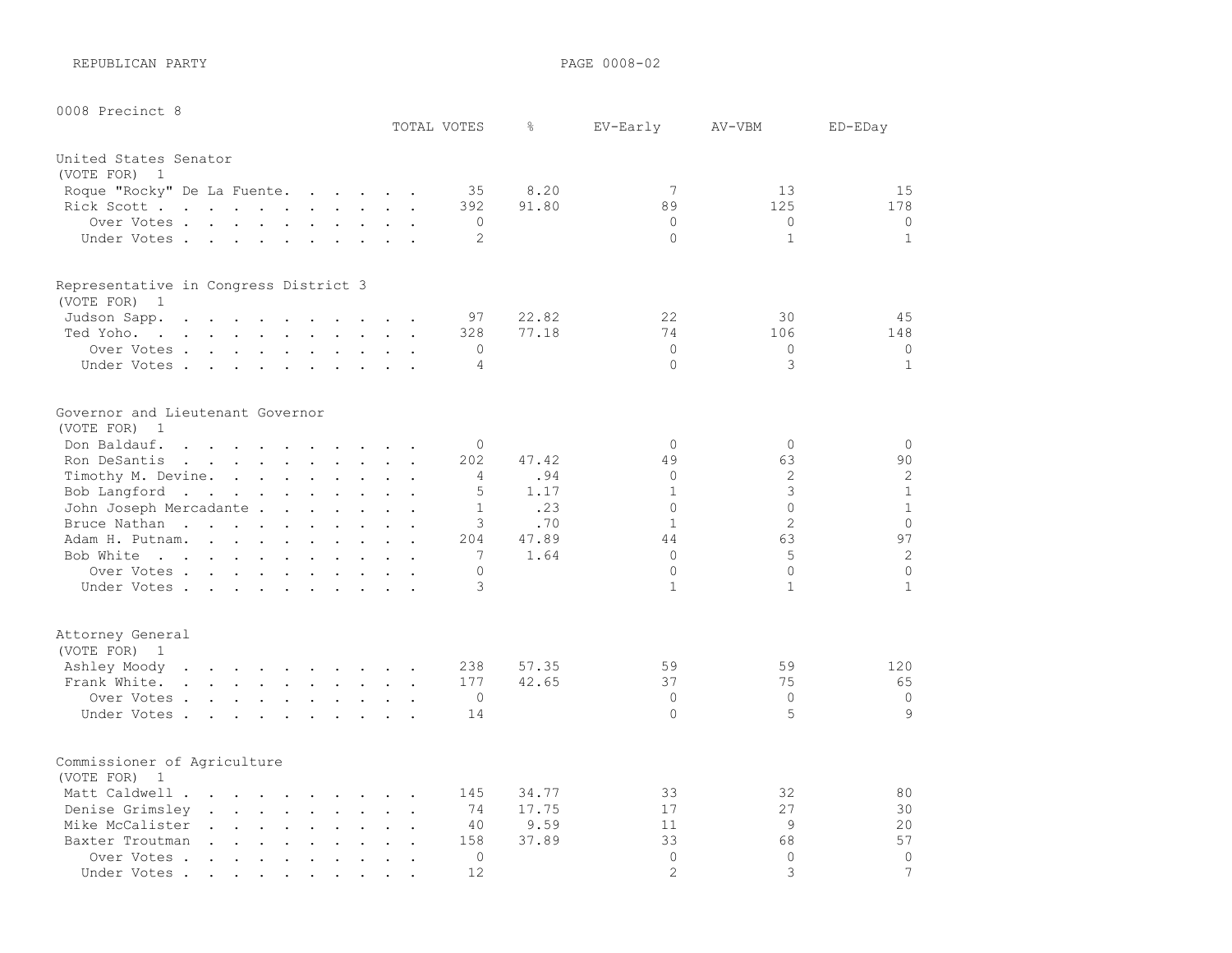DEMOCRATIC PARTY **PAGE 0008-03** 

|  | 0008 | Precinct 8 |  |
|--|------|------------|--|
|--|------|------------|--|

|                                                                                                                              |  | TOTAL VOTES    | ⊱     | EV-Early       | AV-VBM   | ED-EDay         |
|------------------------------------------------------------------------------------------------------------------------------|--|----------------|-------|----------------|----------|-----------------|
| Representative in Congress District 3                                                                                        |  |                |       |                |          |                 |
| (VOTE FOR) 1                                                                                                                 |  |                |       |                |          |                 |
| Dushyant Jethagir Gosai.                                                                                                     |  | 13             | 7.74  | $\Omega$       | 3        | 10 <sup>°</sup> |
| Yvonne Hayes Hinson                                                                                                          |  | 87             | 51.79 | 21             | 39       | 27              |
| Tom Wells                                                                                                                    |  | 68             | 40.48 | 13             | $20 \,$  | 35              |
| Over Votes                                                                                                                   |  | $\bigcirc$     |       | $\Omega$       | $\Omega$ | $\Omega$        |
| Under Votes                                                                                                                  |  | 14             |       | $\mathfrak{D}$ | 8        | $\overline{4}$  |
| Governor and Lieutenant Governor                                                                                             |  |                |       |                |          |                 |
| (VOTE FOR) 1                                                                                                                 |  |                |       |                |          |                 |
| Andrew Gillum                                                                                                                |  | 41             | 23.43 | 9              | 9        | 23              |
| Gwen Graham.                                                                                                                 |  | 67             | 38.29 | 12             | 29       | 26              |
| Jeff Greene.                                                                                                                 |  | 23             | 13.14 | $\overline{4}$ | 11       | $\,8\,$         |
| Chris King.                                                                                                                  |  | .5             | 2.86  | $\Omega$       | 2        | $\mathcal{S}$   |
| Philip Levine                                                                                                                |  | 28             | 16.00 | 10             | 10       | $\,8\,$         |
| Alex "Lundy" Lundmark                                                                                                        |  | 1              | .57   | $\Omega$       | $\cap$   | $1\,$           |
| John Wetherbee.                                                                                                              |  | 10             | 5.71  | $\Omega$       | 6        | $\overline{4}$  |
| Over Votes                                                                                                                   |  | $\Omega$       |       | $\Omega$       | $\Omega$ | $\Omega$        |
| Under Votes                                                                                                                  |  | 7              |       | $\mathbf{1}$   | 3        | 3               |
| Attorney General                                                                                                             |  |                |       |                |          |                 |
| (VOTE FOR) 1                                                                                                                 |  |                |       |                |          |                 |
| Sean Shaw<br>the contract of the contract of the contract of the contract of the contract of the contract of the contract of |  | 116            | 71.60 | 21             | 47       | 48              |
| $\mathcal{A}$ . The second contribution of the second contribution $\mathcal{A}$<br>Ryan Torrens                             |  | 46             | 28.40 | 12             | 15       | 19              |
| Over Votes                                                                                                                   |  | $\overline{0}$ |       | $\Omega$       | $\Omega$ | $\mathbf 0$     |
| Under Votes                                                                                                                  |  | 20             |       | 3              | 8        | 9               |
|                                                                                                                              |  |                |       |                |          |                 |
| Commissioner of Agriculture                                                                                                  |  |                |       |                |          |                 |
| (VOTE FOR) 1                                                                                                                 |  |                |       |                |          |                 |
| Nicole "Nikki" Fried.                                                                                                        |  | 65             | 38.92 | 14             | 24       | 27              |
| Jeffrey Duane Porter.                                                                                                        |  | 39             | 23.35 | 8              | 13       | 18              |
| Roy David Walker                                                                                                             |  | 63             | 37.72 | 12             | 26       | 25              |
| Over Votes                                                                                                                   |  | 0              |       | $\Omega$       | $\Omega$ | $\circ$         |
| Under Votes                                                                                                                  |  | 15             |       | $\overline{2}$ | 7        | 6               |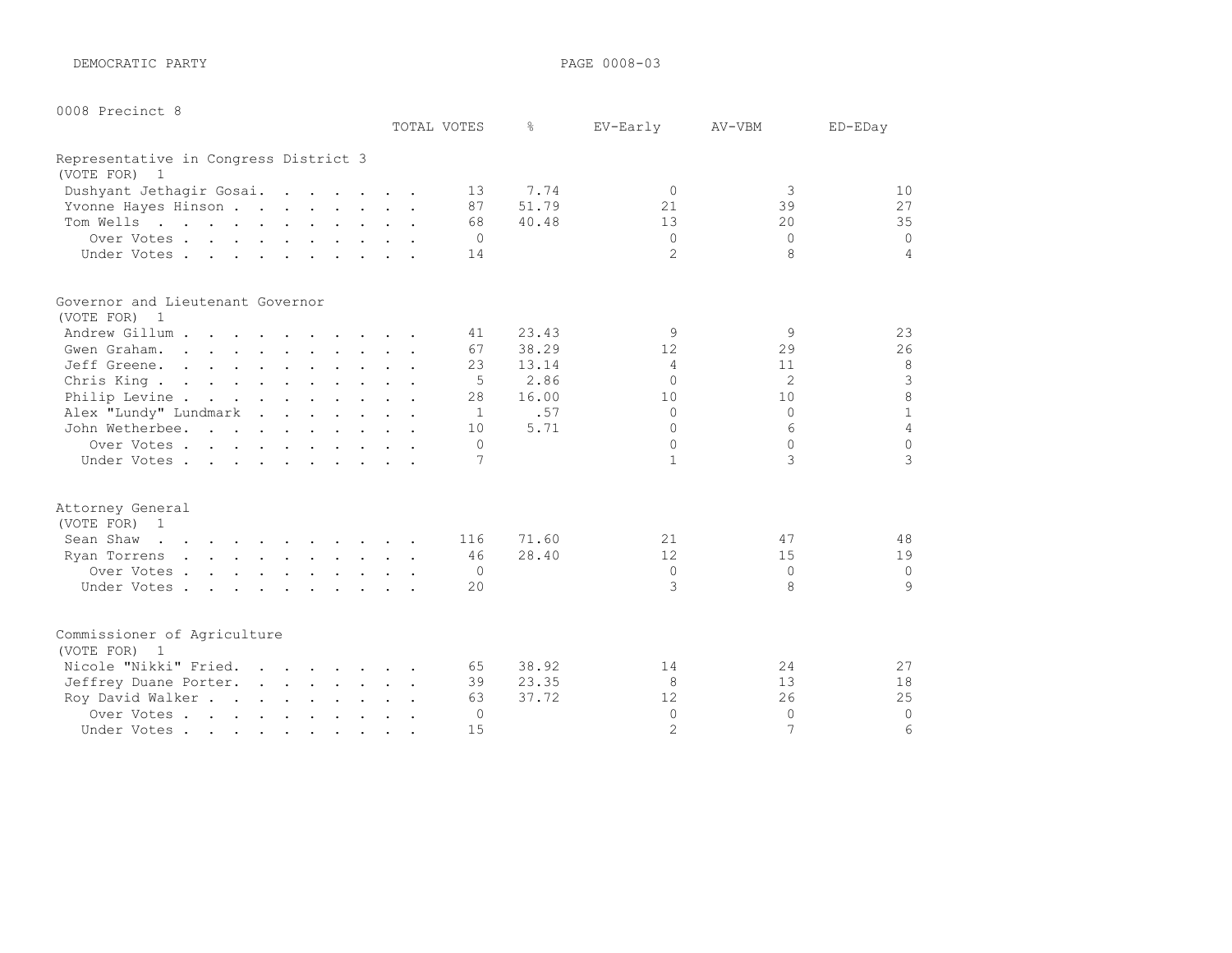NONPARTISAN PAGE 0008-04

| 0008 Precinct 8                                            |  |  |  |  | TOTAL VOTES | %     | EV-Early | AV-VBM | $ED$ – $ED$ ay |
|------------------------------------------------------------|--|--|--|--|-------------|-------|----------|--------|----------------|
| Circuit Judge 8th Judicial Circuit Group 8<br>(VOTE FOR) 1 |  |  |  |  |             |       |          |        |                |
| David Robertson                                            |  |  |  |  | 354         | 58.42 | 75       | 112    | 167            |
| Julie Waldman                                              |  |  |  |  | 80          | 13.20 |          | 37     | 32             |
| Gloria Walker                                              |  |  |  |  | 172         | 28.38 | 40       | 64     | 68             |
| Over Votes                                                 |  |  |  |  |             |       |          |        | 0              |
| Under Votes                                                |  |  |  |  | 30          |       | 8        | 9      | 1 ว            |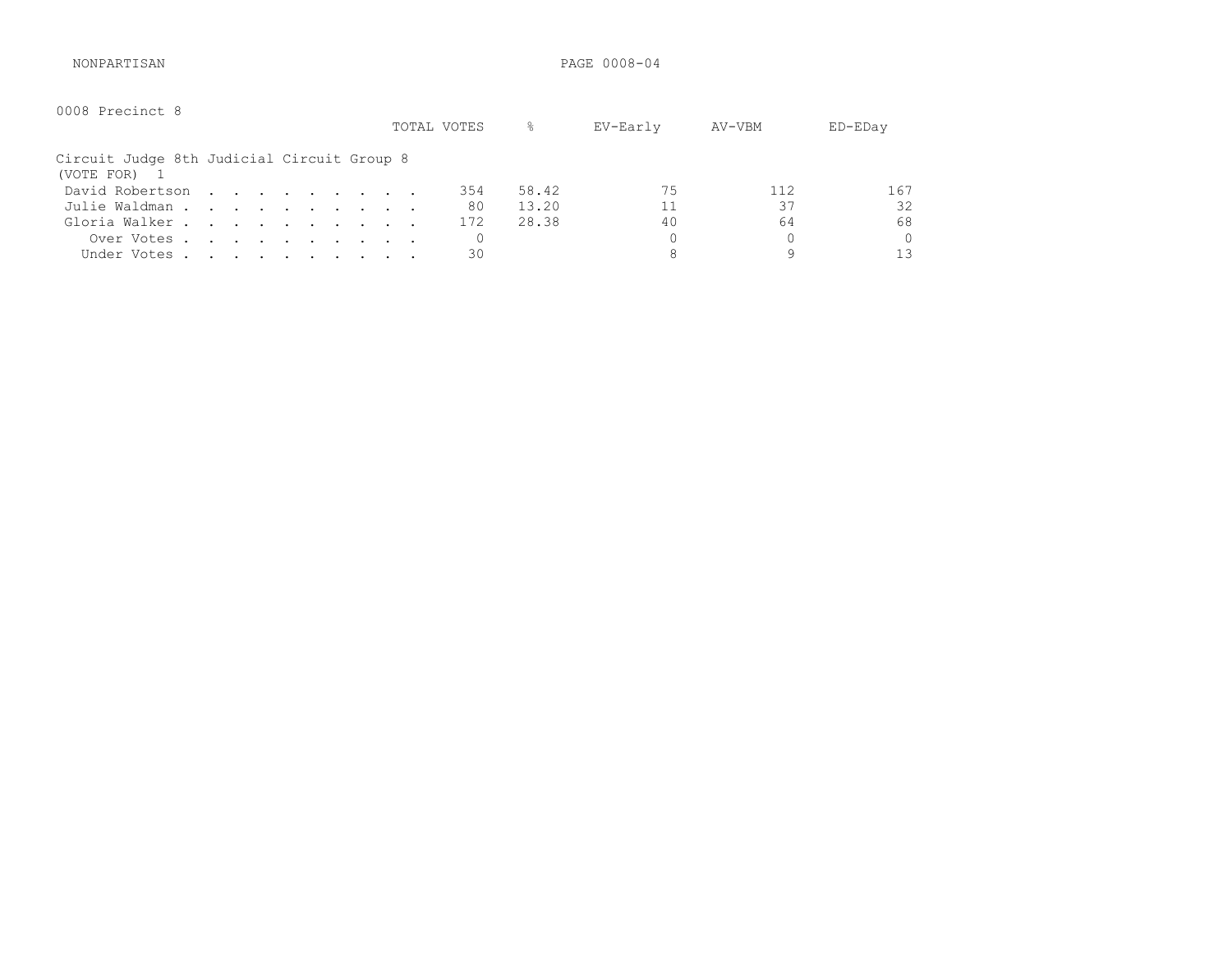STATISTICS PAGE 0009-01

| 0009 Precinct 9 |
|-----------------|
|-----------------|

|                                                                                                                                                                                                                                                            |                                 | TOTAL VOTES | ⊱     | EV-Early | AV-VBM | ED-EDay  |
|------------------------------------------------------------------------------------------------------------------------------------------------------------------------------------------------------------------------------------------------------------|---------------------------------|-------------|-------|----------|--------|----------|
| REGISTERED VOTERS - TOTAL                                                                                                                                                                                                                                  |                                 | 1,328       |       |          |        |          |
| REGISTERED VOTERS - REPUBLICAN PARTY                                                                                                                                                                                                                       |                                 | 526         | 39.61 |          |        |          |
| REGISTERED VOTERS - DEMOCRATIC PARTY                                                                                                                                                                                                                       | <b>Contract Contract Street</b> | 588         | 44.28 |          |        |          |
| BALLOTS CAST - TOTAL.<br>$\sim$ $\sim$ $\sim$ $\sim$ $\sim$ $\sim$ $\sim$ $\sim$                                                                                                                                                                           |                                 | 375         |       | 81       | 151    | 143      |
| BALLOTS CAST - REPUBLICAN PARTY.                                                                                                                                                                                                                           | $\sim$ $\sim$ $\sim$ $\sim$     | 209         | 55.73 | 55       | 74     | 80       |
| BALLOTS CAST - DEMOCRATIC PARTY                                                                                                                                                                                                                            |                                 | 153         | 40.80 | 2.4      | 73     | 56       |
| BALLOTS CAST - NONPARTISAN.                                                                                                                                                                                                                                |                                 | 13          | 3.47  |          |        | 7        |
| BALLOTS CAST - BLANK.<br>$\mathbf{r}$ . The contract of the contract of the contract of the contract of the contract of the contract of the contract of the contract of the contract of the contract of the contract of the contract of the contract of th |                                 |             | .27   |          |        | $\Omega$ |
| VOTER TURNOUT - TOTAL<br>the contract of the contract of the contract of the contract of the contract of the contract of the contract of                                                                                                                   |                                 |             | 28.24 |          |        |          |
| VOTER TURNOUT - REPUBLICAN PARTY.                                                                                                                                                                                                                          | $\sim$ $\sim$ $\sim$            |             | 39.73 |          |        |          |
| VOTER TURNOUT - DEMOCRATIC PARTY.                                                                                                                                                                                                                          | $\sim$ $\sim$ $\sim$            |             | 26.02 |          |        |          |
| VOTER TURNOUT - BLANK<br>$\cdot$                                                                                                                                                                                                                           |                                 |             | .08   |          |        |          |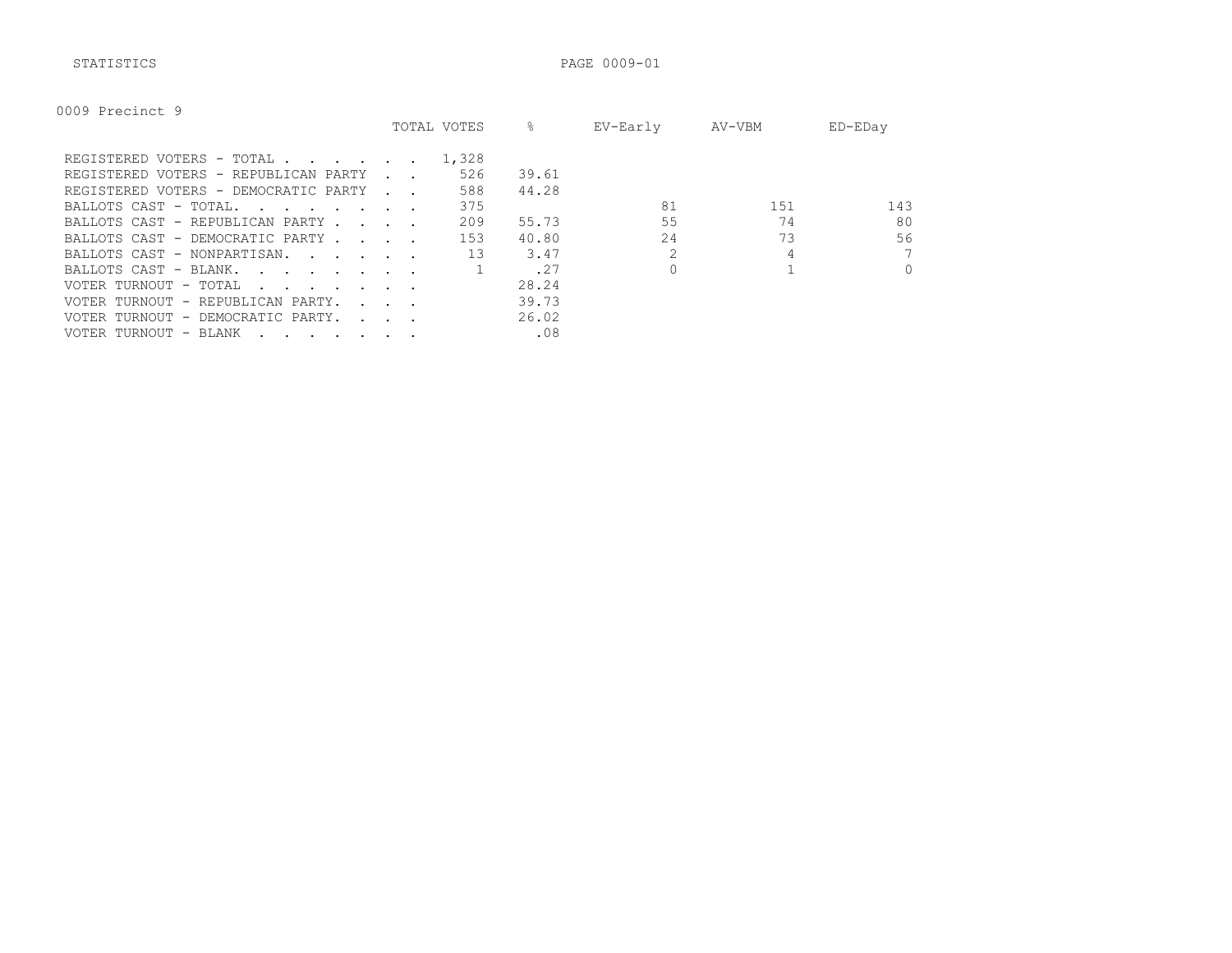REPUBLICAN PARTY **PAGE 0009-02** 

0009 Precinct 9

| <b>OUUS Precinct 9</b>                                                                                   |                                                                                 |                                                                  | TOTAL VOTES | g.                  | EV-Early       | AV-VBM         | ED-EDay      |
|----------------------------------------------------------------------------------------------------------|---------------------------------------------------------------------------------|------------------------------------------------------------------|-------------|---------------------|----------------|----------------|--------------|
| United States Senator                                                                                    |                                                                                 |                                                                  |             |                     |                |                |              |
| (VOTE FOR) 1                                                                                             |                                                                                 |                                                                  |             |                     |                |                |              |
| Roque "Rocky" De La Fuente.                                                                              |                                                                                 |                                                                  |             | 8.61<br>18          | 4              | 11             | 3            |
| Rick Scott                                                                                               |                                                                                 |                                                                  | 191         | 91.39               | 51             | 63             | 77           |
| Over Votes                                                                                               |                                                                                 |                                                                  |             | $\Omega$            | $\mathbf{0}$   | $\circ$        | $\mathbf 0$  |
| Under Votes.                                                                                             |                                                                                 |                                                                  |             | $\Omega$            | $\Omega$       | $\Omega$       | $\circ$      |
| Representative in Congress District 3                                                                    |                                                                                 |                                                                  |             |                     |                |                |              |
| (VOTE FOR) 1                                                                                             |                                                                                 |                                                                  |             |                     |                |                |              |
| Judson Sapp.<br>$\mathbf{r}$ , and $\mathbf{r}$ , and $\mathbf{r}$ , and $\mathbf{r}$ , and $\mathbf{r}$ |                                                                                 |                                                                  |             | 37<br>17.79         | 10             | 16             | 11           |
| Ted Yoho.                                                                                                |                                                                                 |                                                                  | 171         | 82.21               | 44             | 58             | 69           |
| Over Votes                                                                                               |                                                                                 |                                                                  |             | $\Omega$            | $\circ$        | $\circ$        | $\mathbf 0$  |
| Under Votes                                                                                              |                                                                                 |                                                                  |             | $\mathbf{1}$        | $\mathbf{1}$   | $\Omega$       | $\circ$      |
| Governor and Lieutenant Governor                                                                         |                                                                                 |                                                                  |             |                     |                |                |              |
| (VOTE FOR) 1                                                                                             |                                                                                 |                                                                  |             |                     |                |                |              |
| Don Baldauf.                                                                                             |                                                                                 |                                                                  |             | 3<br>1.44           | 1              | 1              | 1            |
| Ron DeSantis<br>the contract of the contract of the contract of                                          |                                                                                 |                                                                  | 101         | 48.33               | 25             | 38             | 38           |
| Timothy M. Devine.                                                                                       |                                                                                 |                                                                  |             | $\Omega$            | $\circ$        | $\circ$        | 0            |
| Bob Langford                                                                                             |                                                                                 |                                                                  |             | 6<br>2.87           | $\Omega$       | 6              | $\circ$      |
| John Joseph Mercadante .                                                                                 | the contract of the contract of the contract of the contract of the contract of |                                                                  |             | $\mathbf{2}$<br>.96 | $\circ$        | $\overline{c}$ | $\circ$      |
| Bruce Nathan                                                                                             |                                                                                 |                                                                  |             | $\mathbf 0$         | $\Omega$       | $\circ$        | $\circ$      |
| Adam H. Putnam.                                                                                          |                                                                                 |                                                                  |             | 44.98<br>94         | 29             | 24             | 41           |
| Bob White                                                                                                |                                                                                 |                                                                  |             | 1.44<br>3           | $\Omega$       | 3              | $\mathbf 0$  |
| Over Votes.                                                                                              |                                                                                 |                                                                  |             | $\Omega$            | $\Omega$       | $\circ$        | $\circ$      |
| Under Votes                                                                                              |                                                                                 |                                                                  |             | $\Omega$            | $\Omega$       | $\Omega$       | $\Omega$     |
| Attorney General                                                                                         |                                                                                 |                                                                  |             |                     |                |                |              |
| (VOTE FOR) 1                                                                                             |                                                                                 |                                                                  |             |                     |                |                |              |
| Ashley Moody                                                                                             |                                                                                 |                                                                  | 124         | 60.19               | 36             | 41             | 47           |
| Frank White.                                                                                             |                                                                                 |                                                                  |             | 39.81<br>82         | 18             | 32             | 32           |
| Over Votes.                                                                                              |                                                                                 |                                                                  |             | $\Omega$            | $\circ$        | $\circ$        | 0            |
| Under Votes                                                                                              |                                                                                 |                                                                  |             | 3                   | $\mathbf{1}$   | $\mathbf{1}$   | $\mathbf{1}$ |
| Commissioner of Agriculture                                                                              |                                                                                 |                                                                  |             |                     |                |                |              |
| (VOTE FOR) 1                                                                                             |                                                                                 |                                                                  |             |                     |                |                |              |
| Matt Caldwell                                                                                            |                                                                                 | $\sim 10$                                                        | $\sim$      | 28.29<br>58         | 12             | 21             | 25           |
| Denise Grimsley                                                                                          |                                                                                 | $\mathbf{1}$ $\mathbf{1}$ $\mathbf{1}$ $\mathbf{1}$ $\mathbf{1}$ |             | 14.15<br>29         | $\overline{4}$ | 8              | 17           |
| Mike McCalister                                                                                          |                                                                                 |                                                                  |             | 24<br>11.71         | 5              | 11             | 8            |
| Baxter Troutman                                                                                          | $\ddot{\phantom{a}}$                                                            | $\mathbf{L}$                                                     |             | 45.85<br>94         | 34             | 30             | 30           |
| Over Votes                                                                                               |                                                                                 |                                                                  |             | $\cap$              | $\Omega$       | $\Omega$       | $\circ$      |

Under Votes . . . . . . . . . . 4 0 4 0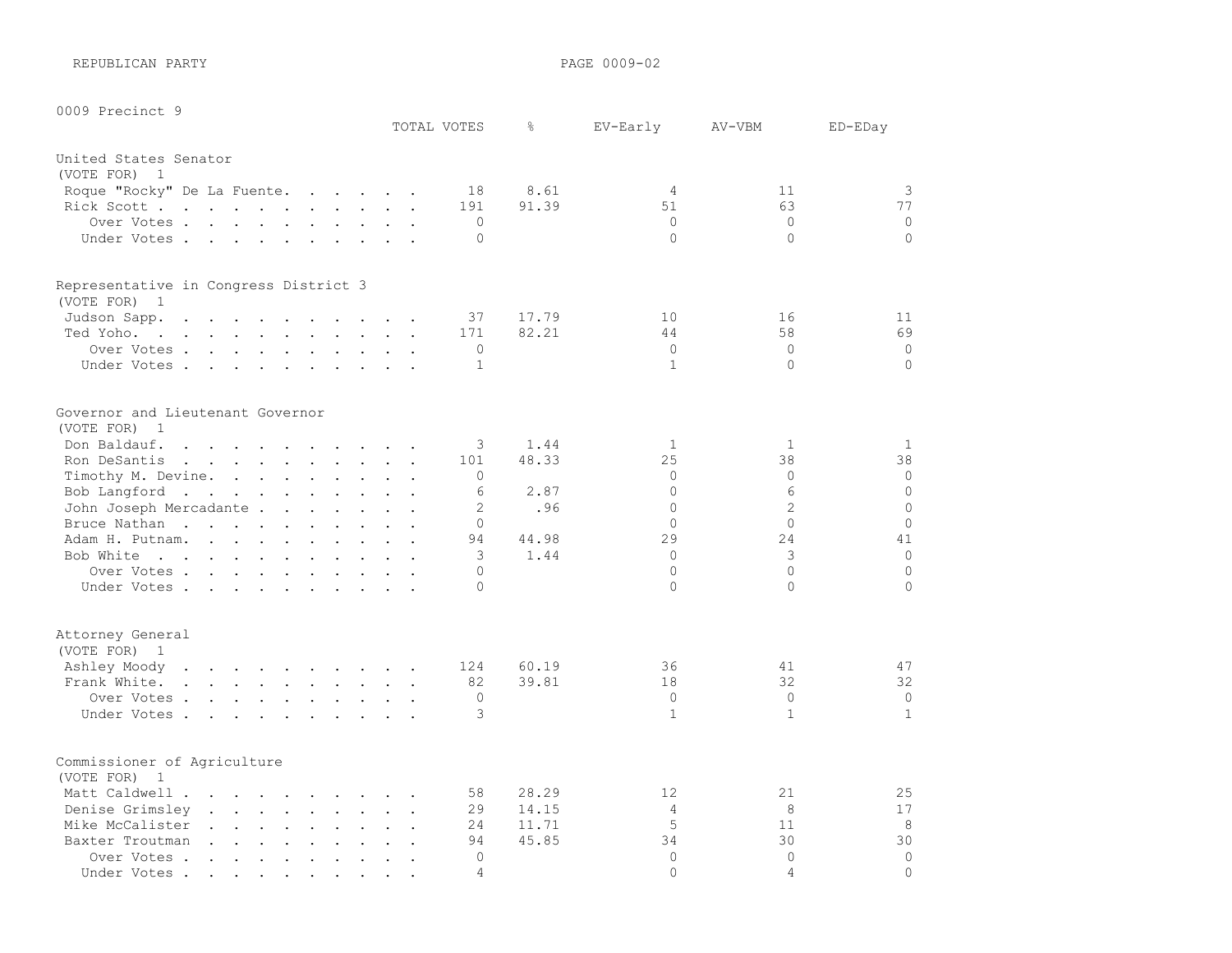DEMOCRATIC PARTY **PAGE 0009-03** 

| 0009 Precinct 9 |  |
|-----------------|--|
|                 |  |

|                                                              |  | TOTAL VOTES    | ⊱     | EV-Early       | AV-VBM          | ED-EDay        |
|--------------------------------------------------------------|--|----------------|-------|----------------|-----------------|----------------|
| Representative in Congress District 3                        |  |                |       |                |                 |                |
| (VOTE FOR) 1                                                 |  |                |       |                |                 |                |
| Dushyant Jethagir Gosai.                                     |  | $\overline{4}$ | 2.88  | 1              | 2               | 1              |
| Yvonne Hayes Hinson                                          |  | 75             | 53.96 | 13             | 31              | 31             |
| Tom Wells                                                    |  | 60             | 43.17 | 7              | 35              | 18             |
| Over Votes                                                   |  | $\Omega$       |       | $\Omega$       | $\Omega$        | $\Omega$       |
| Under Votes                                                  |  | 14             |       | 3              | 5               | 6              |
| Governor and Lieutenant Governor                             |  |                |       |                |                 |                |
| (VOTE FOR) 1                                                 |  |                |       |                |                 |                |
| Andrew Gillum                                                |  | 49             | 33.33 | 7              | 12              | 30             |
| Gwen Graham.                                                 |  | 47             | 31.97 | 6              | 27              | 14             |
| Jeff Greene.                                                 |  | 23             | 15.65 | $\overline{7}$ | 14              | $\overline{c}$ |
| Chris King.                                                  |  | $\overline{4}$ | 2.72  | $\Omega$       | 3               | $\mathbf{1}$   |
| Philip Levine                                                |  | 18             | 12.24 | 3              | 9               | 6              |
| Alex "Lundy" Lundmark                                        |  | $\Omega$       |       | $\bigcap$      | $\cap$          | $\Omega$       |
| John Wetherbee.                                              |  | 6              | 4.08  | $\Omega$       | $\overline{4}$  | $\overline{c}$ |
| Over Votes                                                   |  | $\mathbf{1}$   |       | $\Omega$       | $\mathbf{1}$    | $\Omega$       |
| Under Votes                                                  |  | $\overline{5}$ |       | $\mathbf{1}$   | 3               | $\mathbf{1}$   |
| Attorney General                                             |  |                |       |                |                 |                |
| (VOTE FOR) 1                                                 |  |                |       |                |                 |                |
| Sean Shaw<br>the contract of the contract of the contract of |  | 100            | 69.93 | 14             | 52              | 34             |
| Ryan Torrens                                                 |  | 43             | 30.07 | 7              | 17              | 19             |
| Over Votes                                                   |  | $\overline{0}$ |       | $\Omega$       | $\bigcap$       | $\circ$        |
| Under Votes                                                  |  | 10             |       | 3              | 4               | 3              |
| Commissioner of Agriculture                                  |  |                |       |                |                 |                |
| (VOTE FOR) 1                                                 |  |                |       |                |                 |                |
| Nicole "Nikki" Fried.                                        |  | 54             | 38.85 | 11             | 20              | 23             |
| Jeffrey Duane Porter.                                        |  | 31             | 22.30 | 5              | 14              | 12             |
| Roy David Walker                                             |  | 54             | 38.85 | 6              | 33              | 15             |
| Over Votes                                                   |  | 0              |       | $\Omega$       | $\Omega$        | $\Omega$       |
| Under Votes                                                  |  | 14             |       | $\mathfrak{D}$ | $6\overline{6}$ | 6              |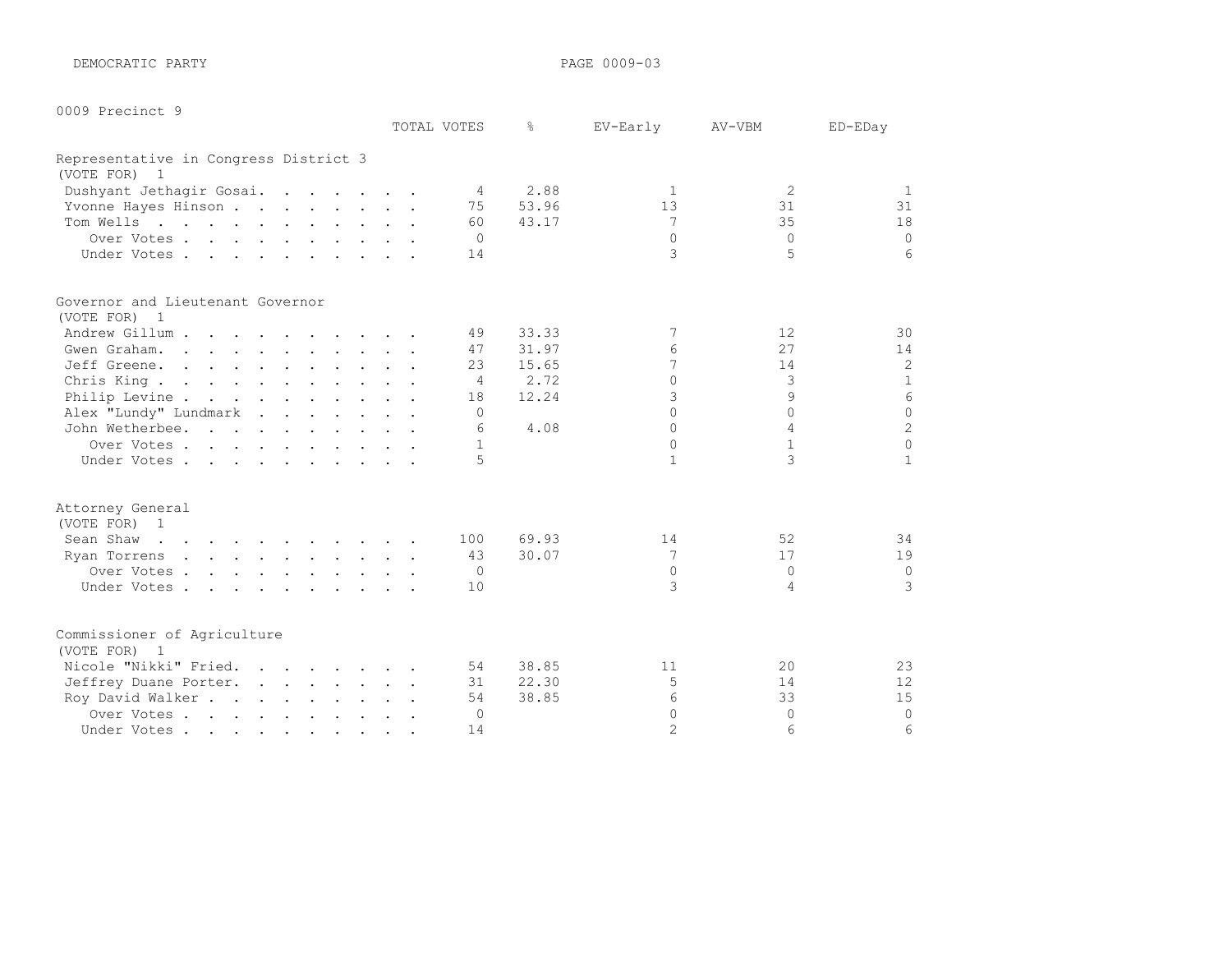NONPARTISAN PAGE 0009-04

| 0009 Precinct 9                                          |  |  |  |  | TOTAL VOTES | g.    | EV-Early | AV-VBM | $ED$ – $ED$ ay |
|----------------------------------------------------------|--|--|--|--|-------------|-------|----------|--------|----------------|
| Circuit Judge 8th Judicial Circuit Group 8<br>(VOTE FOR) |  |  |  |  |             |       |          |        |                |
| David Robertson                                          |  |  |  |  | 187         | 53.74 | 52       | 64     | 71             |
| Julie Waldman                                            |  |  |  |  | 50          | 14.37 |          | 27     | 16             |
| Gloria Walker                                            |  |  |  |  | 111         | 31.90 | 17       | 47     | 47             |
| Over Votes                                               |  |  |  |  |             |       |          |        | 0              |
| Under Votes.                                             |  |  |  |  | 27          |       |          | 13     | 9              |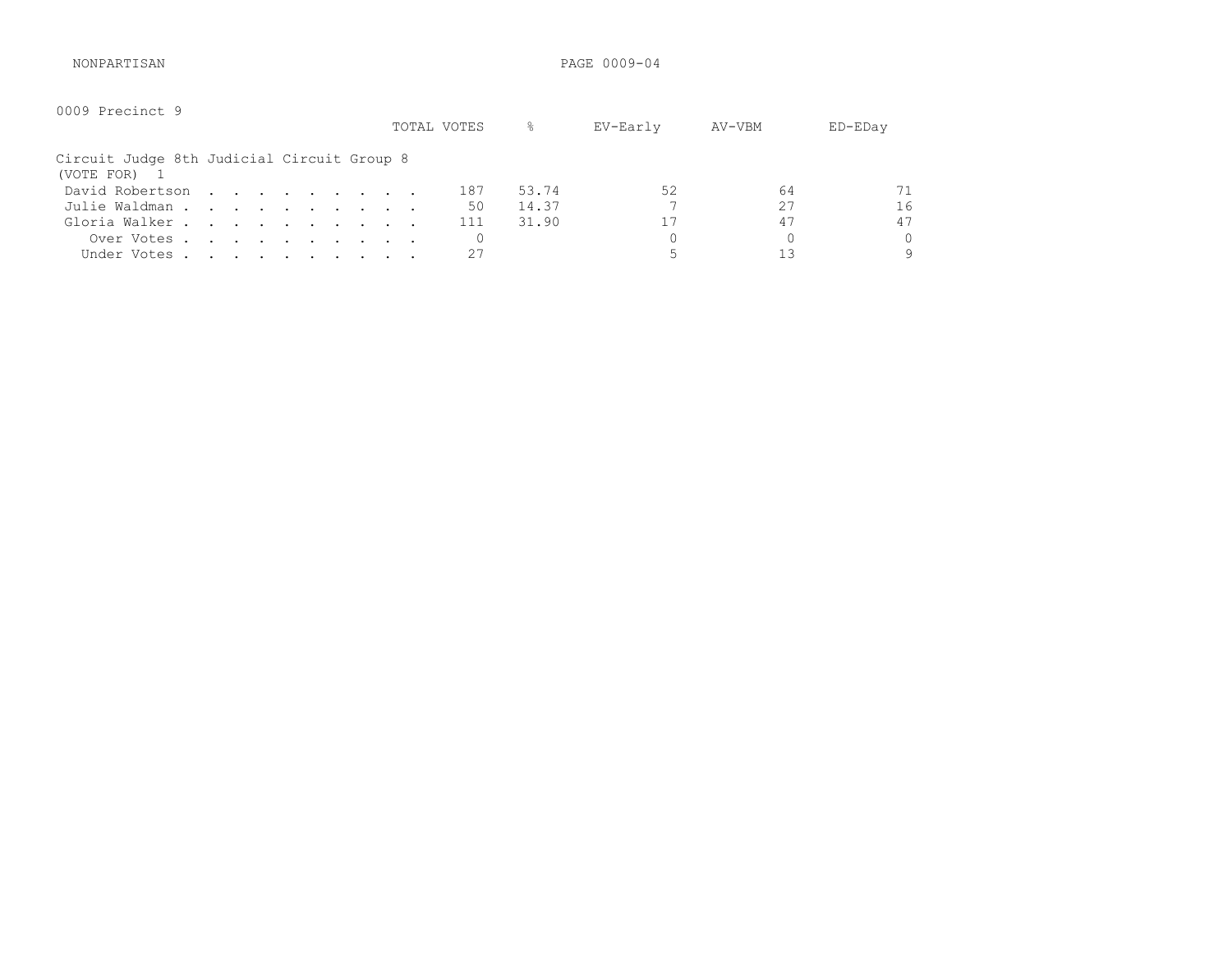STATISTICS PAGE 0010-01

|  | 0010 Precinct 10 |  |
|--|------------------|--|
|--|------------------|--|

|                                                                                                                                          |                             | TOTAL VOTES | ⊱     | EV-Early | AV-VBM | ED-EDay        |
|------------------------------------------------------------------------------------------------------------------------------------------|-----------------------------|-------------|-------|----------|--------|----------------|
| REGISTERED VOTERS - TOTAL                                                                                                                |                             | 937         |       |          |        |                |
| REGISTERED VOTERS - REPUBLICAN PARTY                                                                                                     |                             | 564         | 60.19 |          |        |                |
| REGISTERED VOTERS - DEMOCRATIC PARTY                                                                                                     | and the control             | 252         | 26.89 |          |        |                |
| BALLOTS CAST - TOTAL.<br><u>in the second contract of the second second</u>                                                              |                             | 385         |       | 46       | 114    | 225            |
| BALLOTS CAST - REPUBLICAN PARTY.<br><b>Contract Contract</b>                                                                             |                             | 293         | 76.10 | 41       | 82     | 170            |
| BALLOTS CAST - DEMOCRATIC PARTY                                                                                                          |                             | 86          | 22.34 |          | 31     | 50             |
| BALLOTS CAST - NONPARTISAN.                                                                                                              |                             | 6           | 1.56  |          |        | 5              |
| BALLOTS CAST - BLANK.<br>the contract of the contract of the contract of the contract of the contract of the contract of the contract of |                             |             | .78   |          |        | $\overline{2}$ |
| VOTER TURNOUT - TOTAL<br>the contract of the contract of the contract of the contract of the contract of the contract of the contract of |                             |             | 41.09 |          |        |                |
| VOTER TURNOUT - REPUBLICAN PARTY.                                                                                                        | $\sim$ $\sim$ $\sim$        |             | 51.95 |          |        |                |
| VOTER TURNOUT - DEMOCRATIC PARTY.                                                                                                        | $\sim$ $\sim$ $\sim$ $\sim$ |             | 34.13 |          |        |                |
| VOTER TURNOUT - BLANK                                                                                                                    |                             |             | .32   |          |        |                |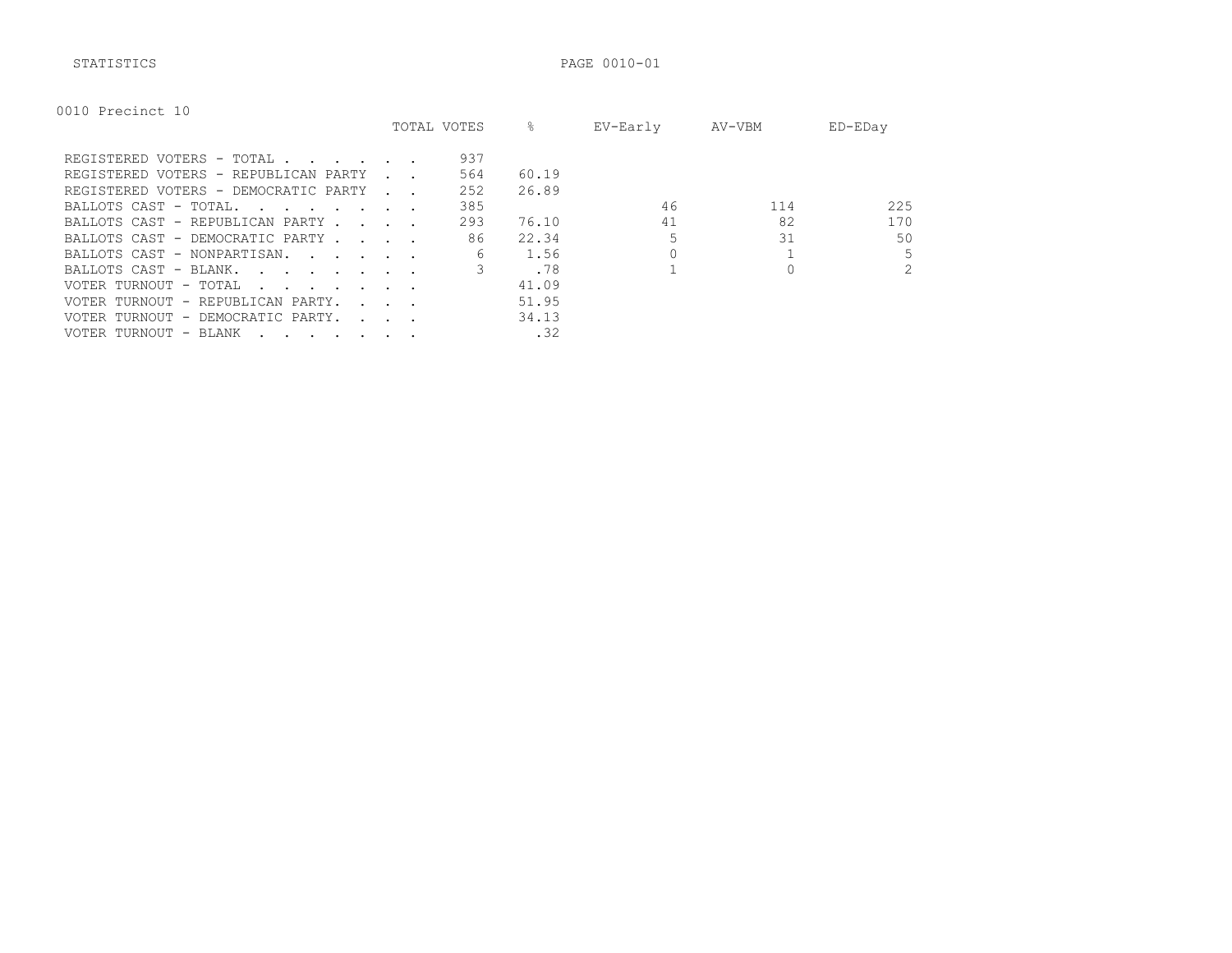REPUBLICAN PARTY **PAGE 0010-02** 

| 0010 Precinct 10                                                                                                             |                                                                                                                                                                                                                                   |                                                                                      |                                                                          |                           |                                              |                      | TOTAL VOTES                | g     | EV-Early                 | AV-VBM                   | ED-EDay                 |
|------------------------------------------------------------------------------------------------------------------------------|-----------------------------------------------------------------------------------------------------------------------------------------------------------------------------------------------------------------------------------|--------------------------------------------------------------------------------------|--------------------------------------------------------------------------|---------------------------|----------------------------------------------|----------------------|----------------------------|-------|--------------------------|--------------------------|-------------------------|
| United States Senator                                                                                                        |                                                                                                                                                                                                                                   |                                                                                      |                                                                          |                           |                                              |                      |                            |       |                          |                          |                         |
| (VOTE FOR)<br>1                                                                                                              |                                                                                                                                                                                                                                   |                                                                                      |                                                                          |                           |                                              |                      |                            |       |                          |                          |                         |
| Roque "Rocky" De La Fuente.                                                                                                  |                                                                                                                                                                                                                                   |                                                                                      | $\mathbf{r}$ , $\mathbf{r}$ , $\mathbf{r}$ , $\mathbf{r}$ , $\mathbf{r}$ |                           |                                              |                      | 22                         | 7.53  | 2                        | 9                        | 11                      |
| Rick Scott                                                                                                                   |                                                                                                                                                                                                                                   |                                                                                      |                                                                          |                           |                                              |                      | 270                        | 92.47 | 39                       | 73                       | 158                     |
| Over Votes                                                                                                                   |                                                                                                                                                                                                                                   |                                                                                      |                                                                          |                           |                                              |                      | $\circ$                    |       | $\circ$                  | $\Omega$                 | $\circ$                 |
| Under Votes                                                                                                                  |                                                                                                                                                                                                                                   |                                                                                      |                                                                          | $\mathbf{L}^{\text{max}}$ | $\sim$                                       |                      | $\mathbf{1}$               |       | $\circ$                  | $\Omega$                 | $\mathbf{1}$            |
| Representative in Congress District 3                                                                                        |                                                                                                                                                                                                                                   |                                                                                      |                                                                          |                           |                                              |                      |                            |       |                          |                          |                         |
| (VOTE FOR) 1                                                                                                                 |                                                                                                                                                                                                                                   |                                                                                      |                                                                          |                           |                                              |                      |                            |       |                          |                          |                         |
| Judson Sapp.<br>$\mathbf{L}^{\text{max}}$ and $\mathbf{L}^{\text{max}}$<br>$\ddot{\phantom{a}}$                              | $\Delta$<br>$\overline{a}$                                                                                                                                                                                                        | $\overline{a}$                                                                       |                                                                          | $\mathbf{L} = \mathbf{L}$ | $\sim$                                       |                      | 59                         | 20.27 | 8                        | 18                       | 33                      |
| Ted Yoho.<br>the contract of the contract of the contract of the contract of the contract of the contract of the contract of |                                                                                                                                                                                                                                   |                                                                                      |                                                                          |                           | $\ddot{\phantom{a}}$                         |                      | 232                        | 79.73 | 32                       | 64                       | 136                     |
| Over Votes                                                                                                                   |                                                                                                                                                                                                                                   |                                                                                      |                                                                          |                           |                                              |                      | $\circ$                    |       | $\circ$                  | $\mathbf{0}$             | $\circ$                 |
| Under Votes                                                                                                                  |                                                                                                                                                                                                                                   |                                                                                      |                                                                          |                           |                                              |                      | 2                          |       | $\mathbf{1}$             | $\Omega$                 | $\mathbf{1}$            |
|                                                                                                                              |                                                                                                                                                                                                                                   |                                                                                      |                                                                          |                           |                                              |                      |                            |       |                          |                          |                         |
| Governor and Lieutenant Governor                                                                                             |                                                                                                                                                                                                                                   |                                                                                      |                                                                          |                           |                                              |                      |                            |       |                          |                          |                         |
| (VOTE FOR)<br>$\mathbf{1}$                                                                                                   |                                                                                                                                                                                                                                   |                                                                                      |                                                                          |                           |                                              |                      |                            |       |                          |                          |                         |
| Don Baldauf.<br>$\sim$ $\sim$                                                                                                | $\mathbf{r}$ . The contract of the contract of the contract of the contract of the contract of the contract of the contract of the contract of the contract of the contract of the contract of the contract of the contract of th |                                                                                      |                                                                          |                           |                                              |                      | $\Omega$                   |       | $\circ$                  | $\Omega$                 | $\circ$                 |
| Ron DeSantis<br>$\mathbf{r}$ , $\mathbf{r}$ , $\mathbf{r}$ , $\mathbf{r}$ , $\mathbf{r}$ , $\mathbf{r}$                      |                                                                                                                                                                                                                                   |                                                                                      |                                                                          | $\mathbf{L}$              | $\ddot{\phantom{a}}$                         | $\ddot{\phantom{a}}$ | 118                        | 41.40 | 15                       | 37                       | 66                      |
| Timothy M. Devine.                                                                                                           | and the contract of the contract of the                                                                                                                                                                                           |                                                                                      |                                                                          |                           |                                              |                      | 2                          | .70   | $\mathbf{1}$<br>$\Omega$ | $\mathbf{1}$             | 0                       |
| Bob Langford                                                                                                                 |                                                                                                                                                                                                                                   |                                                                                      |                                                                          |                           |                                              |                      | 2                          | .70   | $\Omega$                 | $\mathbf{1}$<br>$\Omega$ | $\mathbf 1$             |
| John Joseph Mercadante                                                                                                       |                                                                                                                                                                                                                                   |                                                                                      |                                                                          |                           |                                              |                      | $\Omega$<br>$\overline{c}$ | .70   | $\Omega$                 | $\mathbf{1}$             | $\circ$<br>$\mathbf{1}$ |
| Bruce Nathan<br>$\sim$                                                                                                       | $\sim$<br>$\ddot{\phantom{a}}$                                                                                                                                                                                                    | $\sim$                                                                               | $\sim$ $\sim$                                                            |                           |                                              |                      | 161                        | 56.49 | 25                       | 37                       | 99                      |
| Adam H. Putnam.<br>Bob White                                                                                                 |                                                                                                                                                                                                                                   |                                                                                      |                                                                          |                           | $\ddot{\phantom{a}}$<br>$\ddot{\phantom{a}}$ | $\sim$ $\sim$        | $\Omega$                   |       | $\Omega$                 | $\Omega$                 | $\Omega$                |
| Over Votes                                                                                                                   |                                                                                                                                                                                                                                   |                                                                                      |                                                                          |                           |                                              |                      | 1                          |       | $\Omega$                 | $\mathbf{1}$             | $\mathbf 0$             |
| Under Votes.                                                                                                                 |                                                                                                                                                                                                                                   |                                                                                      |                                                                          |                           |                                              |                      | 7                          |       | $\Omega$                 | 4                        | 3                       |
|                                                                                                                              |                                                                                                                                                                                                                                   |                                                                                      |                                                                          |                           |                                              | $\sim$               |                            |       |                          |                          |                         |
| Attorney General<br>(VOTE FOR) 1                                                                                             |                                                                                                                                                                                                                                   |                                                                                      |                                                                          |                           |                                              |                      |                            |       |                          |                          |                         |
| Ashley Moody<br>the contract of the contract of the contract of                                                              |                                                                                                                                                                                                                                   |                                                                                      |                                                                          |                           |                                              |                      | 171                        | 60.64 | 23                       | 47                       | 101                     |
| Frank White.<br>$\mathbf{r}$ , $\mathbf{r}$ , $\mathbf{r}$ , $\mathbf{r}$                                                    |                                                                                                                                                                                                                                   | $\mathbf{r} = \mathbf{r} + \mathbf{r} + \mathbf{r}$                                  |                                                                          |                           | $\ddot{\phantom{a}}$                         | $\ddot{\phantom{a}}$ | 111                        | 39.36 | 15                       | 32                       | 64                      |
| Over Votes                                                                                                                   |                                                                                                                                                                                                                                   |                                                                                      |                                                                          |                           |                                              | $\ddot{\phantom{a}}$ | $\circ$                    |       | $\mathbf 0$              | $\Omega$                 | $\circ$                 |
| Under Votes                                                                                                                  | <b>Contract Contract</b>                                                                                                                                                                                                          |                                                                                      | <b>Contract Contract Street</b>                                          |                           |                                              |                      | 11                         |       | 3                        | 3                        | 5                       |
|                                                                                                                              |                                                                                                                                                                                                                                   |                                                                                      |                                                                          |                           |                                              |                      |                            |       |                          |                          |                         |
| Commissioner of Agriculture<br>(VOTE FOR)<br>- 1                                                                             |                                                                                                                                                                                                                                   |                                                                                      |                                                                          |                           |                                              |                      |                            |       |                          |                          |                         |
| Matt Caldwell                                                                                                                | $\mathbf{r}$ , $\mathbf{r}$ , $\mathbf{r}$ , $\mathbf{r}$ , $\mathbf{r}$                                                                                                                                                          |                                                                                      |                                                                          |                           |                                              |                      | 116                        | 42.03 | 11                       | 33                       | 72                      |
| Denise Grimsley                                                                                                              |                                                                                                                                                                                                                                   |                                                                                      |                                                                          | $\ddot{\phantom{a}}$      | $\ddot{\phantom{a}}$                         | $\sim$               | 53                         | 19.20 | 10                       | 17                       | 26                      |
| Mike McCalister<br>$\ddot{\phantom{a}}$<br>$\ddot{\phantom{a}}$                                                              | $\mathbf{r}$ , $\mathbf{r}$ , $\mathbf{r}$ , $\mathbf{r}$ , $\mathbf{r}$                                                                                                                                                          |                                                                                      |                                                                          | $\ddot{\phantom{a}}$      | $\ddot{\phantom{a}}$                         |                      | 23                         | 8.33  | 3                        | 6                        | 14                      |
| Baxter Troutman<br>$\sim$                                                                                                    | the contract of the contract of the                                                                                                                                                                                               |                                                                                      |                                                                          |                           | $\ddot{\phantom{a}}$                         | $\sim$ $\sim$        | 84                         | 30.43 | 14                       | 21                       | 49                      |
| Over Votes.<br>$\ddot{\phantom{a}}$<br>$\ddot{\phantom{a}}$                                                                  | $\sim$ 100 $\sim$<br>$\ddot{\phantom{a}}$                                                                                                                                                                                         | $\ddot{\phantom{a}}$                                                                 | $\sim$                                                                   | $\ddot{\phantom{a}}$      | $\ddot{\phantom{a}}$                         | $\overline{a}$       | $\circ$                    |       | $\circ$                  | $\Omega$                 | $\overline{0}$          |
| Under Votes.<br>$\sim$ $\sim$ $\sim$ $\sim$ $\sim$ $\sim$ $\sim$                                                             |                                                                                                                                                                                                                                   | $\bullet$ . $\bullet$<br>$\bullet$ .<br><br><br><br><br><br><br><br><br><br><br><br> | $\bullet$ .                                                              |                           |                                              |                      | 17                         |       | 3                        | 5                        | $\circ$                 |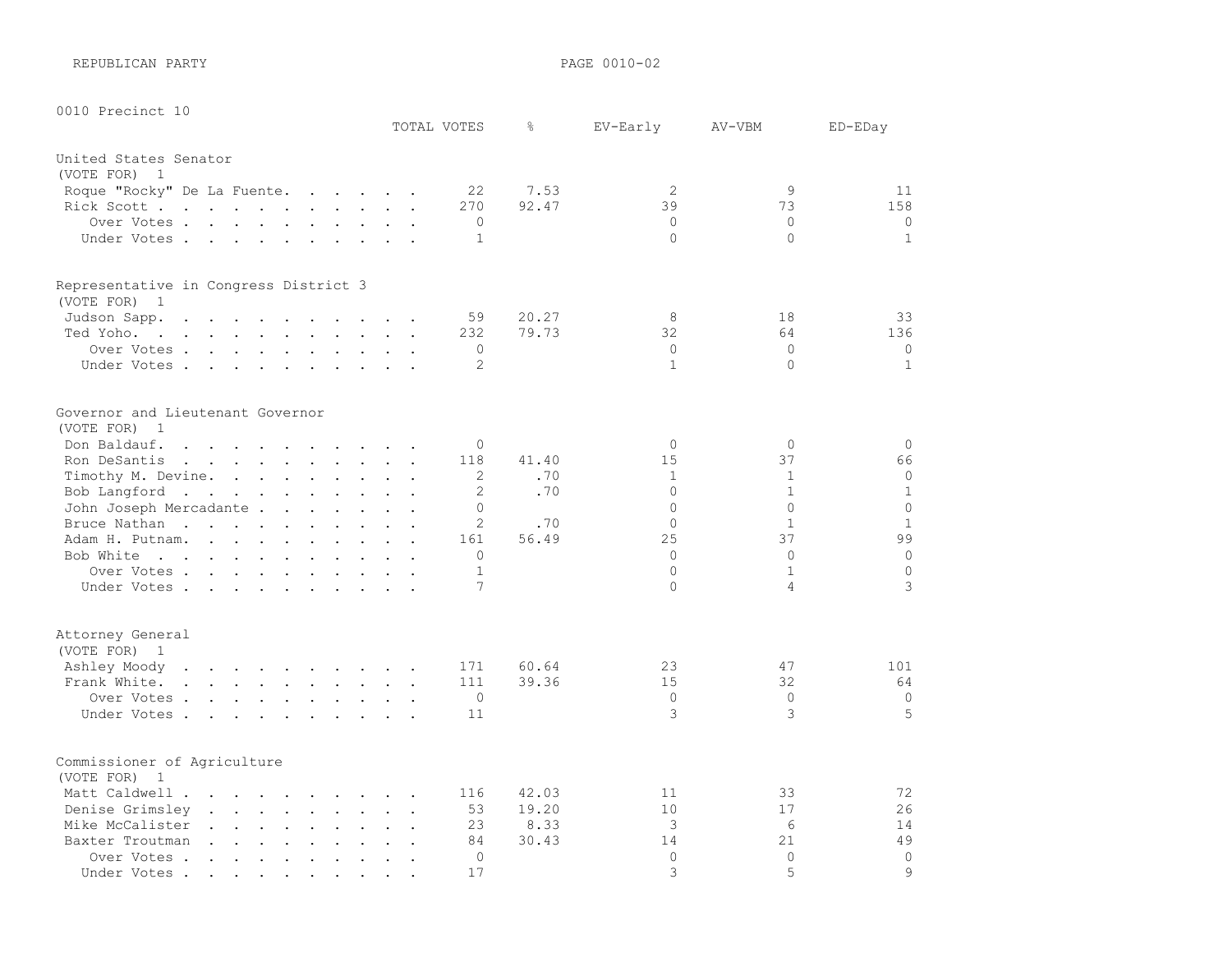| County Commissioner District 4 |  |  |  |  |  |     |       |  |    |
|--------------------------------|--|--|--|--|--|-----|-------|--|----|
| (VOTE FOR) 1                   |  |  |  |  |  |     |       |  |    |
| Tom Germano.                   |  |  |  |  |  | 97  | 33.92 |  | 5つ |
| Danny Riddick                  |  |  |  |  |  | 189 | 66.08 |  |    |
| Over Votes                     |  |  |  |  |  |     |       |  |    |
| Under Votes                    |  |  |  |  |  |     |       |  |    |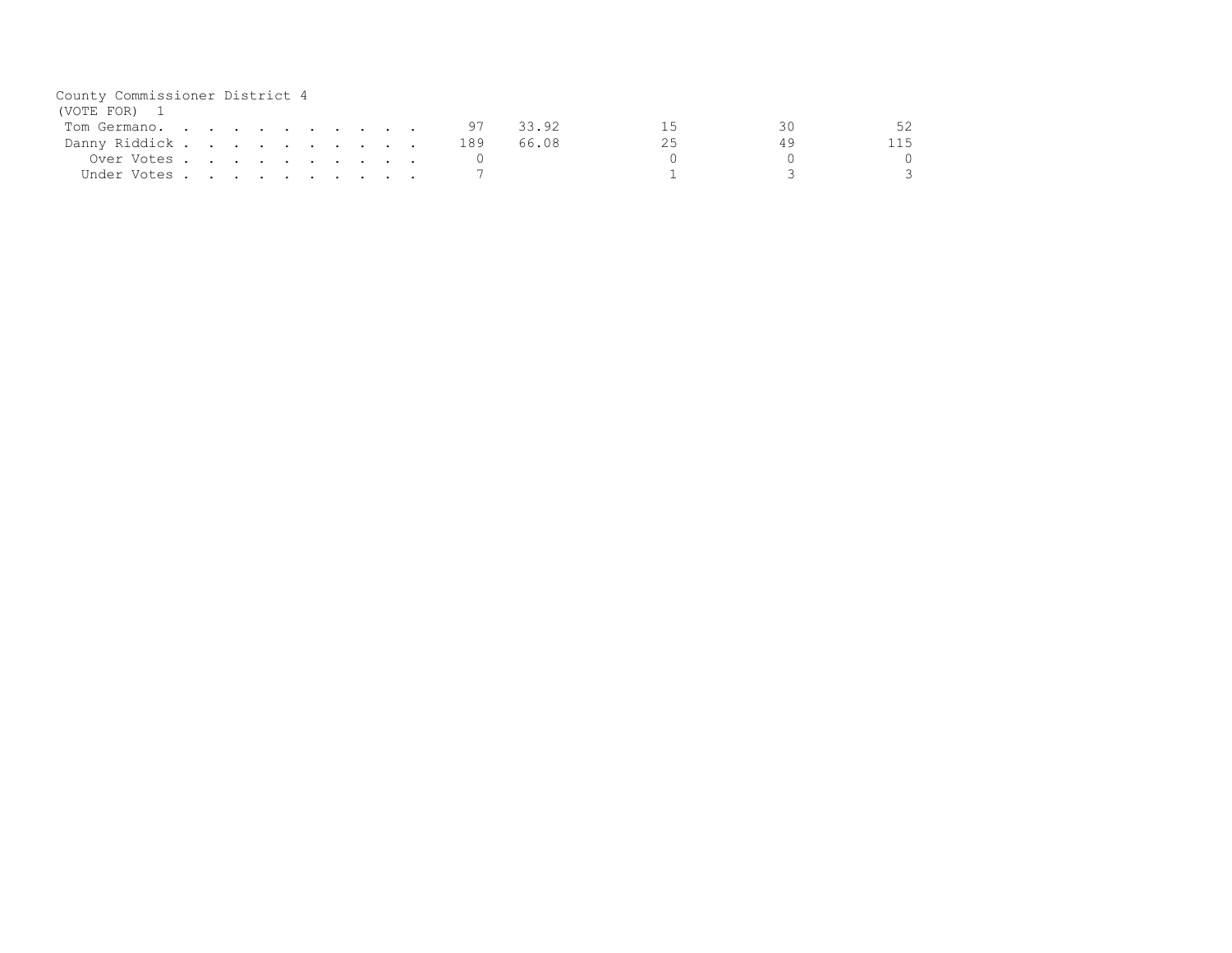DEMOCRATIC PARTY **PAGE 0010-03** 

|  | 0010 Precinct 10 |  |
|--|------------------|--|
|--|------------------|--|

|                                                              |  | TOTAL VOTES    | ⊱     | EV-Early       | AV-VBM          | ED-EDay        |
|--------------------------------------------------------------|--|----------------|-------|----------------|-----------------|----------------|
| Representative in Congress District 3                        |  |                |       |                |                 |                |
| (VOTE FOR)<br>1                                              |  |                |       |                |                 |                |
| Dushyant Jethagir Gosai.                                     |  | $\overline{4}$ | 5.13  | $\Omega$       | $\Omega$        | $\overline{4}$ |
| Yvonne Hayes Hinson                                          |  | 27             | 34.62 | 3              | 14              | 10             |
| Tom Wells                                                    |  | 47             | 60.26 | $\cap$         | 16              | 31             |
| Over Votes                                                   |  | $\Omega$       |       | $\Omega$       | $\Omega$        | $\Omega$       |
| Under Votes                                                  |  | 8              |       | $\overline{2}$ | 1               | 5              |
| Governor and Lieutenant Governor                             |  |                |       |                |                 |                |
| (VOTE FOR) 1                                                 |  |                |       |                |                 |                |
| Andrew Gillum                                                |  | 8              | 9.64  | $\Omega$       | $\Omega$        | 8              |
| Gwen Graham.                                                 |  | 37             | 44.58 | 4              | 9               | 24             |
| Jeff Greene.                                                 |  | 17             | 20.48 | $\cap$         | 11              | 6              |
| Chris King                                                   |  | 3              | 3.61  | $\Omega$       | 2               | 1              |
| Philip Levine                                                |  | 9              | 10.84 | $\Omega$       | 6               | $\mathcal{S}$  |
| Alex "Lundy" Lundmark                                        |  | $\overline{2}$ | 2.41  | $\cap$         | $\cap$          | $\overline{c}$ |
| John Wetherbee.                                              |  | 7              | 8.43  | $\Omega$       | 3               | $\overline{4}$ |
| Over Votes                                                   |  | $\Omega$       |       | $\Omega$       | $\cap$          | $\Omega$       |
| Under Votes                                                  |  | $\mathcal{L}$  |       | $\mathbf{1}$   | $\cap$          | $\overline{2}$ |
| Attorney General                                             |  |                |       |                |                 |                |
| (VOTE FOR) 1                                                 |  |                |       |                |                 |                |
| Sean Shaw<br>the contract of the contract of the contract of |  | 47             | 60.26 | 2              | 19              | 26             |
| Ryan Torrens                                                 |  | 31             | 39.74 | $\mathbf{1}$   | 9               | 21             |
| Over Votes                                                   |  | $\Omega$       |       | $\Omega$       | $\bigcap$       | $\overline{0}$ |
| Under Votes                                                  |  | 8              |       | $\overline{2}$ | 3               | 3              |
| Commissioner of Agriculture                                  |  |                |       |                |                 |                |
| (VOTE FOR)<br>1                                              |  |                |       |                |                 |                |
| Nicole "Nikki" Fried.                                        |  | 31             | 39.24 | 2              | 10              | 19             |
| Jeffrey Duane Porter.                                        |  | 17             | 21.52 | $\mathbf{1}$   | $6\overline{6}$ | 10             |
| Roy David Walker                                             |  | 31             | 39.24 | $\Omega$       | 13              | 18             |
| Over Votes                                                   |  | 0              |       | $\Omega$       | $\Omega$        | $\circ$        |
| Under Votes                                                  |  | 7              |       | $\mathfrak{D}$ | $\overline{2}$  | 3              |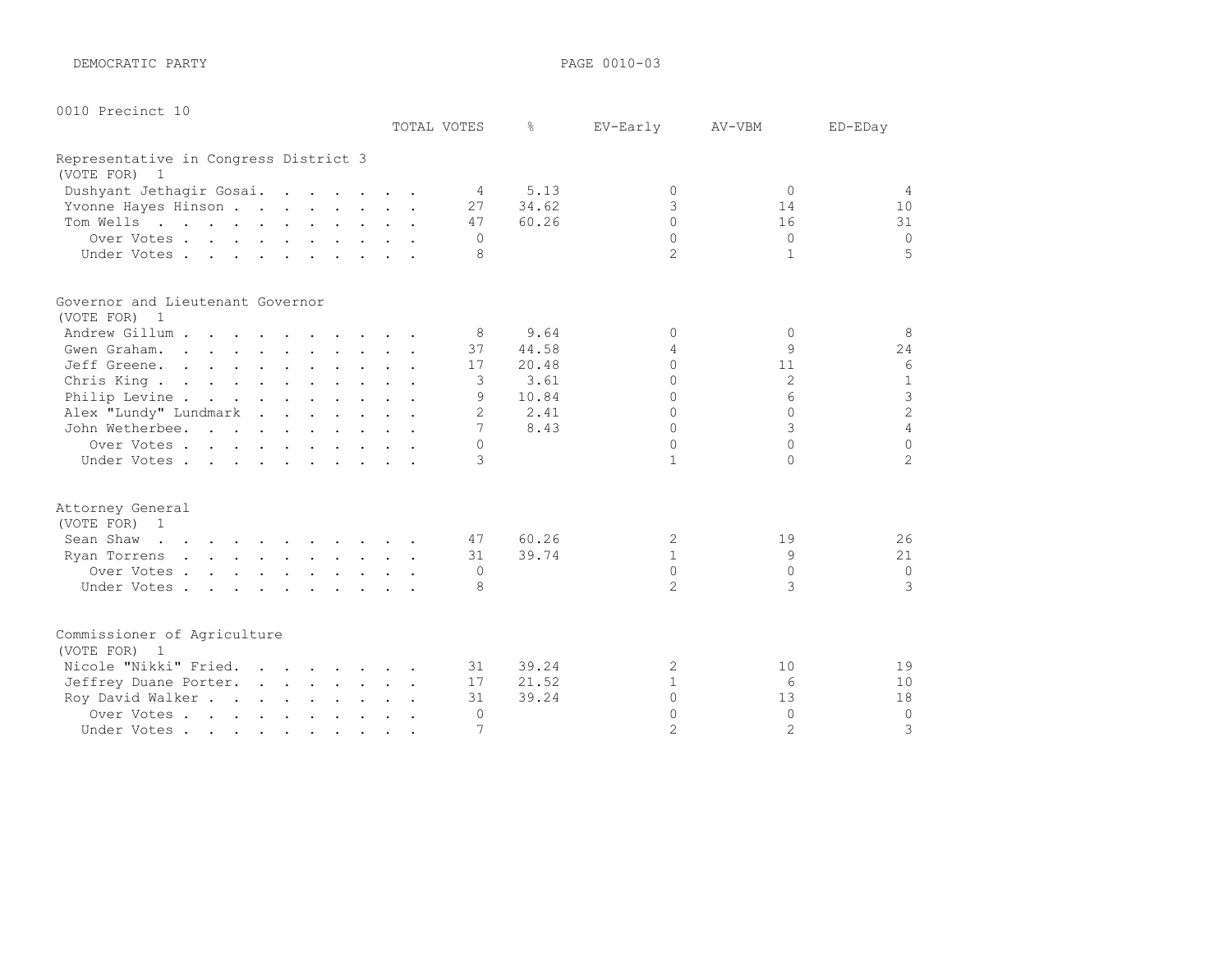NONPARTISAN PAGE 0010-04

| 0010 Precinct 10                                         |  |  |  |  |  | TOTAL VOTES | ိင    | EV-Early | AV-VBM | ED-EDay |
|----------------------------------------------------------|--|--|--|--|--|-------------|-------|----------|--------|---------|
| Circuit Judge 8th Judicial Circuit Group 8<br>(VOTE FOR) |  |  |  |  |  |             |       |          |        |         |
| David Robertson                                          |  |  |  |  |  | 198         | 58.06 | 22       | 71     | 105     |
| Julie Waldman                                            |  |  |  |  |  | 71          | 20.82 | 9        | 16     | 46      |
| Gloria Walker                                            |  |  |  |  |  | 72          | 21.11 |          | 20     | 45      |
| Over Votes                                               |  |  |  |  |  |             |       |          | 0      | 0       |
| Under Votes                                              |  |  |  |  |  | 44          |       |          |        | 29      |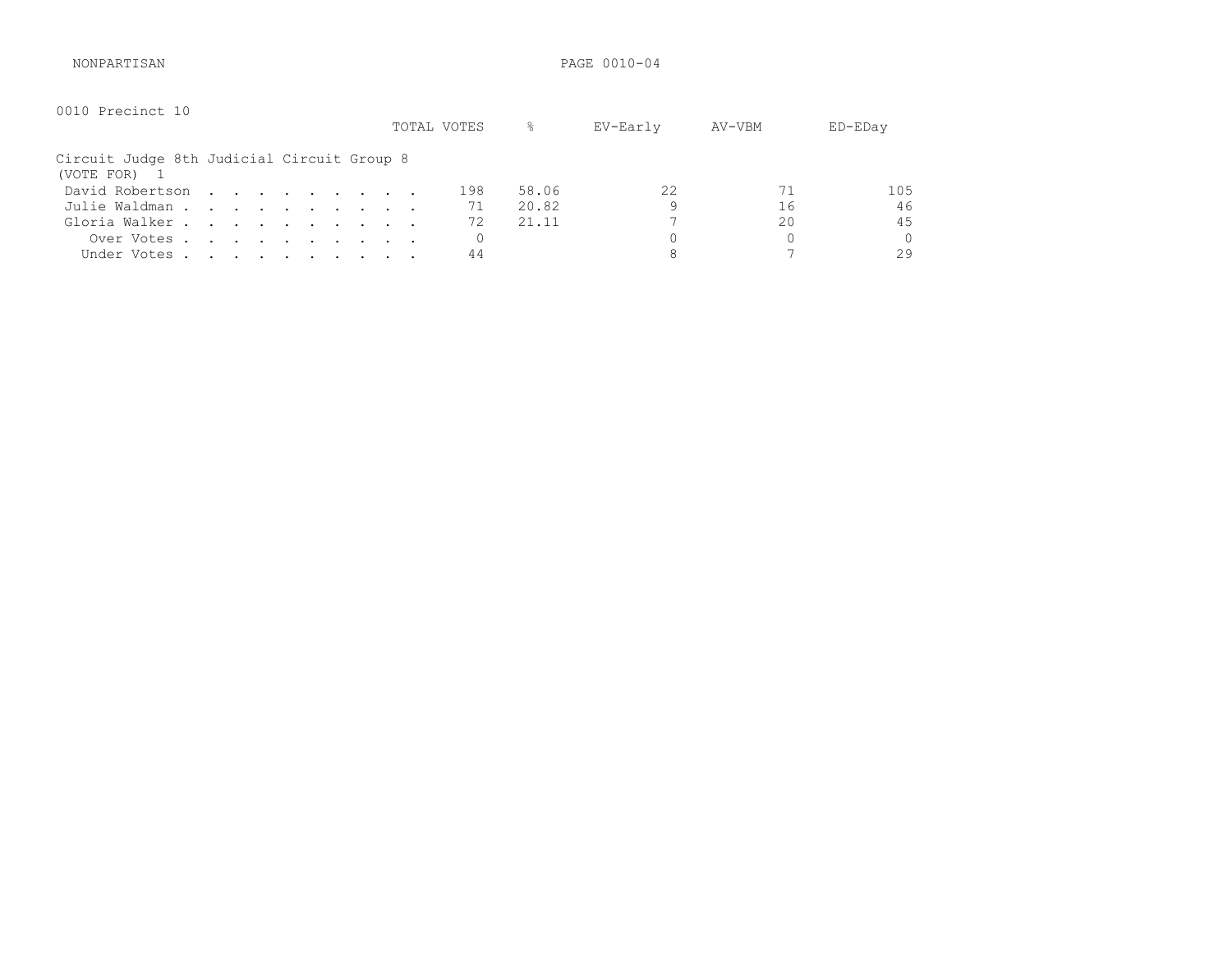|  |  | 0011 Precinct 11 |  |
|--|--|------------------|--|
|--|--|------------------|--|

|                                                                                                                                          |                                            | TOTAL VOTES | ⊱     | EV-Early | AV-VBM | ED-EDay        |
|------------------------------------------------------------------------------------------------------------------------------------------|--------------------------------------------|-------------|-------|----------|--------|----------------|
| REGISTERED VOTERS - TOTAL                                                                                                                |                                            | 1,205       |       |          |        |                |
| REGISTERED VOTERS - REPUBLICAN PARTY                                                                                                     |                                            | 555         | 46.06 |          |        |                |
| REGISTERED VOTERS - DEMOCRATIC PARTY                                                                                                     | <b>Contract Contract Street</b>            | 417         | 34.61 |          |        |                |
| BALLOTS CAST - TOTAL.                                                                                                                    |                                            | 385         |       | 78       | 135    | 172            |
| BALLOTS CAST - REPUBLICAN PARTY.                                                                                                         | $\sim$ $\sim$ $\sim$ $\sim$                | 243         | 63.12 | 55       | 71     | 117            |
| BALLOTS CAST - DEMOCRATIC PARTY                                                                                                          |                                            | 122         | 31.69 | 20       | 55     | 47             |
| BALLOTS CAST - NONPARTISAN.                                                                                                              |                                            | 20          | 5.19  |          | 9      | 8              |
| BALLOTS CAST - BLANK.<br><u>in the second contract of the second second</u>                                                              |                                            |             | .78   |          |        | $\overline{2}$ |
| VOTER TURNOUT - TOTAL<br>the contract of the contract of the contract of the contract of the contract of the contract of the contract of |                                            |             | 31.95 |          |        |                |
| VOTER TURNOUT - REPUBLICAN PARTY.                                                                                                        | $\mathbf{r}$ , $\mathbf{r}$ , $\mathbf{r}$ |             | 43.78 |          |        |                |
| VOTER TURNOUT - DEMOCRATIC PARTY.                                                                                                        | $\sim$ $\sim$ $\sim$ $\sim$                |             | 29.26 |          |        |                |
| VOTER TURNOUT - BLANK<br>$\cdot$                                                                                                         |                                            |             | .25   |          |        |                |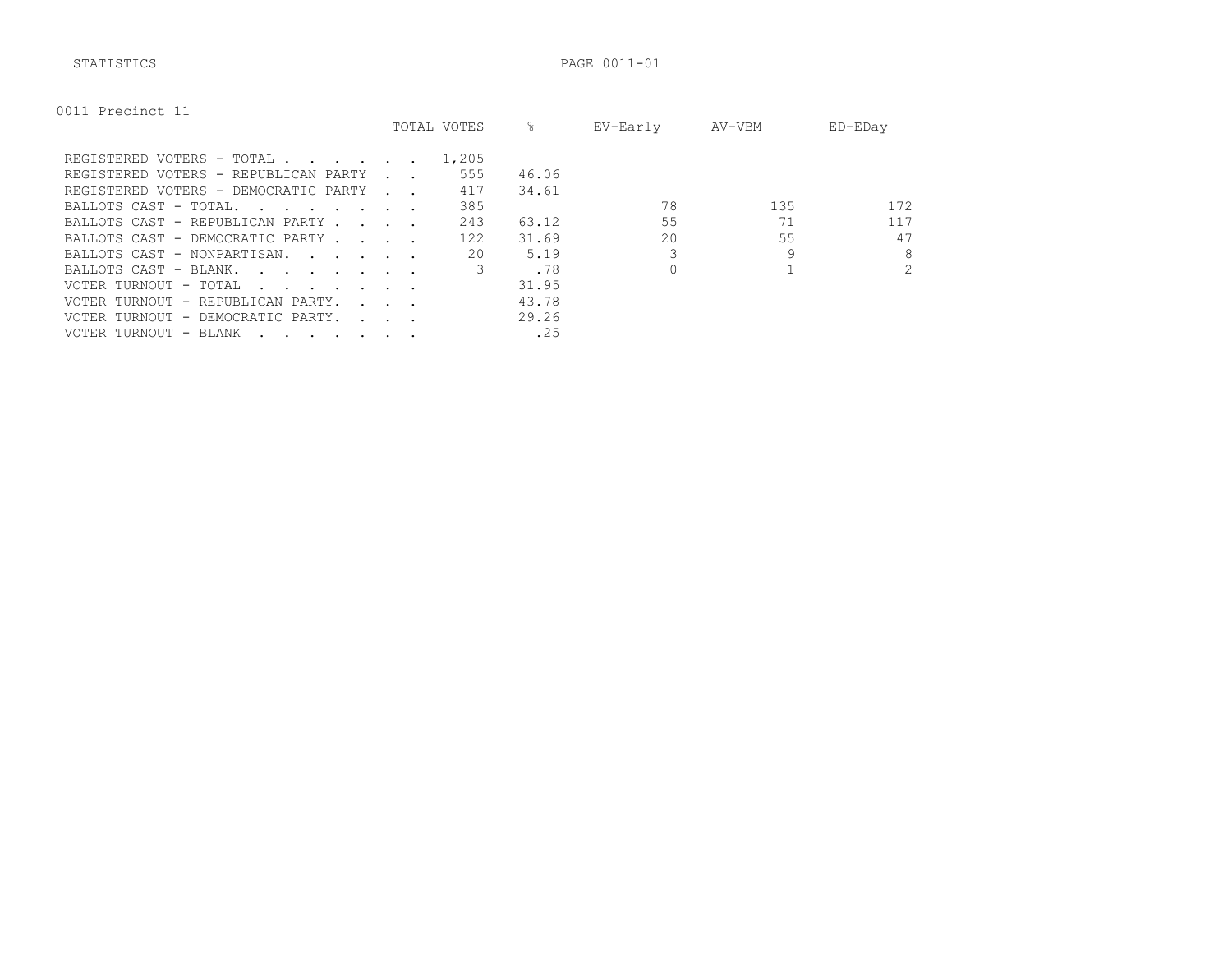REPUBLICAN PARTY **PAGE 0011-02** 

| 0011 Precinct 11                      |                                                                                                                                                                                                                                |                                                           |                                                           |                            |              |                                                   |                                        |               |                      | TOTAL VOTES      | g.    | EV-Early             | AV-VBM         | ED-EDay        |
|---------------------------------------|--------------------------------------------------------------------------------------------------------------------------------------------------------------------------------------------------------------------------------|-----------------------------------------------------------|-----------------------------------------------------------|----------------------------|--------------|---------------------------------------------------|----------------------------------------|---------------|----------------------|------------------|-------|----------------------|----------------|----------------|
|                                       |                                                                                                                                                                                                                                |                                                           |                                                           |                            |              |                                                   |                                        |               |                      |                  |       |                      |                |                |
| United States Senator                 |                                                                                                                                                                                                                                |                                                           |                                                           |                            |              |                                                   |                                        |               |                      |                  |       |                      |                |                |
| (VOTE FOR)<br>$\overline{1}$          |                                                                                                                                                                                                                                |                                                           |                                                           |                            |              |                                                   |                                        |               |                      |                  |       |                      |                |                |
| Roque "Rocky" De La Fuente.           |                                                                                                                                                                                                                                |                                                           |                                                           |                            |              |                                                   |                                        |               |                      | 18               | 7.56  | 2                    | 2              | 14             |
| Rick Scott                            |                                                                                                                                                                                                                                |                                                           |                                                           |                            |              |                                                   |                                        |               |                      | 220              | 92.44 | 53                   | 67             | 100            |
| Over Votes                            |                                                                                                                                                                                                                                |                                                           |                                                           |                            |              |                                                   |                                        |               |                      | $\mathbf 0$<br>5 |       | $\Omega$<br>$\Omega$ | $\Omega$<br>2  | $\circ$<br>3   |
| Under Votes                           |                                                                                                                                                                                                                                |                                                           |                                                           |                            |              | $\ddot{\phantom{a}}$                              |                                        | $\sim$ $\sim$ |                      |                  |       |                      |                |                |
| Representative in Congress District 3 |                                                                                                                                                                                                                                |                                                           |                                                           |                            |              |                                                   |                                        |               |                      |                  |       |                      |                |                |
| (VOTE FOR)<br>$\overline{1}$          |                                                                                                                                                                                                                                |                                                           |                                                           |                            |              |                                                   |                                        |               |                      |                  |       |                      |                |                |
| Judson Sapp.                          | $\mathbf{r}$ , $\mathbf{r}$ , $\mathbf{r}$ , $\mathbf{r}$                                                                                                                                                                      |                                                           | $\sim$                                                    | <b>Contract Contract</b>   | $\mathbf{r}$ |                                                   | $\cdot$ $\cdot$ $\cdot$                |               |                      | 36               | 15.06 | 5                    | 12             | 19             |
| Ted Yoho.                             |                                                                                                                                                                                                                                |                                                           |                                                           |                            |              |                                                   |                                        |               | $\Box$               | 203              | 84.94 | 50                   | 59             | 94             |
| Over Votes                            |                                                                                                                                                                                                                                |                                                           |                                                           |                            |              |                                                   |                                        |               |                      | 0                |       | $\Omega$             | $\Omega$       | $\circ$        |
| Under Votes                           |                                                                                                                                                                                                                                |                                                           |                                                           |                            |              |                                                   |                                        |               | $\ddot{\phantom{a}}$ | 4                |       | $\Omega$             | $\Omega$       | 4              |
| Governor and Lieutenant Governor      |                                                                                                                                                                                                                                |                                                           |                                                           |                            |              |                                                   |                                        |               |                      |                  |       |                      |                |                |
| (VOTE FOR)<br>$\mathbf{1}$            |                                                                                                                                                                                                                                |                                                           |                                                           |                            |              |                                                   |                                        |               |                      |                  |       |                      |                |                |
| Don Baldauf.                          | $\mathbf{r}$ , and $\mathbf{r}$ , and $\mathbf{r}$ , and $\mathbf{r}$ , and $\mathbf{r}$                                                                                                                                       |                                                           |                                                           |                            |              |                                                   |                                        |               |                      | 1                | .42   | $\circ$              | $\circ$        | $\mathbf{1}$   |
| Ron DeSantis                          | and the contract of the contract of the contract of the contract of the contract of the contract of the contract of the contract of the contract of the contract of the contract of the contract of the contract of the contra |                                                           |                                                           |                            |              |                                                   |                                        |               | $\ddot{\phantom{a}}$ | 92               | 38.66 | 17                   | 28             | 47             |
| Timothy M. Devine.                    |                                                                                                                                                                                                                                |                                                           |                                                           |                            |              |                                                   |                                        |               |                      | 2                | .84   | $\Omega$             | 0              | 2              |
| Bob Langford                          |                                                                                                                                                                                                                                |                                                           |                                                           |                            |              |                                                   |                                        |               |                      | 4                | 1.68  | $\Omega$             | $\Omega$       | $\overline{4}$ |
| John Joseph Mercadante .              |                                                                                                                                                                                                                                |                                                           |                                                           |                            |              | $\mathbf{r}$ . The set of the set of $\mathbf{r}$ |                                        |               |                      | 0                |       | $\Omega$             | $\Omega$       | $\Omega$       |
| Bruce Nathan                          |                                                                                                                                                                                                                                |                                                           | $\sim$                                                    | $\mathbf{L}^{\text{max}}$  |              | $\ddot{\phantom{a}}$                              |                                        |               |                      | 0                |       | $\Omega$             | $\Omega$       | $\Omega$       |
| Adam H. Putnam.                       |                                                                                                                                                                                                                                |                                                           |                                                           |                            |              | $\mathbf{r}$ , $\mathbf{r}$ , $\mathbf{r}$        |                                        |               |                      | 135              | 56.72 | 38                   | 38             | 59             |
| Bob White                             |                                                                                                                                                                                                                                |                                                           |                                                           |                            |              | $\cdots$ $\cdots$                                 |                                        |               |                      | 4                | 1.68  | $\Omega$             | 3              | $\mathbf 1$    |
| Over Votes                            |                                                                                                                                                                                                                                |                                                           |                                                           |                            |              |                                                   |                                        |               | $\ddot{\phantom{a}}$ | 0                |       | $\circ$              | $\Omega$       | $\circ$        |
| Under Votes                           |                                                                                                                                                                                                                                |                                                           |                                                           |                            |              |                                                   |                                        |               |                      | 5                |       | $\Omega$             | $\overline{2}$ | 3              |
| Attorney General<br>(VOTE FOR) 1      |                                                                                                                                                                                                                                |                                                           |                                                           |                            |              |                                                   |                                        |               |                      |                  |       |                      |                |                |
| Ashley Moody                          | the contract of the contract of the contract of                                                                                                                                                                                |                                                           |                                                           |                            |              |                                                   |                                        |               |                      | 131              | 58.22 | 30                   | 29             | 72             |
| Frank White.                          | $\mathbf{r}$ , $\mathbf{r}$ , $\mathbf{r}$ , $\mathbf{r}$ , $\mathbf{r}$ , $\mathbf{r}$ , $\mathbf{r}$                                                                                                                         |                                                           |                                                           |                            |              |                                                   |                                        |               |                      | 94               | 41.78 | 22                   | 36             | 36             |
| Over Votes                            |                                                                                                                                                                                                                                |                                                           |                                                           |                            |              |                                                   |                                        |               | $\ddot{\phantom{a}}$ | $\mathbf 0$      |       | $\circ$              | $\Omega$       | $\circ$        |
| Under Votes                           |                                                                                                                                                                                                                                |                                                           |                                                           |                            |              |                                                   |                                        |               |                      | 18               |       | 3                    | 6              | 9              |
| Commissioner of Agriculture           |                                                                                                                                                                                                                                |                                                           |                                                           |                            |              |                                                   |                                        |               |                      |                  |       |                      |                |                |
| (VOTE FOR)<br>$\overline{1}$          |                                                                                                                                                                                                                                |                                                           |                                                           |                            |              |                                                   |                                        |               |                      |                  |       |                      |                |                |
| Matt Caldwell .                       | <u>in the second contract of the second second</u>                                                                                                                                                                             |                                                           |                                                           |                            |              |                                                   |                                        |               |                      | 82               | 35.81 | 18                   | 19             | 45             |
| Denise Grimsley                       | $\sim$                                                                                                                                                                                                                         |                                                           | $\mathbf{r}$ and $\mathbf{r}$ and $\mathbf{r}$            |                            |              | $\ddot{\phantom{a}}$                              |                                        |               |                      | 51               | 22.27 | 13                   | 15             | 23             |
| Mike McCalister                       |                                                                                                                                                                                                                                |                                                           | $\ddot{\phantom{a}}$                                      | $\mathcal{L}^{\text{max}}$ |              |                                                   |                                        |               |                      | 21               | 9.17  | 4                    | 9              | 8              |
| Baxter Troutman                       |                                                                                                                                                                                                                                |                                                           | $\mathbf{r}$ , $\mathbf{r}$ , $\mathbf{r}$ , $\mathbf{r}$ |                            |              | $\ddot{\phantom{a}}$                              | $\mathbf{r}$ . The set of $\mathbf{r}$ |               |                      | 75               | 32.75 | 18                   | 26             | 31             |
| Over Votes.                           | $\sim$ 100 $\sim$                                                                                                                                                                                                              | $\sim$                                                    | $\sim$                                                    | $\sim$                     |              | $\overline{a}$                                    |                                        |               |                      | $\circ$          |       | $\circ$              | $\overline{0}$ | $\circ$        |
| Under Votes.                          |                                                                                                                                                                                                                                | $\mathcal{L}(\mathbf{z})$ , and $\mathcal{L}(\mathbf{z})$ | $\sim$                                                    | $\bullet$                  |              |                                                   |                                        |               |                      | 14               |       | $\overline{2}$       | $\overline{2}$ | 10             |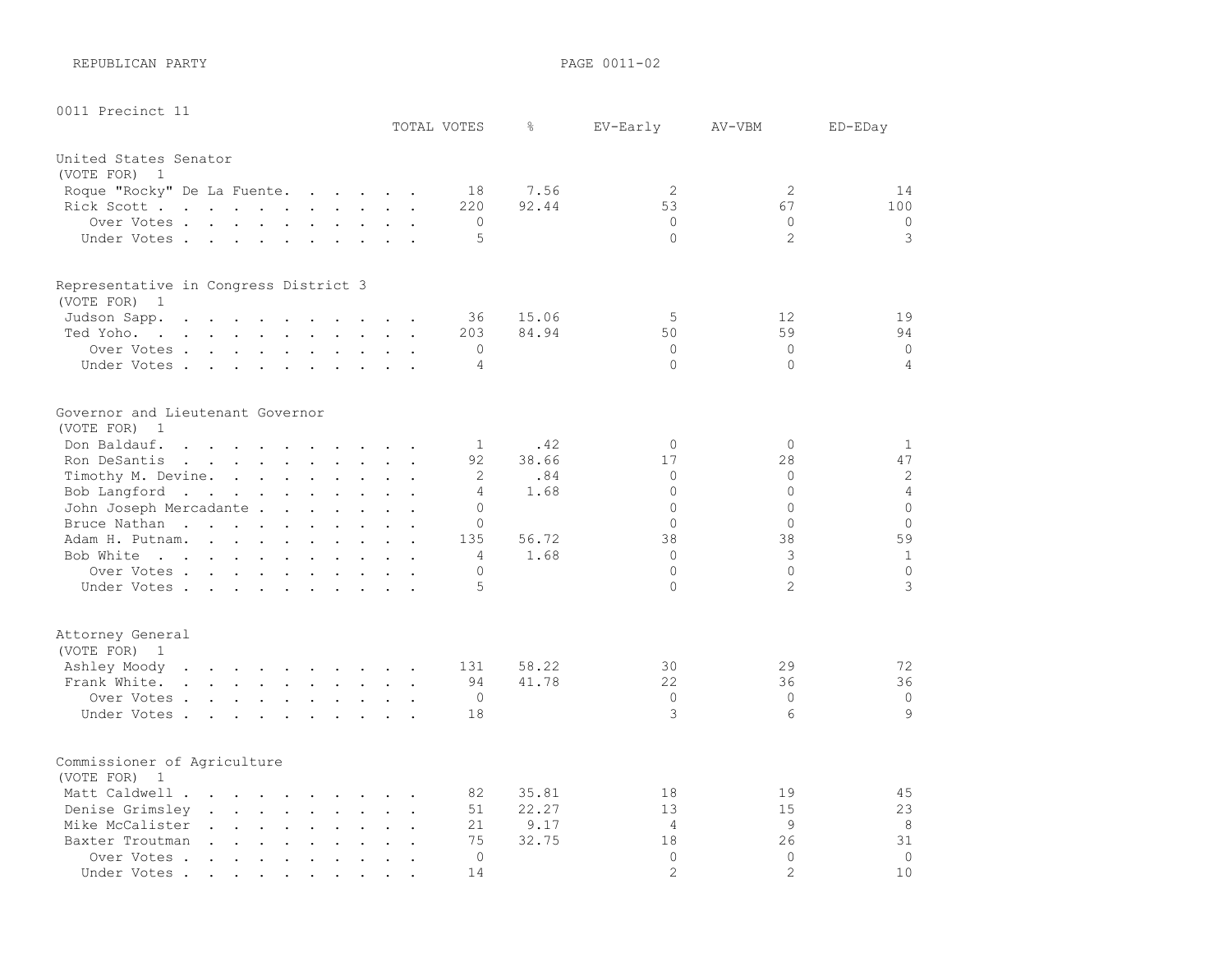| County Commissioner District 4 |  |                                                                                                                 |  |  |  |     |       |    |    |    |
|--------------------------------|--|-----------------------------------------------------------------------------------------------------------------|--|--|--|-----|-------|----|----|----|
| (VOTE FOR) 1                   |  |                                                                                                                 |  |  |  |     |       |    |    |    |
| Tom Germano.                   |  |                                                                                                                 |  |  |  | -52 | 21.58 |    |    |    |
| Danny Riddick                  |  |                                                                                                                 |  |  |  | 189 | 78.42 | ろろ | 64 | 92 |
| Over Votes                     |  |                                                                                                                 |  |  |  |     |       |    |    |    |
| Under Votes .                  |  | the contract of the contract of the contract of the contract of the contract of the contract of the contract of |  |  |  |     |       |    |    |    |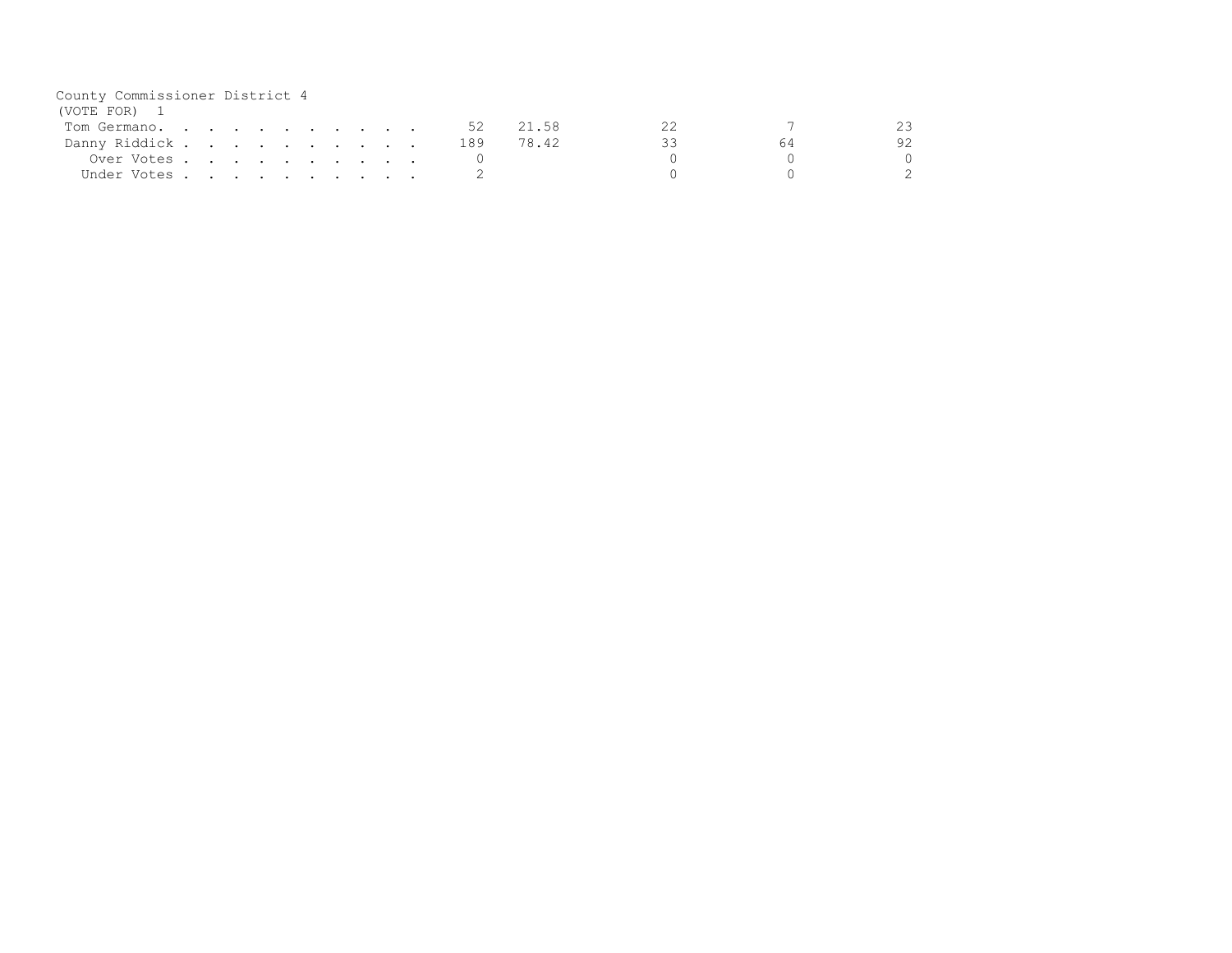DEMOCRATIC PARTY **PARTY PAGE 0011-03** 

| 0011 Precinct 11 |  |
|------------------|--|
|------------------|--|

|                                       |  | TOTAL VOTES    | ⊱     | EV-Early       | AV-VBM         | ED-EDay        |
|---------------------------------------|--|----------------|-------|----------------|----------------|----------------|
| Representative in Congress District 3 |  |                |       |                |                |                |
| (VOTE FOR) 1                          |  |                |       |                |                |                |
| Dushyant Jethagir Gosai.              |  | - 6            | 5.41  | $\bigcap$      | 1              | 5              |
| Yvonne Hayes Hinson                   |  | 53             | 47.75 | 11             | 22             | 20             |
| Tom Wells                             |  | 52             | 46.85 | 9              | 29             | 14             |
| Over Votes                            |  | $\bigcirc$     |       | $\Omega$       | $\Omega$       | $\Omega$       |
| Under Votes                           |  | 11             |       | $\cap$         | 3              | 8              |
| Governor and Lieutenant Governor      |  |                |       |                |                |                |
| (VOTE FOR) 1                          |  |                |       |                |                |                |
| Andrew Gillum                         |  | 24             | 20.87 | 6              | 8              | 10             |
| Gwen Graham.                          |  | 44             | 38.26 | 3              | 22             | 19             |
| Jeff Greene.                          |  | 13             | 11.30 | $\overline{c}$ | 7              | $\overline{4}$ |
| Chris King.                           |  | $\overline{4}$ | 3.48  | $\mathbf{1}$   | 3              | $\circ$        |
| Philip Levine                         |  | 24             | 20.87 | 6              | 12.            | 6              |
| Alex "Lundy" Lundmark                 |  | $\mathbf{1}$   | .87   | $\cap$         | $\Omega$       | $\mathbf{1}$   |
| John Wetherbee.                       |  | 5              | 4.35  | $\overline{2}$ | $\mathbf{1}$   | $\overline{c}$ |
| Over Votes                            |  | $\Omega$       |       | $\cap$         | $\Omega$       | $\Omega$       |
| Under Votes                           |  | 7              |       | $\cap$         | $\overline{2}$ | 5              |
| Attorney General                      |  |                |       |                |                |                |
| (VOTE FOR) 1                          |  |                |       |                |                |                |
| Sean Shaw                             |  | 81             | 76.42 | 13             | 38             | 30             |
| Ryan Torrens                          |  | 25             | 23.58 | 6              | 10             | 9              |
| Over Votes                            |  | $\bigcirc$     |       | $\Omega$       | $\Omega$       | $\Omega$       |
| Under Votes.                          |  | 16             |       | $\mathbf{1}$   | 7              | 8              |
| Commissioner of Agriculture           |  |                |       |                |                |                |
| (VOTE FOR) 1                          |  |                |       |                |                |                |
| Nicole "Nikki" Fried.                 |  | 55             | 49.11 | 10             | 26             | 19             |
| Jeffrey Duane Porter.                 |  | 27             | 24.11 | 6              | 14             | 7              |
| Roy David Walker                      |  | 30             | 26.79 | 4              | 13             | 13             |
| Over Votes                            |  | 0              |       | $\Omega$       | $\Omega$       | $\Omega$       |
| Under Votes                           |  | 10             |       | $\cap$         | $\overline{2}$ | 8              |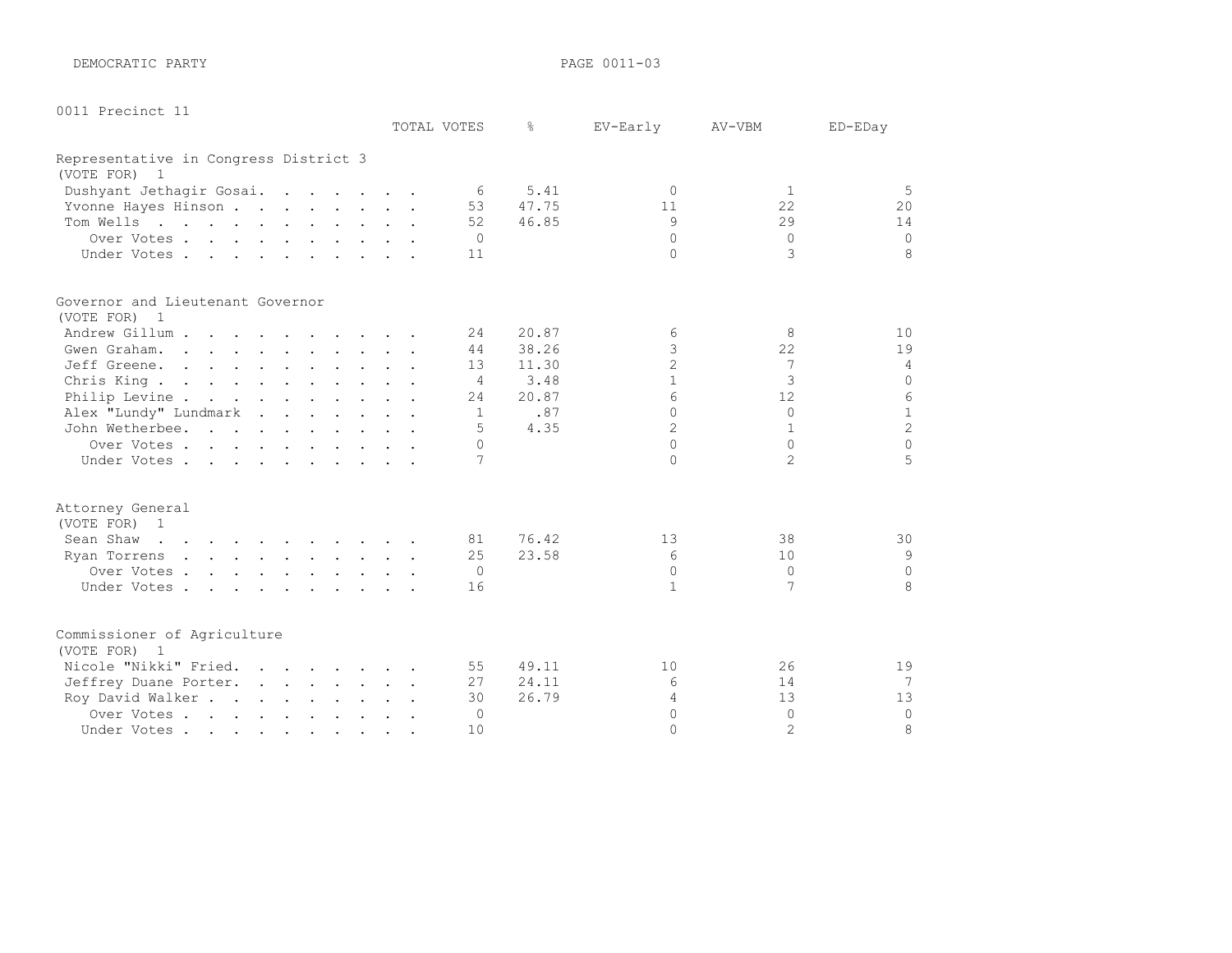NONPARTISAN PAGE 0011-04

| 0011 Precinct 11                                         |  |  |  |  | TOTAL VOTES | 옹     | EV-Early | AV-VBM | ED-EDay |
|----------------------------------------------------------|--|--|--|--|-------------|-------|----------|--------|---------|
| Circuit Judge 8th Judicial Circuit Group 8<br>(VOTE FOR) |  |  |  |  |             |       |          |        |         |
| David Robertson                                          |  |  |  |  | 212         | 61.27 | 44       |        | 97      |
| Julie Waldman                                            |  |  |  |  | 41          | 11.85 | 6        | 19     | 16      |
| Gloria Walker                                            |  |  |  |  | 93          | 26.88 | 19       | 37     | 37      |
| Over Votes                                               |  |  |  |  |             |       |          |        | 0       |
| Under Votes                                              |  |  |  |  | 39          |       |          | 8      | 22      |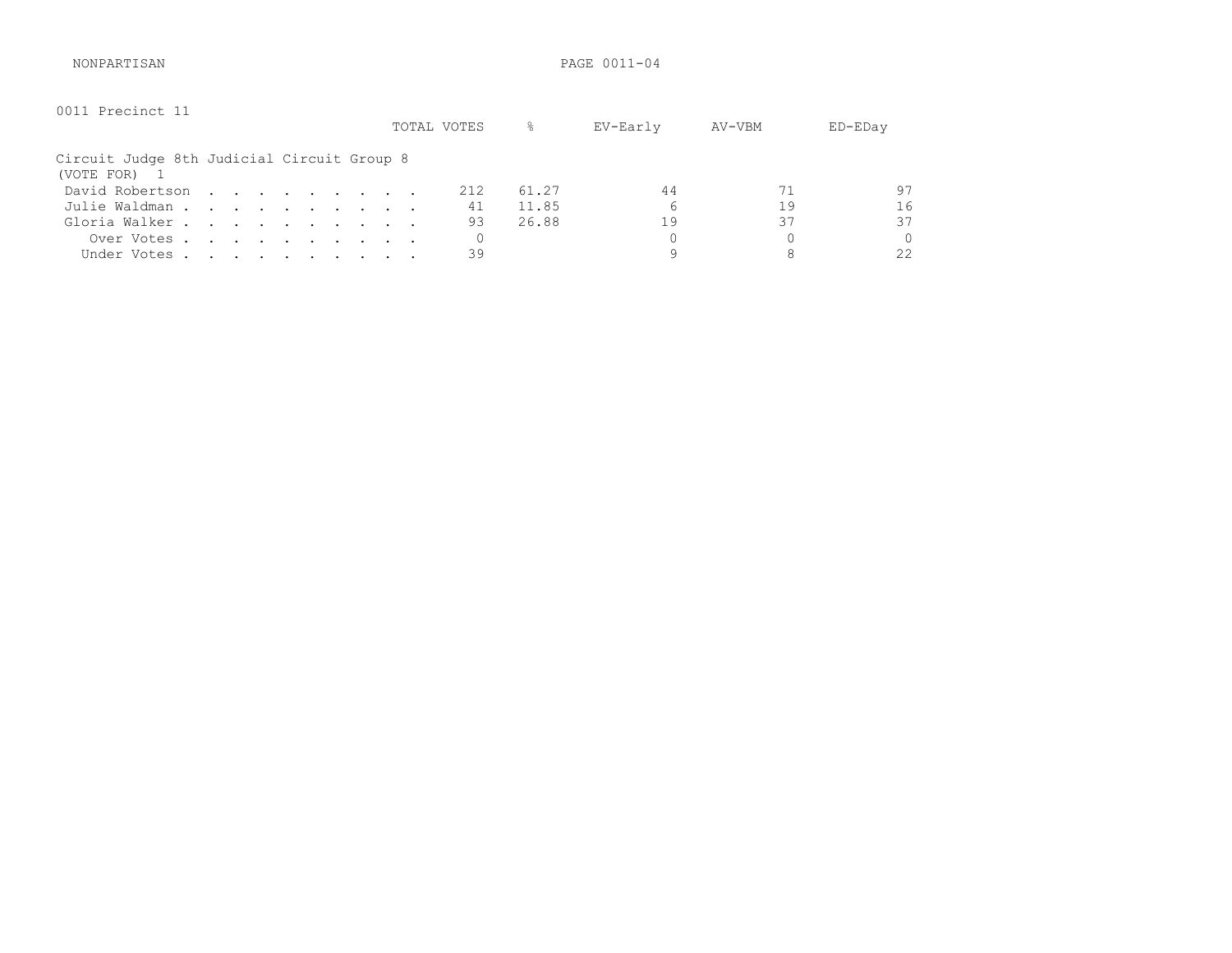STATISTICS PAGE 0012-01

| 0012 Precinct 12 |  |  |
|------------------|--|--|
|------------------|--|--|

|                                                                                                                                                                                                                                                          |                          | TOTAL VOTES | 옹     | EV-Early | AV-VBM | ED-EDay |
|----------------------------------------------------------------------------------------------------------------------------------------------------------------------------------------------------------------------------------------------------------|--------------------------|-------------|-------|----------|--------|---------|
| REGISTERED VOTERS - TOTAL                                                                                                                                                                                                                                |                          | 1,742       |       |          |        |         |
| REGISTERED VOTERS - REPUBLICAN PARTY                                                                                                                                                                                                                     |                          | 940         | 53.96 |          |        |         |
| REGISTERED VOTERS - DEMOCRATIC PARTY                                                                                                                                                                                                                     | <b>Contract Contract</b> | 486         | 27.90 |          |        |         |
| BALLOTS CAST - TOTAL.<br>$\sim$ . The set of the set of the set of the set of the set of the set of the set of the set of the set of the set of the set of the set of the set of the set of the set of the set of the set of the set of the set of the s |                          | 744         |       | 56       | 290    | 398     |
| BALLOTS CAST - REPUBLICAN PARTY                                                                                                                                                                                                                          |                          | 505         | 67.88 | 48       | 190    | 267     |
| BALLOTS CAST - DEMOCRATIC PARTY                                                                                                                                                                                                                          |                          | 198         | 26.61 | 8        | 76     | 114     |
| BALLOTS CAST - NONPARTISAN.                                                                                                                                                                                                                              |                          | 41          | 5.51  |          | 24     | 17      |
| BALLOTS CAST - BLANK.                                                                                                                                                                                                                                    |                          |             | .13   |          |        |         |
| VOTER TURNOUT - TOTAL<br>$\mathbf{r}$ , and $\mathbf{r}$ , and $\mathbf{r}$ , and $\mathbf{r}$                                                                                                                                                           |                          |             | 42.71 |          |        |         |
| VOTER TURNOUT - REPUBLICAN PARTY.                                                                                                                                                                                                                        | $\sim$ $\sim$ $\sim$     |             | 53.72 |          |        |         |
| VOTER TURNOUT - DEMOCRATIC PARTY.                                                                                                                                                                                                                        |                          |             | 40.74 |          |        |         |
| VOTER TURNOUT - BLANK<br>$\cdot$ $\cdot$ $\cdot$ $\cdot$ $\cdot$ $\cdot$ $\cdot$ $\cdot$                                                                                                                                                                 |                          |             | .06   |          |        |         |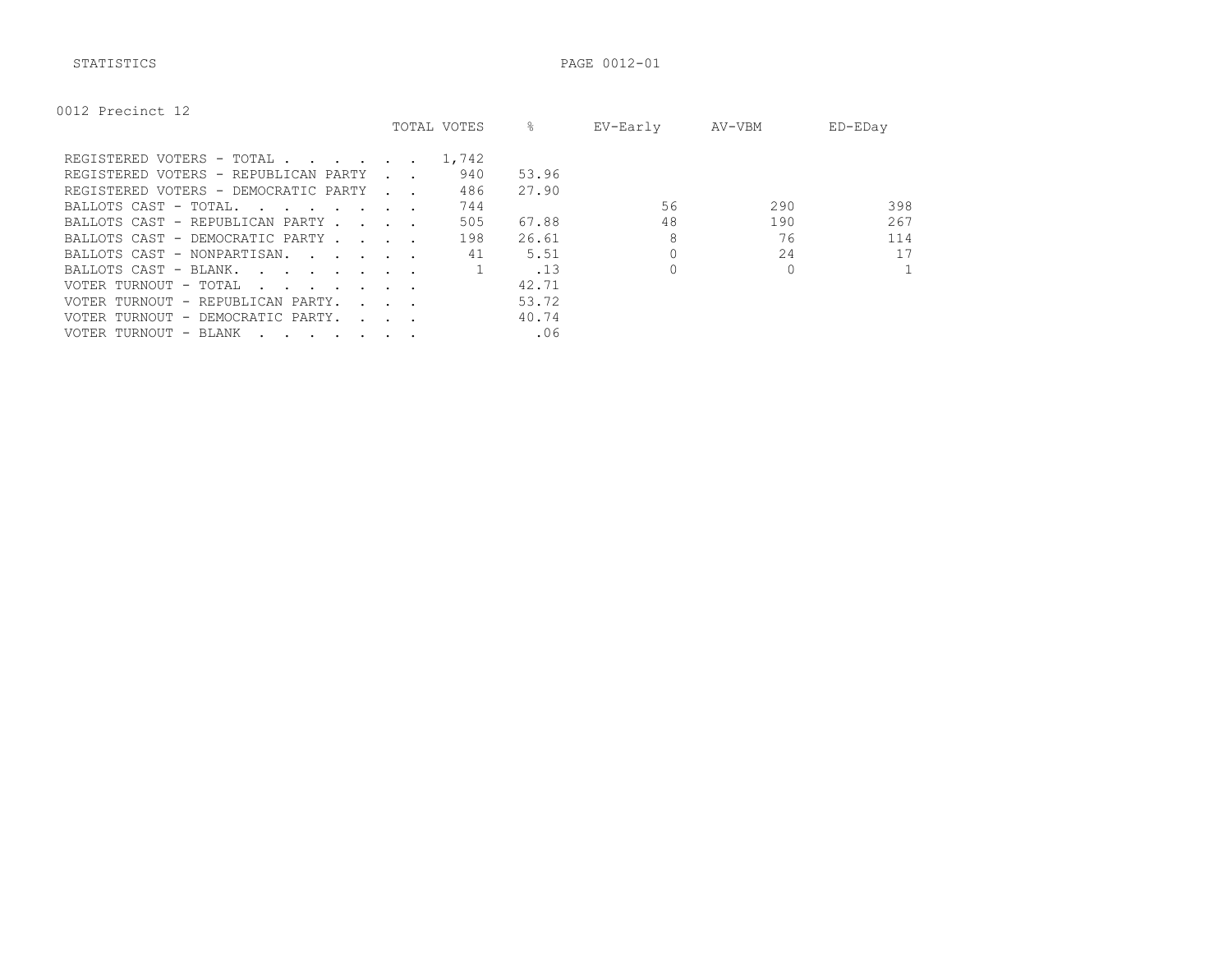REPUBLICAN PARTY **PAGE 0012-02** 

| 0012 Precinct 12                                                                                                             |                                                                                                                 |                                                             |                      |                                 |                                                                  |                                                                                         |                                                                                                                 |                                                       |                                        |                |                |       |                |                |                |
|------------------------------------------------------------------------------------------------------------------------------|-----------------------------------------------------------------------------------------------------------------|-------------------------------------------------------------|----------------------|---------------------------------|------------------------------------------------------------------|-----------------------------------------------------------------------------------------|-----------------------------------------------------------------------------------------------------------------|-------------------------------------------------------|----------------------------------------|----------------|----------------|-------|----------------|----------------|----------------|
|                                                                                                                              |                                                                                                                 |                                                             |                      |                                 |                                                                  |                                                                                         |                                                                                                                 |                                                       |                                        |                | TOTAL VOTES    | g.    | EV-Early       | AV-VBM         | ED-EDay        |
| United States Senator                                                                                                        |                                                                                                                 |                                                             |                      |                                 |                                                                  |                                                                                         |                                                                                                                 |                                                       |                                        |                |                |       |                |                |                |
| (VOTE FOR) 1                                                                                                                 |                                                                                                                 |                                                             |                      |                                 |                                                                  |                                                                                         |                                                                                                                 |                                                       |                                        |                |                |       |                |                |                |
| Roque "Rocky" De La Fuente.                                                                                                  |                                                                                                                 |                                                             |                      |                                 |                                                                  |                                                                                         | and the state of the state of the                                                                               |                                                       |                                        |                | 43             | 8.60  | 9              | 16             | 18             |
| Rick Scott                                                                                                                   |                                                                                                                 |                                                             |                      |                                 |                                                                  | $\sim$ 100 $\pm$                                                                        |                                                                                                                 | $\mathbf{L} = \mathbf{L}$                             |                                        |                | 457            | 91.40 | 37             | 171            | 249            |
| Over Votes .                                                                                                                 |                                                                                                                 |                                                             |                      |                                 |                                                                  |                                                                                         |                                                                                                                 | $\ddot{\phantom{a}}$                                  |                                        |                | 1              |       | $\Omega$       | $\mathbf{1}$   | $\circ$        |
| Under Votes                                                                                                                  |                                                                                                                 |                                                             |                      | <b>Contract Contract Street</b> |                                                                  |                                                                                         |                                                                                                                 | $\bullet$                                             |                                        |                | 4              |       | $\overline{c}$ | $\overline{2}$ | $\Omega$       |
| Representative in Congress District 3                                                                                        |                                                                                                                 |                                                             |                      |                                 |                                                                  |                                                                                         |                                                                                                                 |                                                       |                                        |                |                |       |                |                |                |
| (VOTE FOR)<br>$\overline{1}$                                                                                                 |                                                                                                                 |                                                             |                      |                                 |                                                                  |                                                                                         |                                                                                                                 |                                                       |                                        |                |                |       |                |                |                |
| Judson Sapp.                                                                                                                 | $\ddot{\phantom{a}}$                                                                                            | $\sim$<br>$\ddot{\phantom{a}}$                              |                      | $\ddot{\phantom{a}}$            |                                                                  |                                                                                         | $\ddot{\phantom{a}}$                                                                                            |                                                       | $\mathbf{r}$ . The set of $\mathbf{r}$ |                | 110            | 21.91 | 11             | 44             | 55             |
| Ted Yoho.<br>the contract of the contract of the contract of the contract of the contract of the contract of the contract of |                                                                                                                 |                                                             |                      |                                 |                                                                  |                                                                                         |                                                                                                                 |                                                       |                                        | $\bullet$      | 392            | 78.09 | 37             | 143            | 212            |
| Over Votes .                                                                                                                 |                                                                                                                 |                                                             |                      |                                 |                                                                  | $\mathbf{r}$ , $\mathbf{r}$ , $\mathbf{r}$ , $\mathbf{r}$ , $\mathbf{r}$ , $\mathbf{r}$ |                                                                                                                 | $\mathbf{L} = \mathbf{L}$                             |                                        |                | 0              |       | $\Omega$       | $\Omega$       | 0              |
| Under Votes.                                                                                                                 |                                                                                                                 |                                                             |                      |                                 |                                                                  | $\mathbf{r} = \mathbf{r} + \mathbf{r} + \mathbf{r} + \mathbf{r} + \mathbf{r}$           |                                                                                                                 | $\mathbf{z} = \mathbf{z} + \mathbf{z}$                | $\ddot{\phantom{a}}$                   |                | 3              |       | $\Omega$       | 3              | $\Omega$       |
| Governor and Lieutenant Governor<br>(VOTE FOR)<br>$\overline{1}$                                                             |                                                                                                                 |                                                             |                      |                                 |                                                                  |                                                                                         |                                                                                                                 |                                                       |                                        |                |                |       |                |                |                |
| Don Baldauf.                                                                                                                 | $\cdot$ $\cdot$ $\cdot$ $\cdot$                                                                                 |                                                             |                      | $\sim$ $\sim$                   |                                                                  | $\sim$                                                                                  | $\sim$ $\sim$                                                                                                   |                                                       | $\sim$                                 |                | 5              | 1.01  | $\mathbf{1}$   | 2              | 2              |
| Ron DeSantis                                                                                                                 | the contract of the contract of the contract of                                                                 |                                                             |                      |                                 |                                                                  |                                                                                         |                                                                                                                 | $\mathbf{L}^{\text{max}}$ , $\mathbf{L}^{\text{max}}$ | $\ddot{\phantom{0}}$                   |                | 274            | 55.24 | 27             | 107            | 140            |
| Timothy M. Devine.                                                                                                           |                                                                                                                 |                                                             |                      |                                 | $\mathbf{u} = \mathbf{u} + \mathbf{u} + \mathbf{u} + \mathbf{u}$ |                                                                                         |                                                                                                                 | $\mathbf{z} = \mathbf{z} + \mathbf{z}$                |                                        |                | 6              | 1.21  | $\mathbf{1}$   | 2              | 3              |
| Bob Langford                                                                                                                 |                                                                                                                 |                                                             |                      | $\bullet$                       | $\sim$ $\sim$                                                    | $\sim$                                                                                  | $\Box$                                                                                                          | $\bullet$                                             |                                        |                | 7              | 1.41  | $\overline{2}$ | $\overline{2}$ | 3              |
| John Joseph Mercadante .                                                                                                     |                                                                                                                 |                                                             |                      |                                 | $\ddot{\phantom{a}}$                                             |                                                                                         |                                                                                                                 | $\mathbf{L} = \mathbf{L}$                             |                                        |                | 1              | .20   | $\Omega$       | $\Omega$       | $\mathbf{1}$   |
| Bruce Nathan                                                                                                                 |                                                                                                                 | $\ddot{\phantom{a}}$                                        |                      | $\ddot{\phantom{a}}$            |                                                                  |                                                                                         |                                                                                                                 |                                                       |                                        |                | 0              |       | $\Omega$       | $\overline{0}$ | $\Omega$       |
| Adam H. Putnam.                                                                                                              |                                                                                                                 | $\mathbf{r}$ , $\mathbf{r}$ , $\mathbf{r}$                  |                      |                                 |                                                                  | $\ddot{\phantom{a}}$                                                                    | $\ddot{\phantom{a}}$                                                                                            | $\sim$                                                |                                        |                | 200            | 40.32 | 15             | 71             | 114            |
| Bob White                                                                                                                    |                                                                                                                 | $\mathbf{r}$ . The contract of the contract of $\mathbf{r}$ |                      |                                 |                                                                  |                                                                                         | $\ddot{\phantom{a}}$                                                                                            | $\ddot{\phantom{a}}$                                  |                                        |                | 3              | .60   | $\Omega$       | $\mathbf{1}$   | 2              |
| Over Votes.                                                                                                                  |                                                                                                                 |                                                             |                      |                                 |                                                                  |                                                                                         | the contract of the contract of the contract of the contract of the contract of the contract of the contract of |                                                       |                                        |                | 0              |       | $\Omega$       | $\Omega$       | $\mathbf 0$    |
| Under Votes.                                                                                                                 |                                                                                                                 |                                                             |                      |                                 |                                                                  | $\mathbf{r}$ , $\mathbf{r}$ , $\mathbf{r}$ , $\mathbf{r}$ , $\mathbf{r}$                | $\sim$                                                                                                          |                                                       | $\cdots$ $\cdots$                      |                | 9              |       | $\overline{2}$ | 5              | $\overline{2}$ |
| Attorney General<br>(VOTE FOR) 1                                                                                             |                                                                                                                 |                                                             |                      |                                 |                                                                  |                                                                                         |                                                                                                                 |                                                       |                                        |                |                |       |                |                |                |
| Ashley Moody                                                                                                                 | the contract of the contract of the contract of the contract of the contract of the contract of the contract of |                                                             |                      |                                 |                                                                  |                                                                                         |                                                                                                                 |                                                       |                                        |                | 283            | 59.45 | 31             | 97             | 155            |
| Frank White.                                                                                                                 | $\ddot{\phantom{a}}$                                                                                            | $\mathbf{r}$ , $\mathbf{r}$ , $\mathbf{r}$ , $\mathbf{r}$   |                      |                                 |                                                                  | $\sim$                                                                                  | $\mathbf{L}$                                                                                                    | $\ddot{\phantom{0}}$                                  |                                        |                | 193            | 40.55 | 15             | 77             | 101            |
| Over Votes .                                                                                                                 |                                                                                                                 |                                                             |                      |                                 |                                                                  |                                                                                         | the contract of the contract of the contract of the contract of the contract of the contract of the contract of |                                                       |                                        | $\overline{a}$ | $\overline{0}$ |       | $\Omega$       | $\overline{0}$ | $\circ$        |
| Under Votes                                                                                                                  |                                                                                                                 |                                                             |                      |                                 |                                                                  |                                                                                         |                                                                                                                 |                                                       |                                        |                | 29             |       | $\overline{c}$ | 16             | 11             |
| Commissioner of Agriculture<br>(VOTE FOR)<br>$\overline{1}$                                                                  |                                                                                                                 |                                                             |                      |                                 |                                                                  |                                                                                         |                                                                                                                 |                                                       |                                        |                |                |       |                |                |                |
| Matt Caldwell .                                                                                                              | $\mathbf{r}$                                                                                                    | $\mathcal{A}$                                               |                      | $\sim$ $\sim$                   |                                                                  |                                                                                         |                                                                                                                 |                                                       |                                        |                | 186            | 39.16 | 9              | 59             | 118            |
| Denise Grimsley                                                                                                              |                                                                                                                 |                                                             | $\ddot{\phantom{a}}$ | $\ddot{\phantom{a}}$            | $\ddot{\phantom{a}}$                                             |                                                                                         |                                                                                                                 |                                                       |                                        |                | 91             | 19.16 | 11             | 35             | 45             |
| Mike McCalister                                                                                                              |                                                                                                                 |                                                             |                      |                                 | $\ddot{\phantom{a}}$                                             |                                                                                         |                                                                                                                 | $\overline{a}$                                        |                                        |                | 40             | 8.42  | 2              | 18             | 20             |
| Baxter Troutman                                                                                                              |                                                                                                                 |                                                             |                      | $\ddot{\phantom{a}}$            | $\ddot{\phantom{a}}$                                             | $\ddot{\phantom{a}}$                                                                    | $\ddot{\phantom{a}}$                                                                                            | $\ddot{\phantom{a}}$                                  |                                        |                | 158            | 33.26 | 21             | 64             | 73             |
| Over Votes.                                                                                                                  |                                                                                                                 | $\ddot{\phantom{a}}$                                        |                      | $\ddot{\phantom{a}}$            |                                                                  |                                                                                         |                                                                                                                 |                                                       |                                        |                | $\mathbf 0$    |       | $\Omega$       | $\overline{0}$ | $\circ$        |
| Under Votes.                                                                                                                 | $\bullet$                                                                                                       | $\blacksquare$ .                                            |                      | $\bullet$                       | $\bullet$                                                        | $\bullet$                                                                               |                                                                                                                 |                                                       |                                        |                | 30             |       | 5              | 14             | 11             |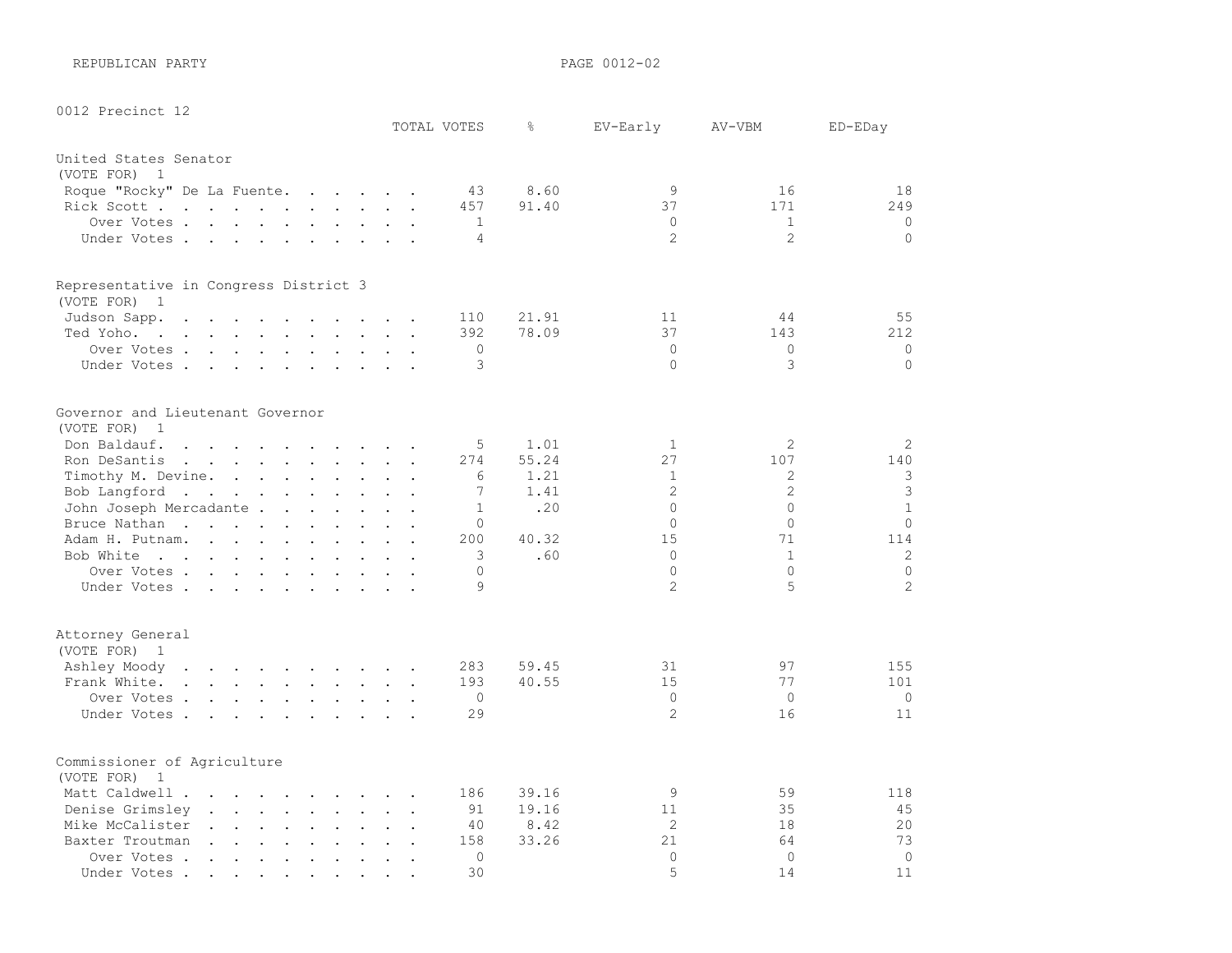| County Commissioner District 4 |  |  |  |  |  |     |       |  |      |
|--------------------------------|--|--|--|--|--|-----|-------|--|------|
| (VOTE FOR) 1                   |  |  |  |  |  |     |       |  |      |
| Tom Germano.                   |  |  |  |  |  | 267 | 54.16 |  | 146  |
| Danny Riddick                  |  |  |  |  |  | 226 | 45.84 |  | 115. |
| Over Votes                     |  |  |  |  |  |     |       |  |      |
| Under Votes                    |  |  |  |  |  |     |       |  |      |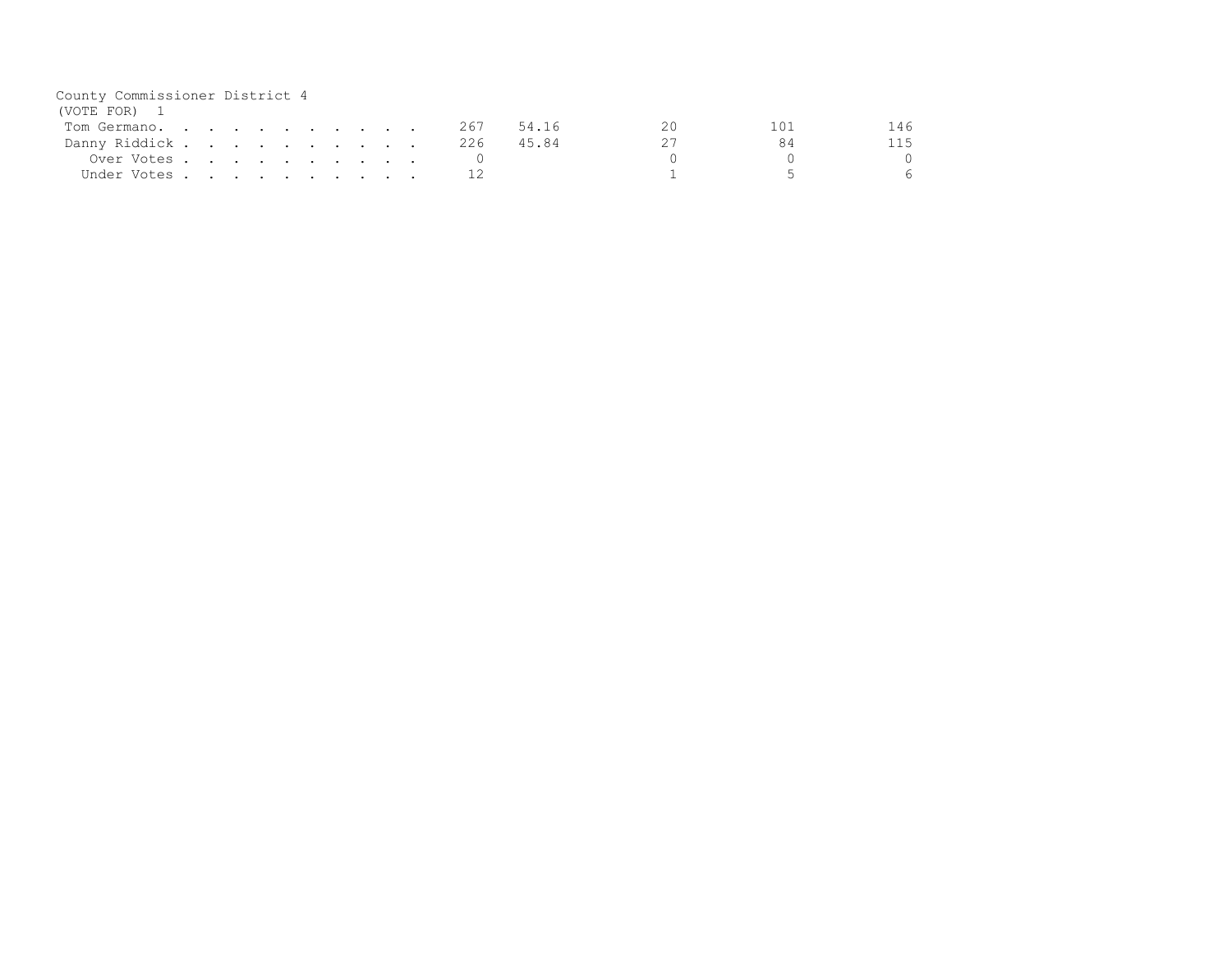DEMOCRATIC PARTY **PAGE 0012-03** 

|  |  | 0012 Precinct 12 |  |
|--|--|------------------|--|
|--|--|------------------|--|

|                                                                                                                                                                                                                                                      |  | TOTAL VOTES     | ⊱     | EV-Early       | AV-VBM       | ED-EDay        |
|------------------------------------------------------------------------------------------------------------------------------------------------------------------------------------------------------------------------------------------------------|--|-----------------|-------|----------------|--------------|----------------|
| Representative in Congress District 3                                                                                                                                                                                                                |  |                 |       |                |              |                |
| (VOTE FOR) 1                                                                                                                                                                                                                                         |  |                 |       |                |              |                |
| Dushyant Jethagir Gosai.                                                                                                                                                                                                                             |  | 12 <sup>°</sup> | 6.70  | -1             | 7            | $\overline{4}$ |
| Yvonne Hayes Hinson                                                                                                                                                                                                                                  |  | 99              | 55.31 | 6              | 33           | 60             |
| Tom Wells                                                                                                                                                                                                                                            |  | 68              | 37.99 | $\Omega$       | 31           | 37             |
| Over Votes                                                                                                                                                                                                                                           |  | $\Omega$        |       | $\Omega$       | $\Omega$     | $\Omega$       |
| Under Votes                                                                                                                                                                                                                                          |  | 19              |       | $\mathbf{1}$   | 5            | 13             |
| Governor and Lieutenant Governor                                                                                                                                                                                                                     |  |                 |       |                |              |                |
| (VOTE FOR) 1                                                                                                                                                                                                                                         |  |                 |       |                |              |                |
| Andrew Gillum                                                                                                                                                                                                                                        |  | 36              | 18.75 | $\Omega$       | 8            | 28             |
| Gwen Graham.                                                                                                                                                                                                                                         |  | 105             | 54.69 | 5              | 45           | 55             |
| Jeff Greene.                                                                                                                                                                                                                                         |  | 21              | 10.94 | $\mathbf{1}$   | 12           | 8              |
| Chris King                                                                                                                                                                                                                                           |  | $\mathbf{1}$    | .52   | $\Omega$       | $\mathbf{1}$ | $\Omega$       |
| Philip Levine                                                                                                                                                                                                                                        |  | 23              | 11.98 | 1              | 8            | 14             |
| Alex "Lundy" Lundmark                                                                                                                                                                                                                                |  | 1               | .52   | $\cap$         | $\cap$       | $\mathbf{1}$   |
| John Wetherbee.                                                                                                                                                                                                                                      |  | .5              | 2.60  | $\Omega$       | $\mathbf{1}$ | $\overline{4}$ |
| Over Votes                                                                                                                                                                                                                                           |  | $\mathbf{1}$    |       | $\Omega$       | $\mathbf{1}$ | $\Omega$       |
| Under Votes                                                                                                                                                                                                                                          |  | 5               |       | $\mathbf{1}$   | $\cap$       | 4              |
| Attorney General                                                                                                                                                                                                                                     |  |                 |       |                |              |                |
| (VOTE FOR) 1                                                                                                                                                                                                                                         |  |                 |       |                |              |                |
| Sean Shaw<br>$\mathbf{r}$ . The set of the set of the set of the set of the set of the set of the set of the set of the set of the set of the set of the set of the set of the set of the set of the set of the set of the set of the set of t       |  | 119             | 67.61 | 4              | 49           | 66             |
| <u>no provincialmente de la provincia de la provincia de la provincia de la provincia de la provincia de la provincia de la provincia de la provincia de la provincia de la provincia de la provincia de la provincia de la prov</u><br>Ryan Torrens |  | 57              | 32.39 | $\overline{c}$ | 18           | 37             |
| Over Votes                                                                                                                                                                                                                                           |  | 0               |       | $\Omega$       | $\Omega$     | $\Omega$       |
| Under Votes                                                                                                                                                                                                                                          |  | 22              |       | $\overline{2}$ | 9            | 11             |
| Commissioner of Agriculture                                                                                                                                                                                                                          |  |                 |       |                |              |                |
| (VOTE FOR) 1                                                                                                                                                                                                                                         |  |                 |       |                |              |                |
| Nicole "Nikki" Fried.                                                                                                                                                                                                                                |  | 87              | 48.88 | 1              | 31           | 55             |
| Jeffrey Duane Porter.                                                                                                                                                                                                                                |  | 33              | 18.54 | $\Omega$       | 13           | 20             |
| Roy David Walker                                                                                                                                                                                                                                     |  | 58              | 32.58 | 5              | 24           | 29             |
| Over Votes                                                                                                                                                                                                                                           |  | 0               |       | $\Omega$       | $\Omega$     | $\Omega$       |
| Under Votes                                                                                                                                                                                                                                          |  | 20              |       | $\mathfrak{D}$ | 8            | 10             |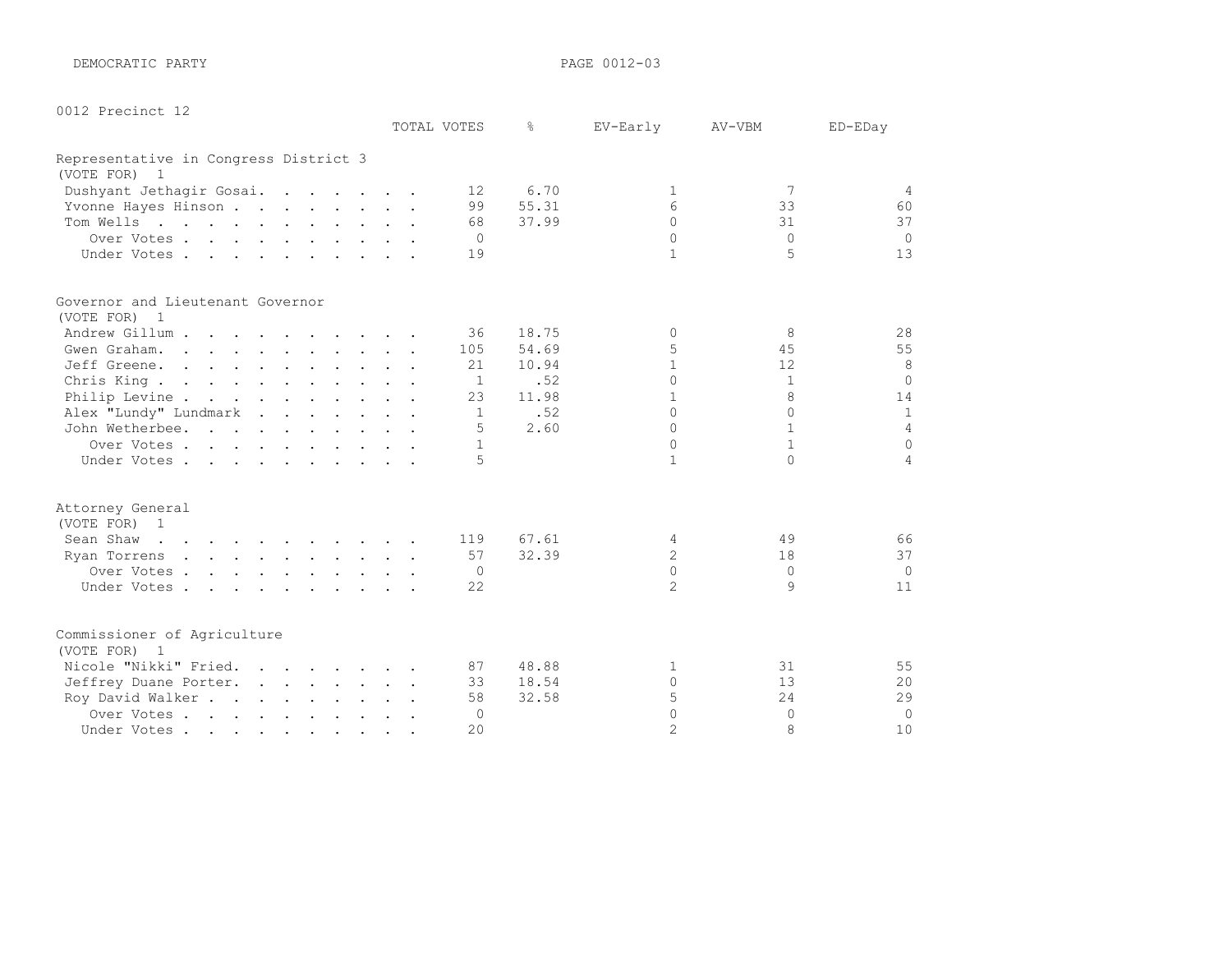NONPARTISAN PAGE 0012-04

| 0012 Precinct 12                                         |  |  |  |  | TOTAL VOTES | g.    | EV-Early | AV-VBM   | ED-EDay |
|----------------------------------------------------------|--|--|--|--|-------------|-------|----------|----------|---------|
| Circuit Judge 8th Judicial Circuit Group 8<br>(VOTE FOR) |  |  |  |  |             |       |          |          |         |
| David Robertson                                          |  |  |  |  | 325         | 48.58 | 25       | 135      | 165     |
| Julie Waldman                                            |  |  |  |  | 140         | 20.93 | 9        | 49       | 82      |
| Gloria Walker                                            |  |  |  |  | 204         | 30.49 | 15       | 81       | 108     |
| Over Votes                                               |  |  |  |  |             |       | 0        | $\Omega$ | 0       |
| Under Votes                                              |  |  |  |  | 75          |       |          | 25       | 43      |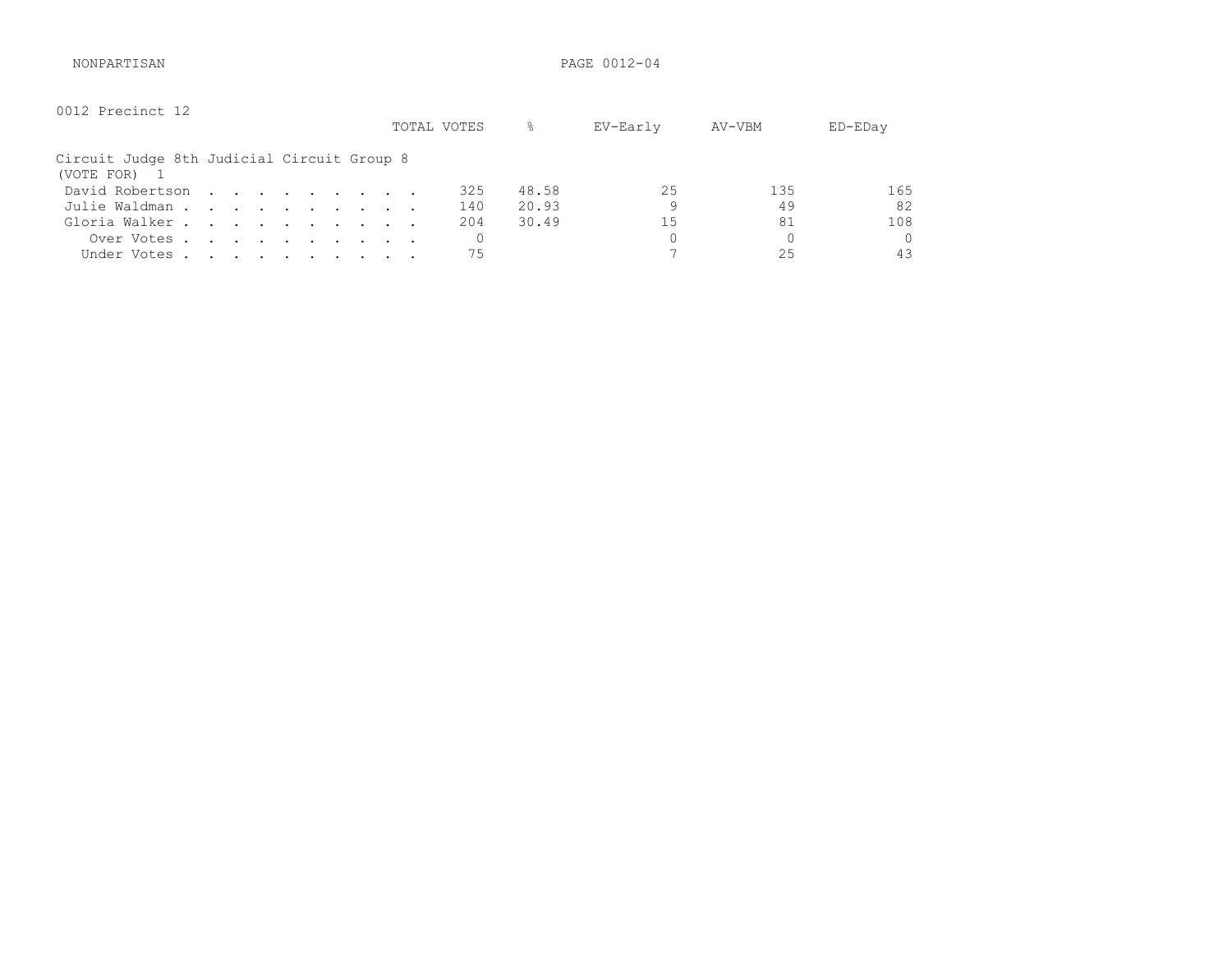STATISTICS PAGE 0013-01

|  | 0013 Precinct 13 |  |
|--|------------------|--|
|--|------------------|--|

|                                                                                                                                          |                                   | TOTAL VOTES | ⊱     | EV-Early | AV-VBM | ED-EDay |
|------------------------------------------------------------------------------------------------------------------------------------------|-----------------------------------|-------------|-------|----------|--------|---------|
| REGISTERED VOTERS - TOTAL                                                                                                                |                                   | 554         |       |          |        |         |
| REGISTERED VOTERS - REPUBLICAN PARTY                                                                                                     |                                   | 283         | 51.08 |          |        |         |
| REGISTERED VOTERS - DEMOCRATIC PARTY                                                                                                     | and the control                   | 156         | 28.16 |          |        |         |
| BALLOTS CAST - TOTAL.                                                                                                                    |                                   | 144         |       |          | 38     | 89      |
| BALLOTS CAST - REPUBLICAN PARTY.<br><b>Contract Contract</b>                                                                             |                                   | 101         | 70.14 |          | 28     | 65      |
| BALLOTS CAST - DEMOCRATIC PARTY                                                                                                          |                                   | 32          | 22.22 | 8        | 6      | 18      |
| BALLOTS CAST - NONPARTISAN.                                                                                                              |                                   |             | 7.64  |          |        | 6       |
| BALLOTS CAST - BLANK.<br>the contract of the contract of the contract of the contract of the contract of the contract of the contract of |                                   |             | 1.39  |          |        |         |
| VOTER TURNOUT - TOTAL<br>the contract of the contract of the contract of the contract of the contract of the contract of the contract of |                                   |             | 25.99 |          |        |         |
| VOTER TURNOUT - REPUBLICAN PARTY.                                                                                                        | <b>Contract Contract Contract</b> |             | 35.69 |          |        |         |
| VOTER TURNOUT - DEMOCRATIC PARTY.                                                                                                        | $\sim$ $\sim$ $\sim$ $\sim$       |             | 20.51 |          |        |         |
| VOTER TURNOUT - BLANK                                                                                                                    |                                   |             | .36   |          |        |         |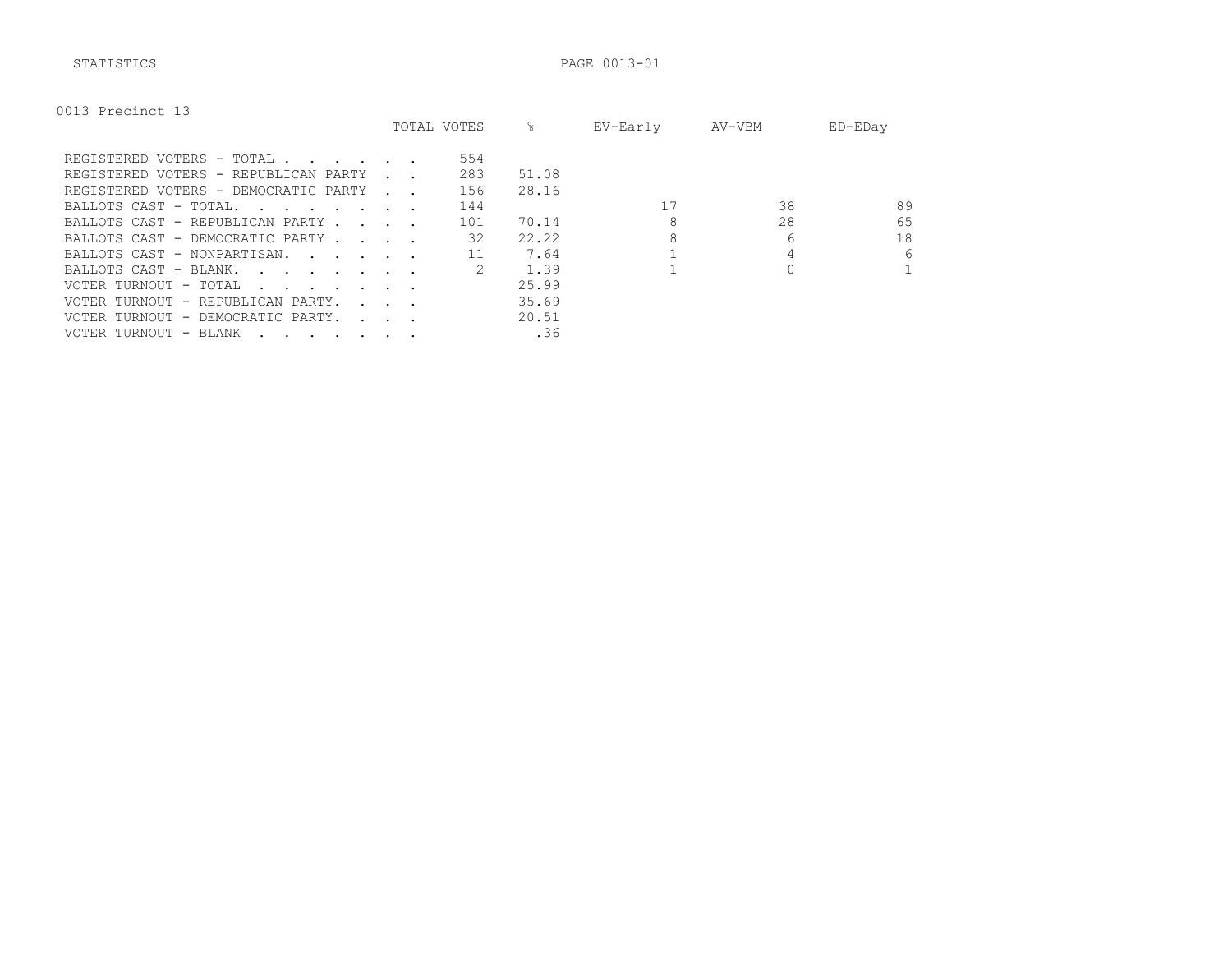REPUBLICAN PARTY **PAGE 0013-02** 

0013 Precinct 13

|                                                       |                                              | TOTAL VOTES       | $\frac{6}{6}$ | EV-Early       | AV-VBM       | ED-EDay        |
|-------------------------------------------------------|----------------------------------------------|-------------------|---------------|----------------|--------------|----------------|
| United States Senator                                 |                                              |                   |               |                |              |                |
| (VOTE FOR) 1                                          |                                              |                   |               |                |              |                |
| Roque "Rocky" De La Fuente.                           |                                              | 8                 | 7.92          | $\mathbf{1}$   | 2            | 5              |
| Rick Scott                                            |                                              | 93                | 92.08         | $\overline{7}$ | 26           | 60             |
| Over Votes                                            |                                              | $\mathbf{0}$      |               | $\Omega$       | $\circ$      | $\circ$        |
| Under Votes                                           |                                              | $\Omega$          |               | $\Omega$       | $\Omega$     | $\Omega$       |
| Representative in Congress District 3<br>(VOTE FOR) 1 |                                              |                   |               |                |              |                |
| Judson Sapp.                                          |                                              | 11                | 11.11         | $\Omega$       | 5            | 6              |
| Ted Yoho.                                             |                                              | 88                | 88.89         | 8              | 23           | 57             |
| Over Votes                                            |                                              | $\mathbf{0}$      |               | $\Omega$       | $\Omega$     | $\circ$        |
| Under Votes                                           |                                              | 2                 |               | $\Omega$       | $\bigcap$    | $\overline{2}$ |
|                                                       |                                              |                   |               |                |              |                |
| Governor and Lieutenant Governor<br>(VOTE FOR) 1      |                                              |                   |               |                |              |                |
| Don Baldauf.                                          |                                              | $\Omega$          |               | $\circ$        | $\Omega$     | $\circ$        |
| Ron DeSantis                                          |                                              | 45                |               | $\overline{c}$ | 11           | 32             |
|                                                       |                                              |                   | 45.45         | $\circ$        | $\Omega$     | $\circ$        |
| Timothy M. Devine.                                    |                                              | 0<br>$\Omega$     |               | $\Omega$       | $\Omega$     | $\overline{0}$ |
| Bob Langford                                          |                                              |                   |               | $\Omega$       | $\Omega$     | $\Omega$       |
| John Joseph Mercadante                                |                                              | $\Omega$          |               |                |              | $\Omega$       |
| Bruce Nathan                                          |                                              | $\mathbf{1}$      | 1.01          | $\Omega$       | $\mathbf{1}$ |                |
| Adam H. Putnam.                                       |                                              | 51                | 51.52         | 6              | 14           | 31             |
| Bob White                                             |                                              | 2                 | 2.02          | $\Omega$       | $\mathbf{1}$ | $\mathbf{1}$   |
| Over Votes                                            |                                              | $\Omega$          |               | $\Omega$       | $\Omega$     | $\mathbf 0$    |
| Under Votes                                           |                                              | $\overline{2}$    |               | $\Omega$       | $\mathbf{1}$ | $\mathbf{1}$   |
| Attorney General                                      |                                              |                   |               |                |              |                |
| (VOTE FOR) 1<br>Ashley Moody                          |                                              | 60                | 62.50         | 4              | 15           | 41             |
| Frank White.                                          |                                              | 36                | 37.50         | 4              | 13           | 19             |
|                                                       |                                              |                   |               | $\circ$        | $\Omega$     | $\mathbf 0$    |
| Over Votes<br>Under Votes.                            |                                              | $\mathbf{0}$<br>5 |               | $\Omega$       | $\Omega$     | 5              |
|                                                       |                                              |                   |               |                |              |                |
| Commissioner of Agriculture                           |                                              |                   |               |                |              |                |
| (VOTE FOR) 1                                          |                                              |                   |               |                |              |                |
| Matt Caldwell                                         |                                              | 44                | 47.31         | 5              | 10           | 29             |
| Denise Grimsley                                       |                                              | 11                | 11.83         | 0              | 5            | 6              |
| Mike McCalister                                       |                                              | 9                 | 9.68          | $\Omega$       | 3            | 6              |
| Baxter Troutman                                       |                                              | 29                | 31.18         | $\mathbf{1}$   | 9            | 19             |
| Over Votes<br>$\ddot{\phantom{a}}$                    | $\ddot{\phantom{a}}$<br>$\ddot{\phantom{0}}$ | $\Omega$          |               | $\Omega$       | $\Omega$     | $\circ$        |
| Under Votes                                           | $\bullet$ . $\bullet$<br>$\bullet$ .         | 8                 |               | $\overline{2}$ | $\mathbf{1}$ | 5              |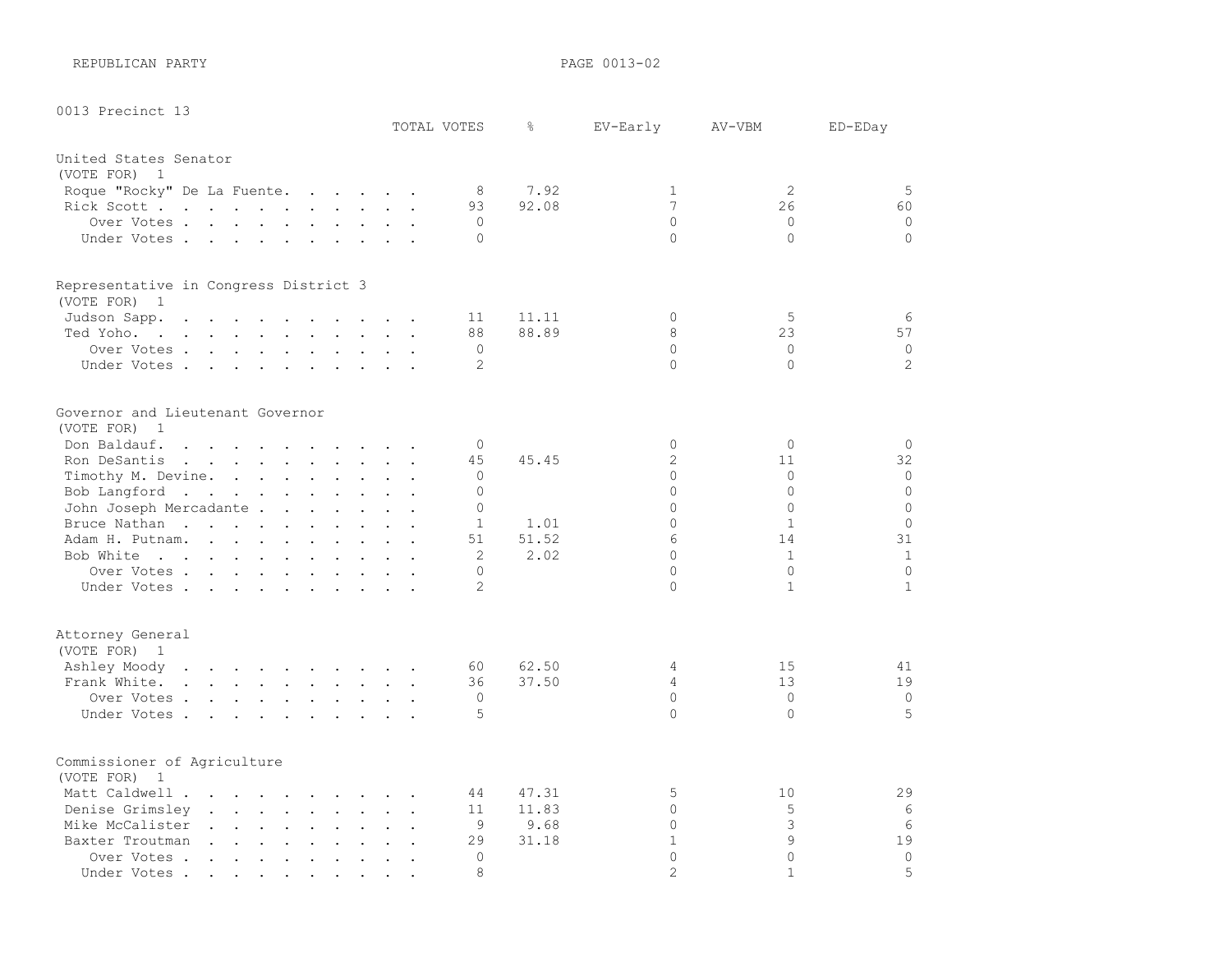DEMOCRATIC PARTY **PAGE 0013-03** 

| 0013 Precinct 13 |  |
|------------------|--|
|------------------|--|

|                                       |  | TOTAL VOTES              | ⊱     | EV-Early          | AV-VBM            | ED-EDay        |
|---------------------------------------|--|--------------------------|-------|-------------------|-------------------|----------------|
| Representative in Congress District 3 |  |                          |       |                   |                   |                |
| (VOTE FOR) 1                          |  |                          |       |                   |                   |                |
| Dushyant Jethagir Gosai.              |  | $\overline{\phantom{a}}$ | 10.71 | $\Omega$          | $\Omega$          | 3              |
| Yvonne Hayes Hinson                   |  | 8                        | 28.57 | 3                 | $\mathbf{1}$      | $\overline{4}$ |
| Tom Wells                             |  | 17                       | 60.71 | $\Delta$          | $\overline{4}$    | $\mathsf 9$    |
| Over Votes                            |  | $\Omega$                 |       | $\cap$            | $\Omega$          | $\Omega$       |
| Under Votes.                          |  | 4                        |       | $\mathbf{1}$      | $\mathbf{1}$      | $\overline{2}$ |
| Governor and Lieutenant Governor      |  |                          |       |                   |                   |                |
| (VOTE FOR) 1                          |  |                          |       |                   |                   |                |
| Andrew Gillum                         |  | 5                        | 16.67 | $\Omega$          | $\mathbf{1}$      | 4              |
| Gwen Graham.                          |  | 13                       | 43.33 | 4                 | 4                 | 5              |
| Jeff Greene.                          |  | 8                        | 26.67 | $\mathfrak{D}$    | $\mathbf{1}$      | $\frac{5}{2}$  |
| Chris King                            |  | 2                        | 6.67  | $\Omega$          | $\Omega$          |                |
| Philip Levine                         |  | $\mathbf{1}$             | 3.33  |                   | $\Omega$          | $\overline{0}$ |
| Alex "Lundy" Lundmark                 |  | $\Omega$                 |       | $\cap$            | $\cap$            | $\Omega$       |
| John Wetherbee.                       |  | $\mathbf{1}$             | 3.33  | $\Omega$          | $\cap$            | $\mathbf{1}$   |
| Over Votes.                           |  | $\Omega$                 |       | $\Omega$          | $\cap$            | $\Omega$       |
| Under Votes                           |  | $\mathcal{L}$            |       | $\mathbf{1}$      | $\cap$            | $\mathbf{1}$   |
| Attorney General                      |  |                          |       |                   |                   |                |
| (VOTE FOR) 1                          |  |                          |       |                   |                   |                |
| Sean Shaw                             |  | 19                       | 70.37 | 5<br>$\mathbf{1}$ | 4<br>$\mathbf{1}$ | 10<br>-6       |
| Ryan Torrens<br>Over Votes            |  | 8                        | 29.63 | $\Omega$          | $\Omega$          | $\mathbf 0$    |
|                                       |  | $\Omega$<br>5            |       | $\mathfrak{D}$    | $\mathbf{1}$      | $\overline{2}$ |
| Under Votes.                          |  |                          |       |                   |                   |                |
| Commissioner of Agriculture           |  |                          |       |                   |                   |                |
| (VOTE FOR) 1                          |  |                          |       |                   |                   |                |
| Nicole "Nikki" Fried.                 |  | 10                       | 37.04 | 5                 | 2                 | 3              |
| Jeffrey Duane Porter.                 |  | -1                       | 3.70  | $\Omega$          | $\Omega$          | $\mathbf{1}$   |
| Roy David Walker                      |  | 16                       | 59.26 | $\overline{2}$    | 3                 | 11             |
| Over Votes                            |  | $\Omega$                 |       | $\Omega$          | $\Omega$          | $\Omega$       |
| Under Votes                           |  | 5                        |       | $\mathbf{1}$      | $\mathbf{1}$      | 3              |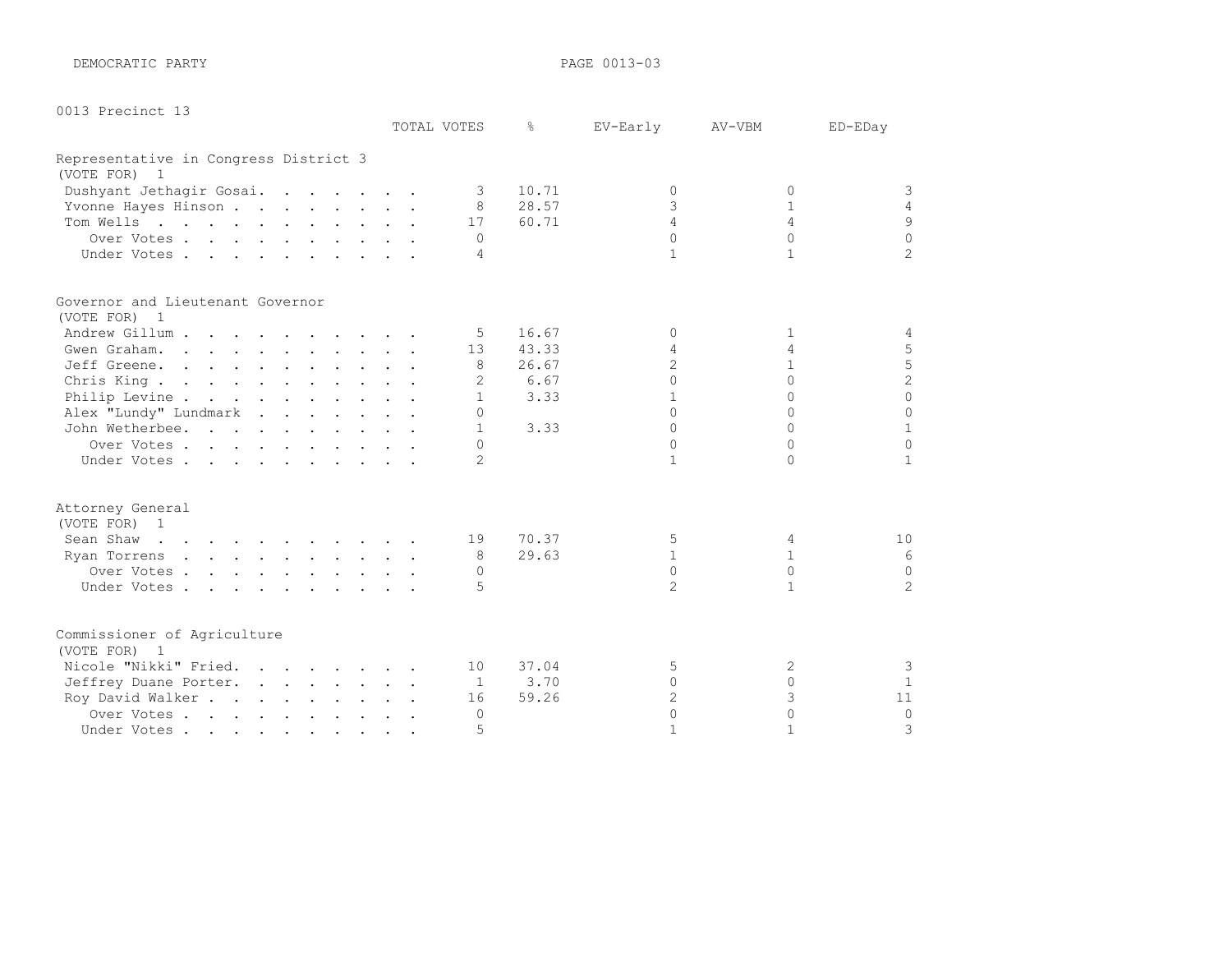NONPARTISAN PAGE 0013-04

| 0013 Precinct 13                                         |  |  |  |  | TOTAL VOTES | g.    | EV-Early | AV-VBM | $ED$ – $ED$ ay |
|----------------------------------------------------------|--|--|--|--|-------------|-------|----------|--------|----------------|
| Circuit Judge 8th Judicial Circuit Group 8<br>(VOTE FOR) |  |  |  |  |             |       |          |        |                |
| David Robertson                                          |  |  |  |  | 80          | 65.04 |          |        | 48             |
| Julie Waldman                                            |  |  |  |  | 18          | 14.63 |          | 6      | 1 <sub>0</sub> |
| Gloria Walker                                            |  |  |  |  | 25          | 20.33 |          | 9      | 1.5            |
| Over Votes                                               |  |  |  |  | 0           |       |          |        | Ω              |
| Under Votes                                              |  |  |  |  |             |       |          |        | 16             |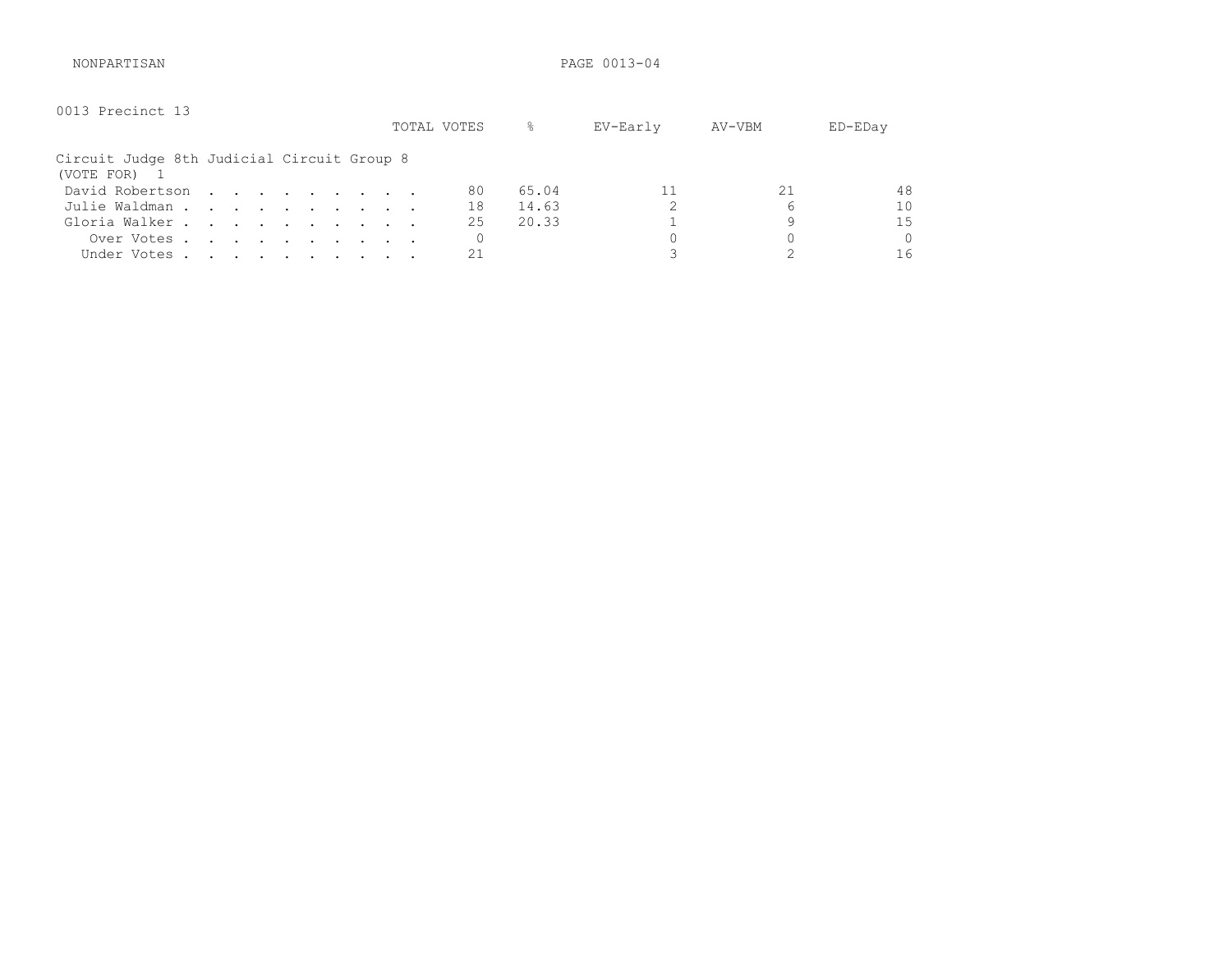STATISTICS PAGE 0014-01

| 0014 Precinct 14 |  |
|------------------|--|
|------------------|--|

|                                                                     |                                   | TOTAL VOTES | ⊱     | EV-Early | AV-VBM | ED-EDay  |
|---------------------------------------------------------------------|-----------------------------------|-------------|-------|----------|--------|----------|
| REGISTERED VOTERS - TOTAL                                           |                                   | 693         |       |          |        |          |
| REGISTERED VOTERS - REPUBLICAN PARTY                                |                                   | 351         | 50.65 |          |        |          |
| REGISTERED VOTERS - DEMOCRATIC PARTY                                |                                   | 233         | 33.62 |          |        |          |
| BALLOTS CAST - TOTAL.                                               |                                   | 267         |       | 23       | 83     | 161      |
| BALLOTS CAST - REPUBLICAN PARTY.                                    | <b>Contract Contract Contract</b> | 187         | 70.04 | 18       | 54     | 115      |
| BALLOTS CAST - DEMOCRATIC PARTY                                     |                                   | 73          | 27.34 |          | 29     | 39       |
| BALLOTS CAST - NONPARTISAN.                                         |                                   |             | 2.62  |          |        |          |
| BALLOTS CAST - BLANK.<br>and the state of the state of the state of |                                   |             |       |          |        | $\Omega$ |
| VOTER TURNOUT - TOTAL                                               |                                   |             | 38.53 |          |        |          |
| VOTER TURNOUT - REPUBLICAN PARTY.                                   | <b>Service State</b>              |             | 53.28 |          |        |          |
| VOTER TURNOUT - DEMOCRATIC PARTY.                                   | $\mathbf{r}$ , $\mathbf{r}$       |             | 31.33 |          |        |          |
| VOTER TURNOUT - BLANK                                               |                                   |             |       |          |        |          |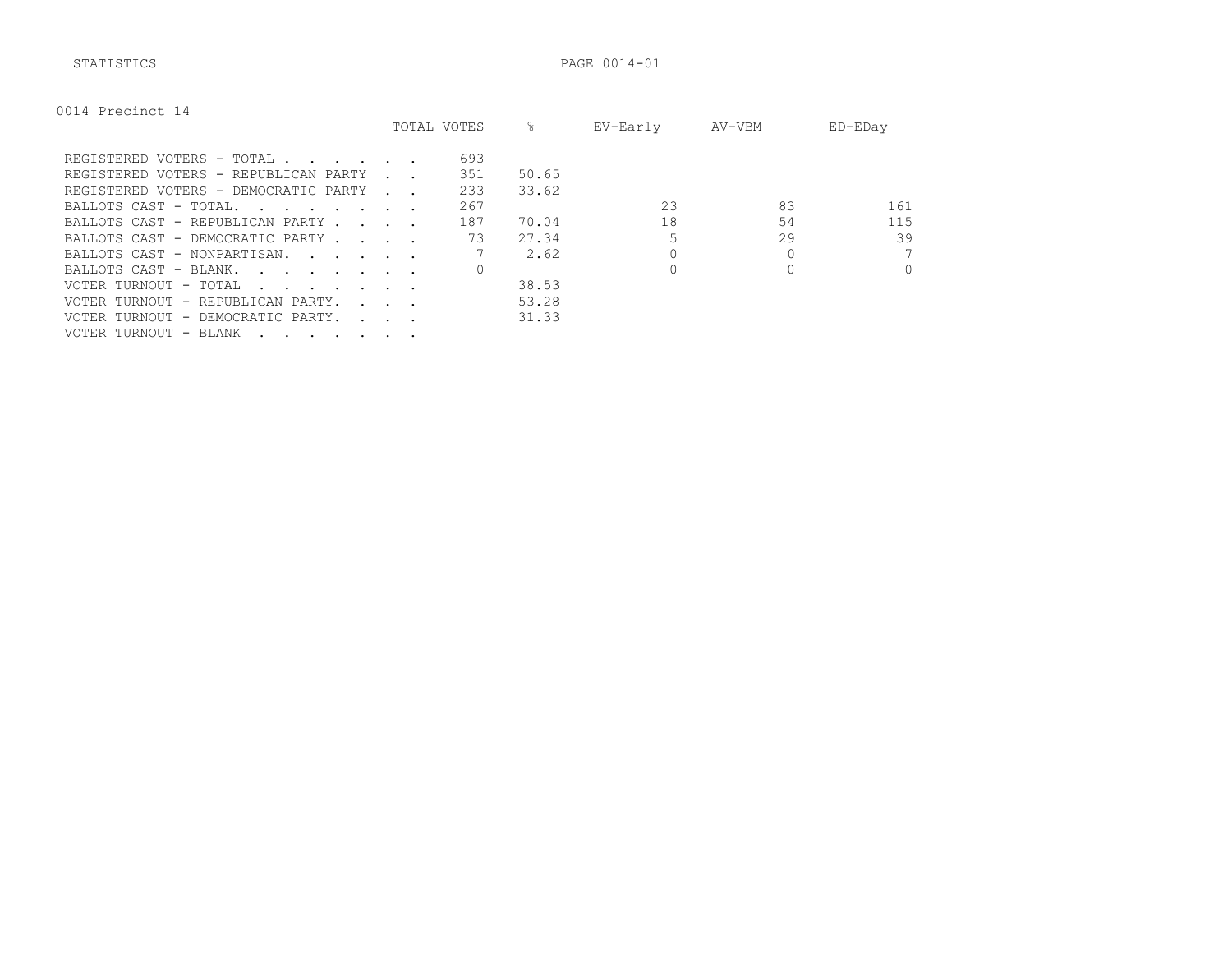REPUBLICAN PARTY **PAGE 0014-02** 

| 0014 Precinct 14                                                                                                                                                                                                                                                 |                                                             |                      |                      | TOTAL VOTES    | g.           | EV-Early      | AV-VBM               | ED-EDay              |
|------------------------------------------------------------------------------------------------------------------------------------------------------------------------------------------------------------------------------------------------------------------|-------------------------------------------------------------|----------------------|----------------------|----------------|--------------|---------------|----------------------|----------------------|
| United States Senator                                                                                                                                                                                                                                            |                                                             |                      |                      |                |              |               |                      |                      |
| (VOTE FOR)<br>$\overline{1}$                                                                                                                                                                                                                                     |                                                             |                      |                      |                |              |               |                      |                      |
| Roque "Rocky" De La Fuente.<br>$\mathbf{r}$ . The set of the set of the set of the set of the set of the set of the set of the set of the set of the set of the set of the set of the set of the set of the set of the set of the set of the set of the set of t |                                                             |                      |                      | 13             | 7.03         | $\mathbf{1}$  | 3                    | 9                    |
| Rick Scott                                                                                                                                                                                                                                                       |                                                             |                      |                      | 172            | 92.97        | 17            | 50                   | 105                  |
| Over Votes .<br>$\mathbf{r}$ , $\mathbf{r}$ , $\mathbf{r}$ , $\mathbf{r}$ , $\mathbf{r}$ , $\mathbf{r}$                                                                                                                                                          |                                                             | $\ddot{\phantom{a}}$ |                      | $\circ$        |              | $\circ$       | $\Omega$             | $\circ$              |
| Under Votes                                                                                                                                                                                                                                                      | $\sim$<br>$\sim$                                            |                      |                      | 2              |              | $\circ$       | $\mathbf{1}$         | $\mathbf{1}$         |
| Representative in Congress District 3                                                                                                                                                                                                                            |                                                             |                      |                      |                |              |               |                      |                      |
| (VOTE FOR)<br>$\overline{1}$                                                                                                                                                                                                                                     |                                                             |                      |                      |                |              |               |                      |                      |
| Judson Sapp.<br>$\cdots$ . $\cdots$<br>$\sim$<br>$\sim$ $\sim$<br>$\ddot{\phantom{a}}$<br>$\sim$<br>$\mathbf{r}$<br>$\overline{a}$                                                                                                                               |                                                             |                      |                      | 22             | 11.83        | 4             | 6                    | 12                   |
| Ted Yoho.<br>the contract of the contract of the contract of the contract of the contract of the contract of the contract of                                                                                                                                     |                                                             |                      |                      | 164            | 88.17        | 14            | 48                   | 102                  |
| Over Votes                                                                                                                                                                                                                                                       |                                                             |                      |                      | $\circ$        |              | $\circ$       | $\mathbf{0}$         | $\circ$              |
| Under Votes                                                                                                                                                                                                                                                      |                                                             |                      |                      | $\mathbf{1}$   |              | $\Omega$      | $\Omega$             | $\mathbf{1}$         |
| Governor and Lieutenant Governor                                                                                                                                                                                                                                 |                                                             |                      |                      |                |              |               |                      |                      |
| (VOTE FOR)<br>$\overline{1}$                                                                                                                                                                                                                                     |                                                             |                      |                      |                |              |               |                      |                      |
| Don Baldauf.<br>$\mathbf{r}$ , and $\mathbf{r}$ , and $\mathbf{r}$ , and $\mathbf{r}$ , and $\mathbf{r}$                                                                                                                                                         |                                                             |                      |                      | 2              | 1.07         | $\Omega$      | $\Omega$             | 2                    |
| Ron DeSantis<br>$\mathbf{r}$ , $\mathbf{r}$ , $\mathbf{r}$ , $\mathbf{r}$ , $\mathbf{r}$ , $\mathbf{r}$ , $\mathbf{r}$                                                                                                                                           |                                                             |                      | $\ddot{\phantom{a}}$ | 50             | 26.74        | 10            | 16                   | 24                   |
| Timothy M. Devine.<br>and the contract of the contract of the contract of the contract of the contract of the contract of the contract of the contract of the contract of the contract of the contract of the contract of the contract of the contra             |                                                             |                      |                      | $\mathbf{1}$   | .53          | $\circ$       | $\mathbf{0}$         | $\mathbf{1}$         |
| Bob Langford<br>$\mathbf{r} = \mathbf{r} + \mathbf{r} + \mathbf{r}$ .                                                                                                                                                                                            |                                                             |                      |                      | 2              | 1.07         | $\Omega$      | $\Omega$             | $\overline{c}$       |
| John Joseph Mercadante                                                                                                                                                                                                                                           |                                                             |                      |                      | $\overline{4}$ | 2.14         | 0             | $\Omega$             | $\overline{4}$       |
| Bruce Nathan<br>$\sim$<br>$\sim$<br>$\ddot{\phantom{a}}$<br>$\ddot{\phantom{a}}$<br><b>Contract</b>                                                                                                                                                              | $\ddot{\phantom{a}}$                                        |                      |                      | $\mathbf{1}$   | .53          | $\Omega$      | $\Omega$             | $\mathbf{1}$         |
| Adam H. Putnam.                                                                                                                                                                                                                                                  |                                                             |                      |                      | 126            | 67.38<br>.53 | 8<br>0        | 38<br>$\Omega$       | 80<br>$\mathbf{1}$   |
| Bob White                                                                                                                                                                                                                                                        |                                                             |                      |                      | 1<br>$\Omega$  |              | $\Omega$      | $\Omega$             | $\Omega$             |
| Over Votes<br>Under Votes.                                                                                                                                                                                                                                       |                                                             |                      |                      | $\Omega$       |              | $\Omega$      | $\Omega$             | $\Omega$             |
|                                                                                                                                                                                                                                                                  |                                                             |                      |                      |                |              |               |                      |                      |
| Attorney General<br>(VOTE FOR) 1                                                                                                                                                                                                                                 |                                                             |                      |                      |                |              |               |                      |                      |
| Ashley Moody<br>the contract of the contract of the contract of the contract of the contract of the contract of the contract of                                                                                                                                  |                                                             |                      |                      | 126            | 71.19        | 10            | 30                   | 86                   |
| Frank White<br>$\mathbf{r}$ , and $\mathbf{r}$ , and $\mathbf{r}$ , and $\mathbf{r}$                                                                                                                                                                             |                                                             |                      |                      | 51             | 28.81        | 8             | 21                   | 22                   |
| Over Votes .<br>$\mathbf{r}$ . The set of the set of the set of the set of the set of the set of the set of the set of the set of the set of the set of the set of the set of the set of the set of the set of the set of the set of the set of t                |                                                             |                      |                      | $\Omega$       |              | $\Omega$      | $\Omega$             | $\circ$              |
| Under Votes<br>$\mathbf{r}$ , and $\mathbf{r}$ , and $\mathbf{r}$                                                                                                                                                                                                |                                                             |                      |                      | 10             |              | $\Omega$      | 3                    | 7                    |
| Commissioner of Agriculture                                                                                                                                                                                                                                      |                                                             |                      |                      |                |              |               |                      |                      |
| (VOTE FOR)<br>1                                                                                                                                                                                                                                                  |                                                             |                      |                      |                |              |               |                      |                      |
| Matt Caldwell .<br>$\sim$<br>$\mathbf{r}$ . The contract of the contract of the contract of the contract of the contract of the contract of the contract of the contract of the contract of the contract of the contract of the contract of the contract of th   |                                                             |                      |                      | 79             | 44.13        | 8             | 21                   | 50                   |
| Denise Grimsley                                                                                                                                                                                                                                                  | $\ddot{\phantom{a}}$                                        | $\ddot{\phantom{a}}$ | $\ddot{\phantom{a}}$ | 50             | 27.93        | 3             | 17                   | 30                   |
| Mike McCalister<br>$\mathbf{r}$ , $\mathbf{r}$ , $\mathbf{r}$ , $\mathbf{r}$ , $\mathbf{r}$<br>$\ddot{\phantom{a}}$<br>$\ddot{\phantom{a}}$                                                                                                                      | $\ddot{\phantom{a}}$                                        | $\ddot{\phantom{a}}$ |                      | 13             | 7.26         | $\mathbf{1}$  | $\mathbf{0}$         | 12                   |
| Baxter Troutman<br>the contract of the contract of the                                                                                                                                                                                                           | $\sim$ $-$                                                  | $\ddotsc$            |                      | 37             | 20.67        | 6<br>$\Omega$ | 16                   | 15<br>$\overline{0}$ |
| Over Votes .<br>$\mathbf{L} = \mathbf{L}$<br>$\sim$<br>$\ddot{\phantom{a}}$<br>$\ddot{\phantom{a}}$<br>$\mathbf{r}$<br>Under Votes.                                                                                                                              | $\ddot{\phantom{a}}$                                        | $\ddot{\phantom{a}}$ |                      | $\Omega$<br>8  |              | $\Omega$      | $\Omega$<br>$\Omega$ | $\mathcal{B}$        |
| the contract of the contract of the<br>$\bullet$ .<br>$\bullet$                                                                                                                                                                                                  | $\bullet$ .<br><br><br><br><br><br><br><br><br><br><br><br> |                      |                      |                |              |               |                      |                      |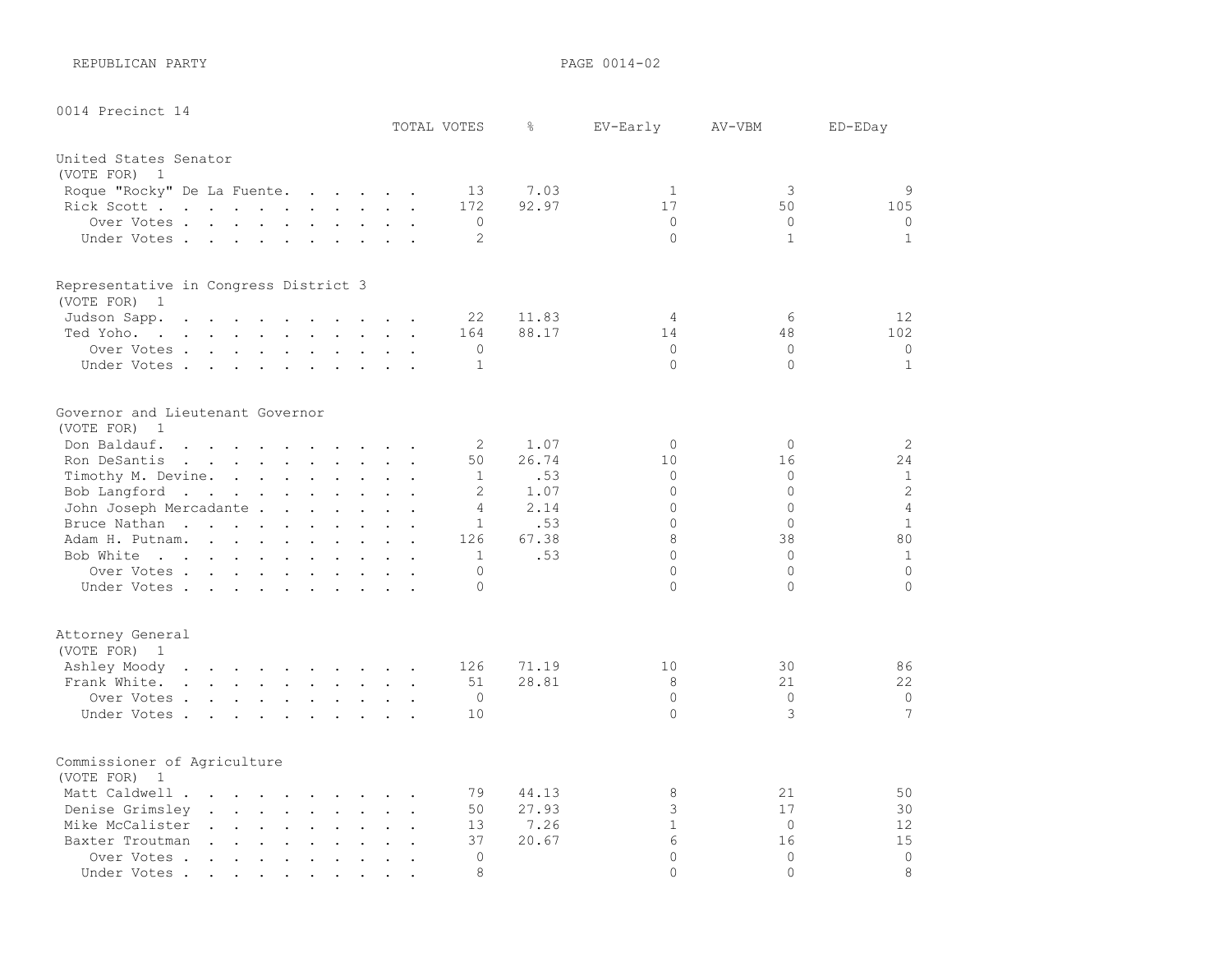DEMOCRATIC PARTY PAGE 0014-03

|  |  | 0014 Precinct 14 |  |
|--|--|------------------|--|
|--|--|------------------|--|

|                                       |  | TOTAL VOTES    | ⊱     | EV-Early       | AV-VBM       | ED-EDay        |
|---------------------------------------|--|----------------|-------|----------------|--------------|----------------|
| Representative in Congress District 3 |  |                |       |                |              |                |
| (VOTE FOR) 1                          |  |                |       |                |              |                |
| Dushyant Jethagir Gosai.              |  | 3              | 4.69  | $\Omega$       | $\Omega$     | 3              |
| Yvonne Hayes Hinson                   |  | 29             | 45.31 | 3              | 8            | 18             |
| Tom Wells                             |  | 32             | 50.00 | $\overline{2}$ | 16           | 14             |
| Over Votes                            |  | $\Omega$       |       | $\cap$         | $\Omega$     | $\Omega$       |
| Under Votes                           |  | 9              |       | $\cap$         | 5            | 4              |
| Governor and Lieutenant Governor      |  |                |       |                |              |                |
| (VOTE FOR) 1                          |  |                |       |                |              |                |
| Andrew Gillum                         |  | 19             | 27.14 | 2              | 4            | 13             |
| Gwen Graham.                          |  | 43             | 61.43 | $\overline{c}$ | 22           | 19             |
| Jeff Greene.                          |  | 2              | 2.86  | $\Omega$       | $\mathbf{1}$ | 1              |
| Chris King.                           |  | $\Omega$       |       | $\Omega$       | $\Omega$     | $\circ$        |
| Philip Levine                         |  | 4              | 5.71  | 1              |              | $\mathbf{2}$   |
| Alex "Lundy" Lundmark                 |  | $\Omega$       |       | $\cap$         | $\cap$       | $\Omega$       |
| John Wetherbee.                       |  | $\overline{2}$ | 2.86  | $\Omega$       | $\Omega$     | $\overline{c}$ |
| Over Votes.                           |  | $\cap$         |       | $\cap$         | $\Omega$     | $\Omega$       |
| Under Votes                           |  | $\mathcal{L}$  |       | $\cap$         | $\mathbf{1}$ | $\overline{2}$ |
| Attorney General                      |  |                |       |                |              |                |
| (VOTE FOR) 1                          |  |                |       |                |              |                |
| Sean Shaw                             |  | 48             | 72.73 | 5              | 22           | 21             |
| Ryan Torrens                          |  | 18             | 27.27 | $\Omega$       | 3            | 15             |
| Over Votes                            |  | $\Omega$       |       | $\Omega$       | $\Omega$     | $\mathbf 0$    |
| Under Votes                           |  | 7              |       | $\cap$         | 4            | 3              |
| Commissioner of Agriculture           |  |                |       |                |              |                |
| (VOTE FOR) 1                          |  |                |       |                |              |                |
| Nicole "Nikki" Fried.                 |  | 27             | 42.19 | 2              | 6            | 19             |
| Jeffrey Duane Porter.                 |  | 11             | 17.19 | $\Omega$       | 7            | 4              |
| Roy David Walker                      |  | 26             | 40.63 | 3              | 11           | 12             |
| Over Votes                            |  | $\Omega$       |       | $\Omega$       | $\Omega$     | $\Omega$       |
| Under Votes                           |  | $\mathcal{Q}$  |       | $\cap$         | 5            | $\overline{4}$ |